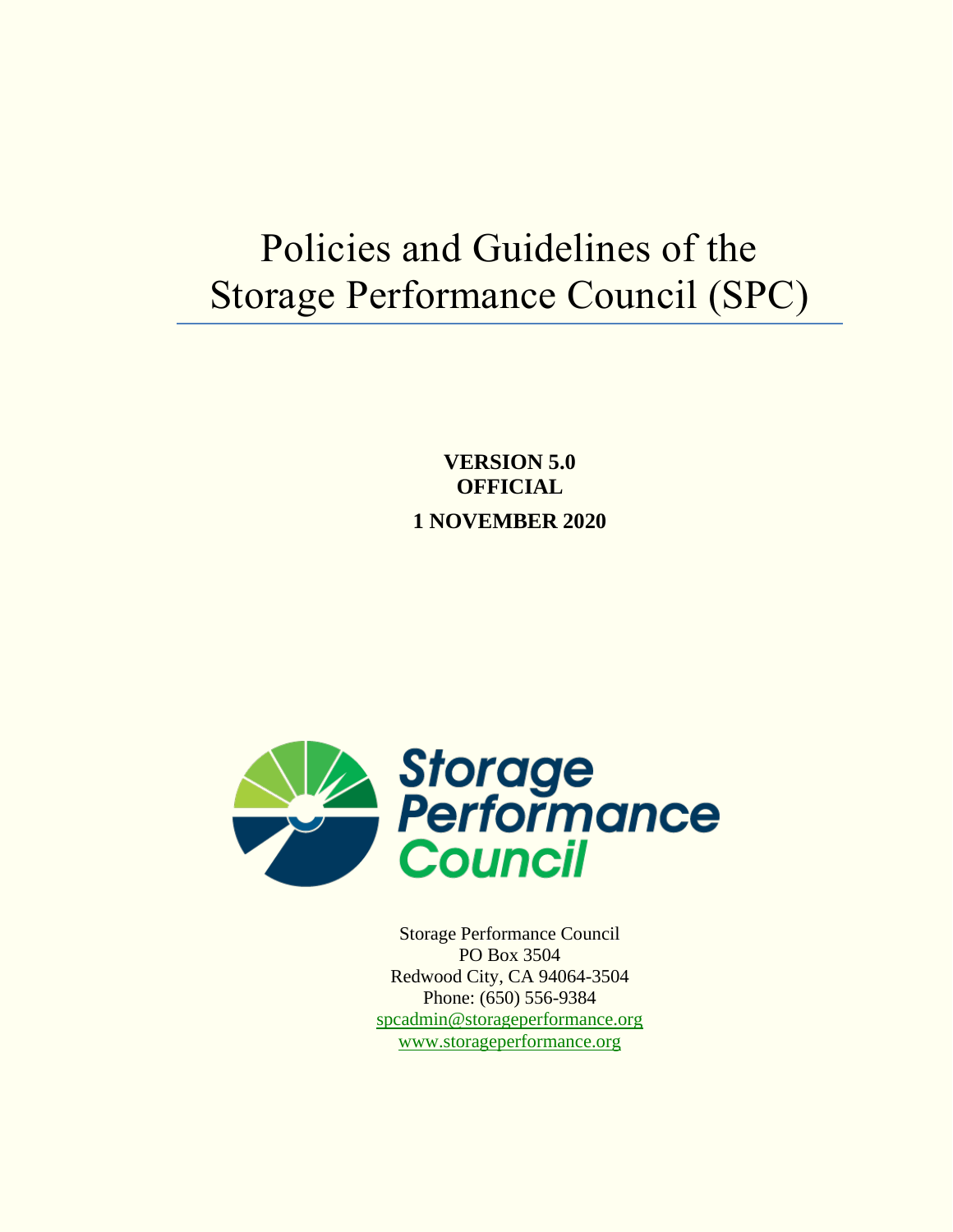# **TABLE OF CONTENTS**

| <b>SECTION 1</b> |  |
|------------------|--|
|                  |  |
| <b>SECTION 2</b> |  |
| <b>SECTION 3</b> |  |
| 3.1              |  |
| 3.2              |  |
| 3.2.1            |  |
| 3.2.2            |  |
| 3.2.3            |  |
| 3.3              |  |
| 3.3.1            |  |
| 3.3.2            |  |
| 3.4              |  |
| 3.5              |  |
| <b>SECTION 4</b> |  |
| 4.1              |  |
| 4.2              |  |
| 4.3              |  |
| 4.3.1            |  |
| 4.3.2            |  |
| 4.3.3            |  |
| <b>SECTION 5</b> |  |
| 5.1              |  |
| 5.1.1            |  |
|                  |  |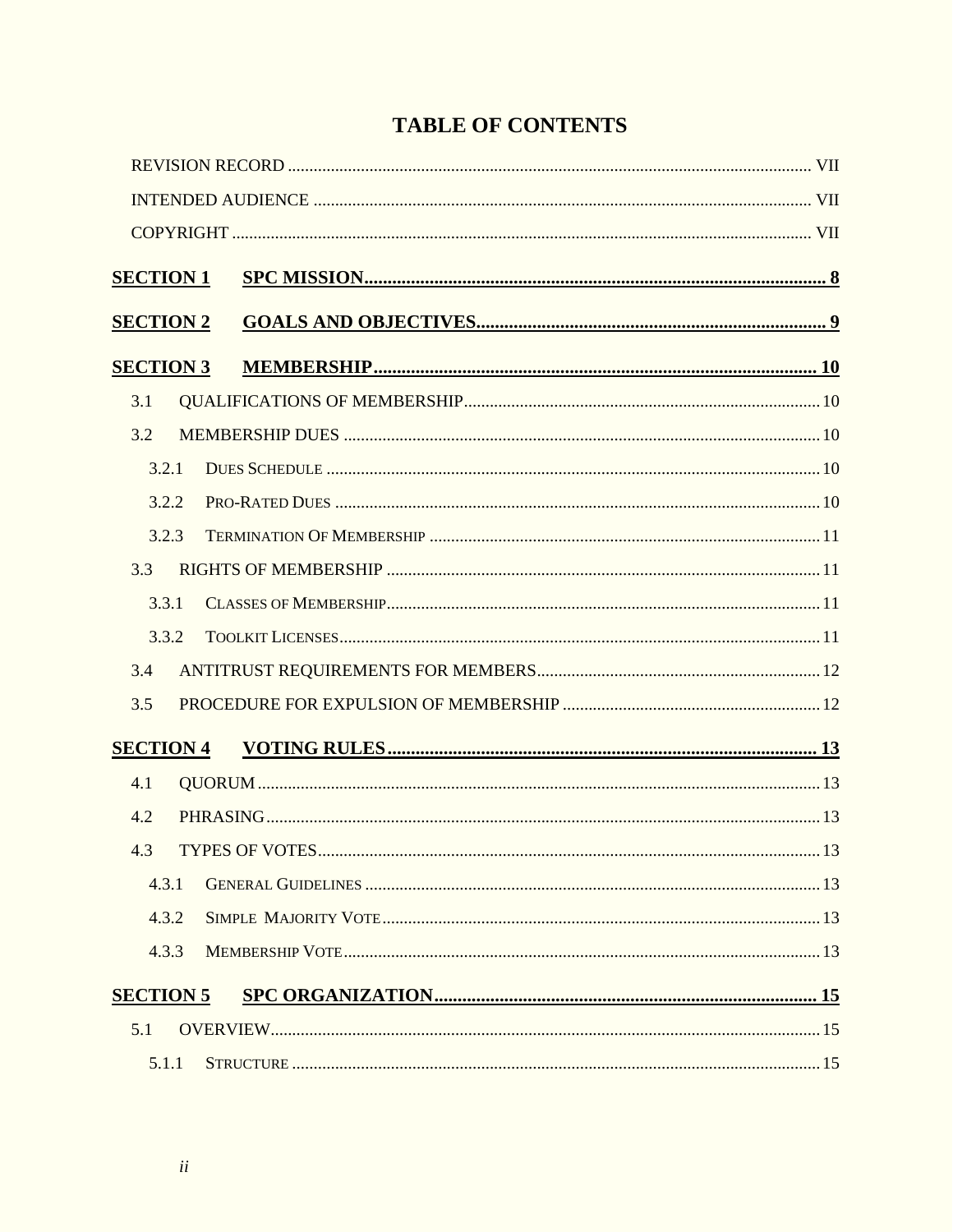| 5.1.2 |                                                                    |
|-------|--------------------------------------------------------------------|
|       |                                                                    |
| 5.2.1 |                                                                    |
| 5.2.2 |                                                                    |
| 5.2.3 |                                                                    |
| 5.2.4 |                                                                    |
| 5.2.5 |                                                                    |
| 5.2.6 |                                                                    |
| 5.2.7 |                                                                    |
| 5.2.8 |                                                                    |
|       |                                                                    |
| 5.3.1 |                                                                    |
| 5.3.2 |                                                                    |
| 5.3.3 |                                                                    |
| 5.3.4 |                                                                    |
|       |                                                                    |
|       |                                                                    |
|       |                                                                    |
|       |                                                                    |
|       |                                                                    |
|       |                                                                    |
|       |                                                                    |
|       |                                                                    |
|       |                                                                    |
|       |                                                                    |
|       |                                                                    |
|       |                                                                    |
|       |                                                                    |
|       |                                                                    |
|       | <b>SECTION 6</b><br>CONTRACTED SERVICES.<br>22<br><b>SECTION 7</b> |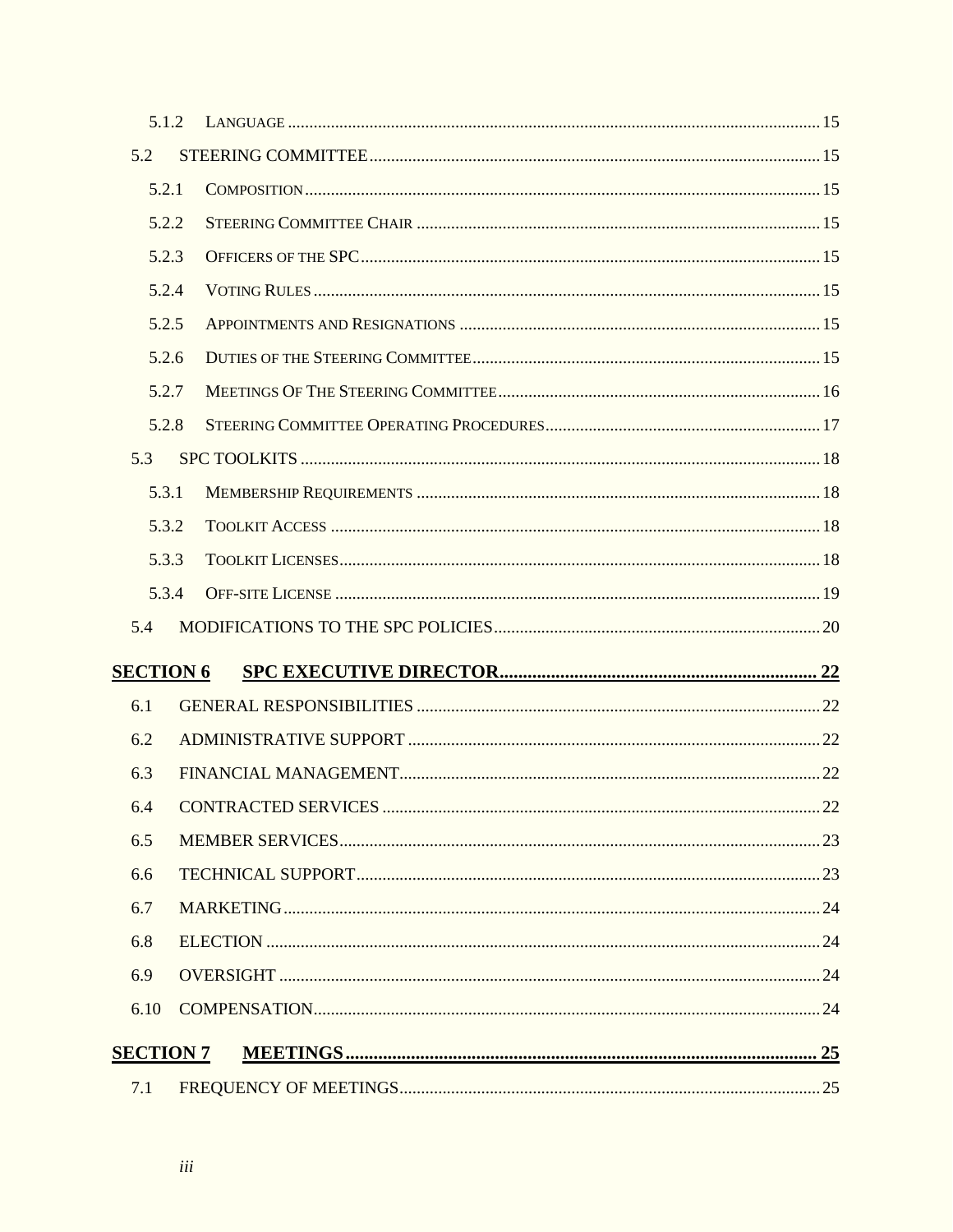| 7.2              |       |  |
|------------------|-------|--|
| 7.3              |       |  |
| 7.4              |       |  |
| 7.5              |       |  |
| <b>SECTION 8</b> |       |  |
| 8.1              |       |  |
| 8.2              |       |  |
| 8.2.1            |       |  |
|                  | 8.2.2 |  |
| 8.2.3            |       |  |
|                  | 8.2.4 |  |
|                  | 8.2.5 |  |
| <b>SECTION 9</b> |       |  |
| 9.1              |       |  |
| 9.2              |       |  |
| 9.2.1            |       |  |
| 9.2.2            |       |  |
| 9.2.3            |       |  |
|                  |       |  |
|                  | 9.2.4 |  |
|                  | 9.2.5 |  |
|                  | 9.2.6 |  |
| 9.3              |       |  |
| 9.3.1            |       |  |
| 9.3.2            |       |  |
| 9.3.3            |       |  |
| 9.3.4            |       |  |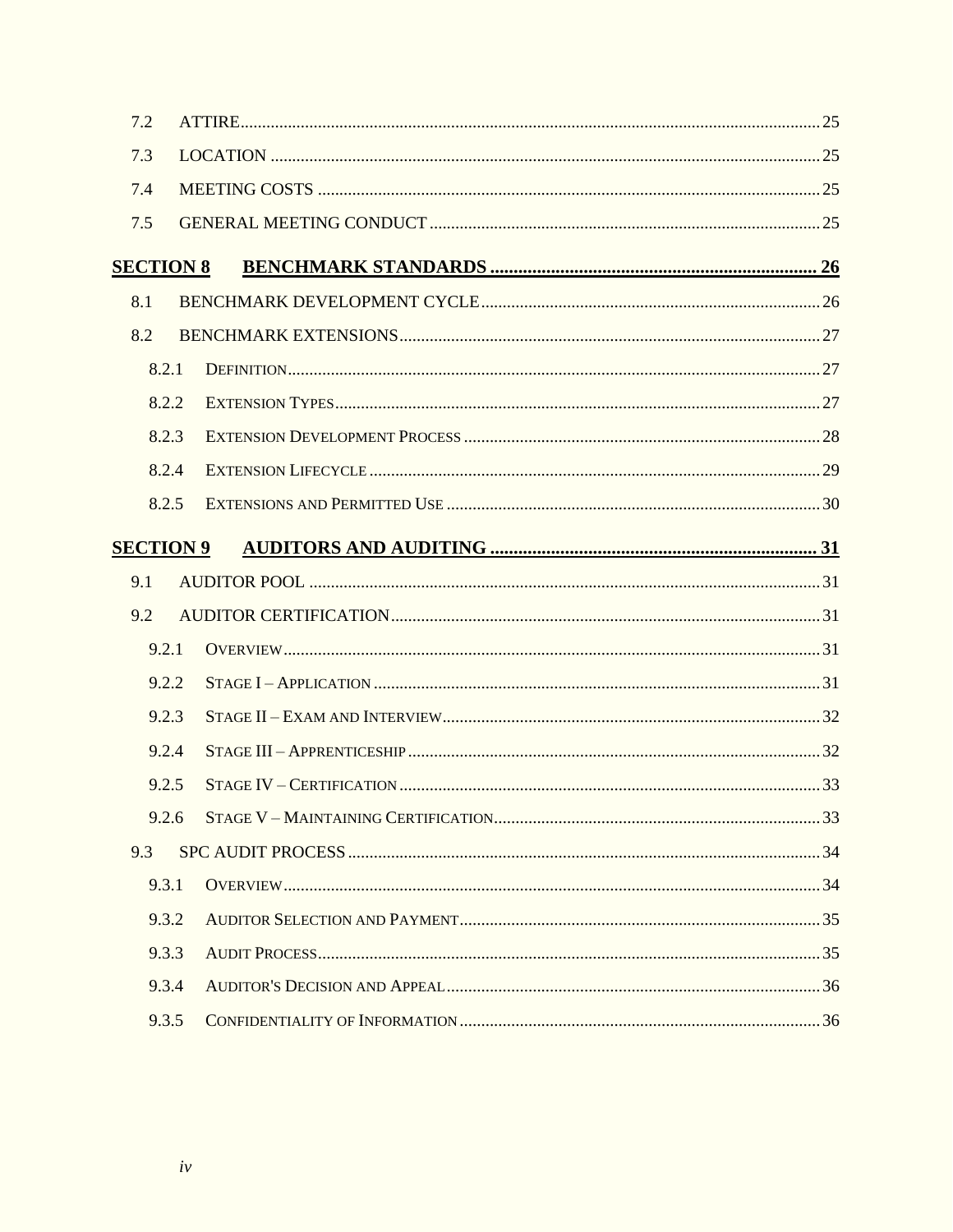| <b>SECTION 10</b> |  |
|-------------------|--|
| 10.1              |  |
| 10.2              |  |
| 10.3              |  |
|                   |  |
|                   |  |
| 10.4              |  |
| 10.4.1            |  |
|                   |  |
|                   |  |
| 10.5              |  |
| 10.6              |  |
| 10.7              |  |
| 10.8              |  |
| 10.9              |  |
| 10.9.1            |  |
| 10.9.2            |  |
| 10.9.3            |  |
| 10.9.4            |  |
| 10.9.5            |  |
| 10.10             |  |
|                   |  |
|                   |  |
|                   |  |
|                   |  |
|                   |  |
|                   |  |
|                   |  |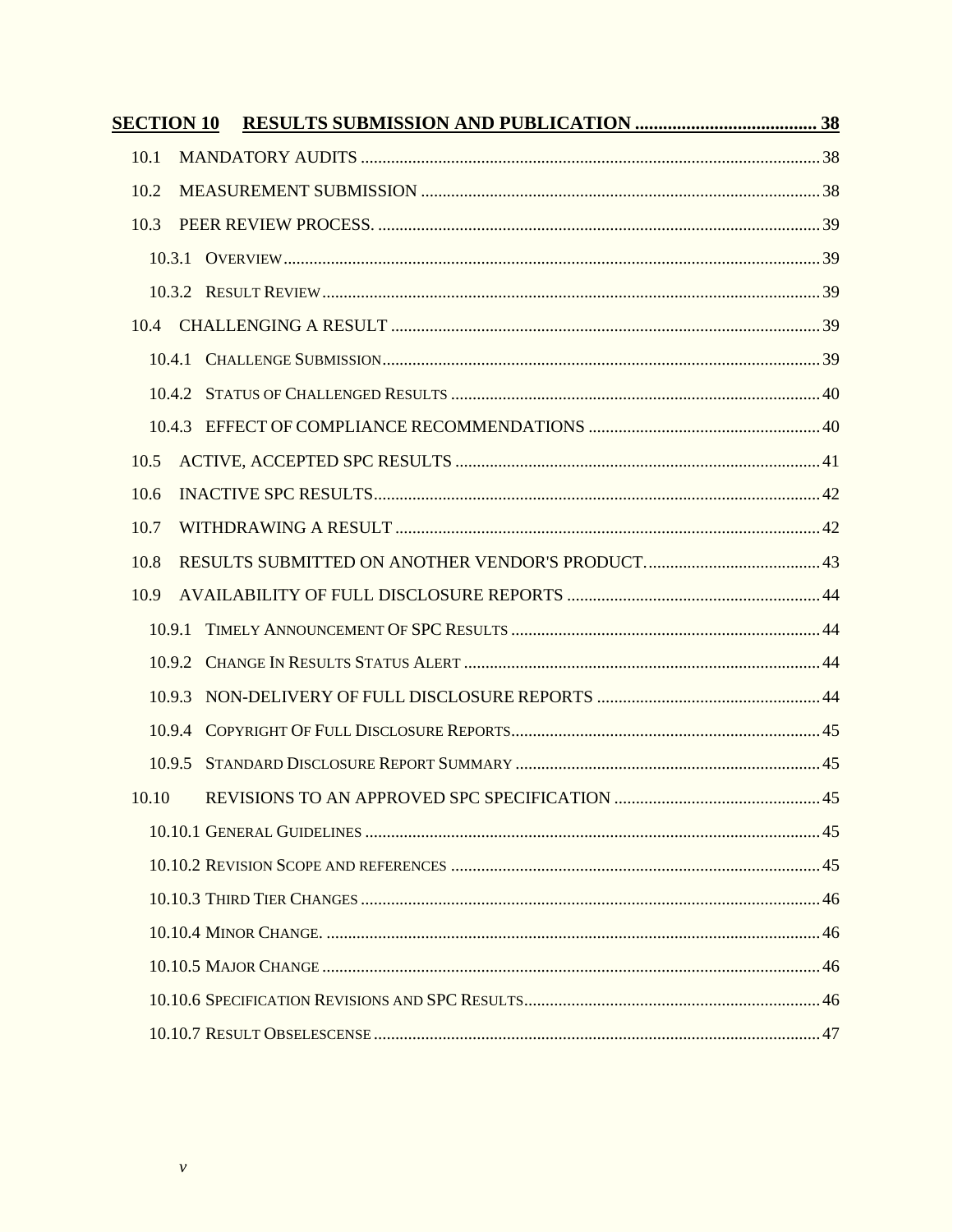| <b>SECTION 11</b> |  |
|-------------------|--|
| 11.1              |  |
| 11.2              |  |
| 11.3              |  |
| 114               |  |
| 11.5              |  |
|                   |  |
| 12.1              |  |
| 12.2              |  |
|                   |  |
|                   |  |
|                   |  |
| 12.3              |  |
| <b>SECTION 13</b> |  |
| 13.1              |  |
| 13.2              |  |
|                   |  |
|                   |  |
| 13.3              |  |
|                   |  |
|                   |  |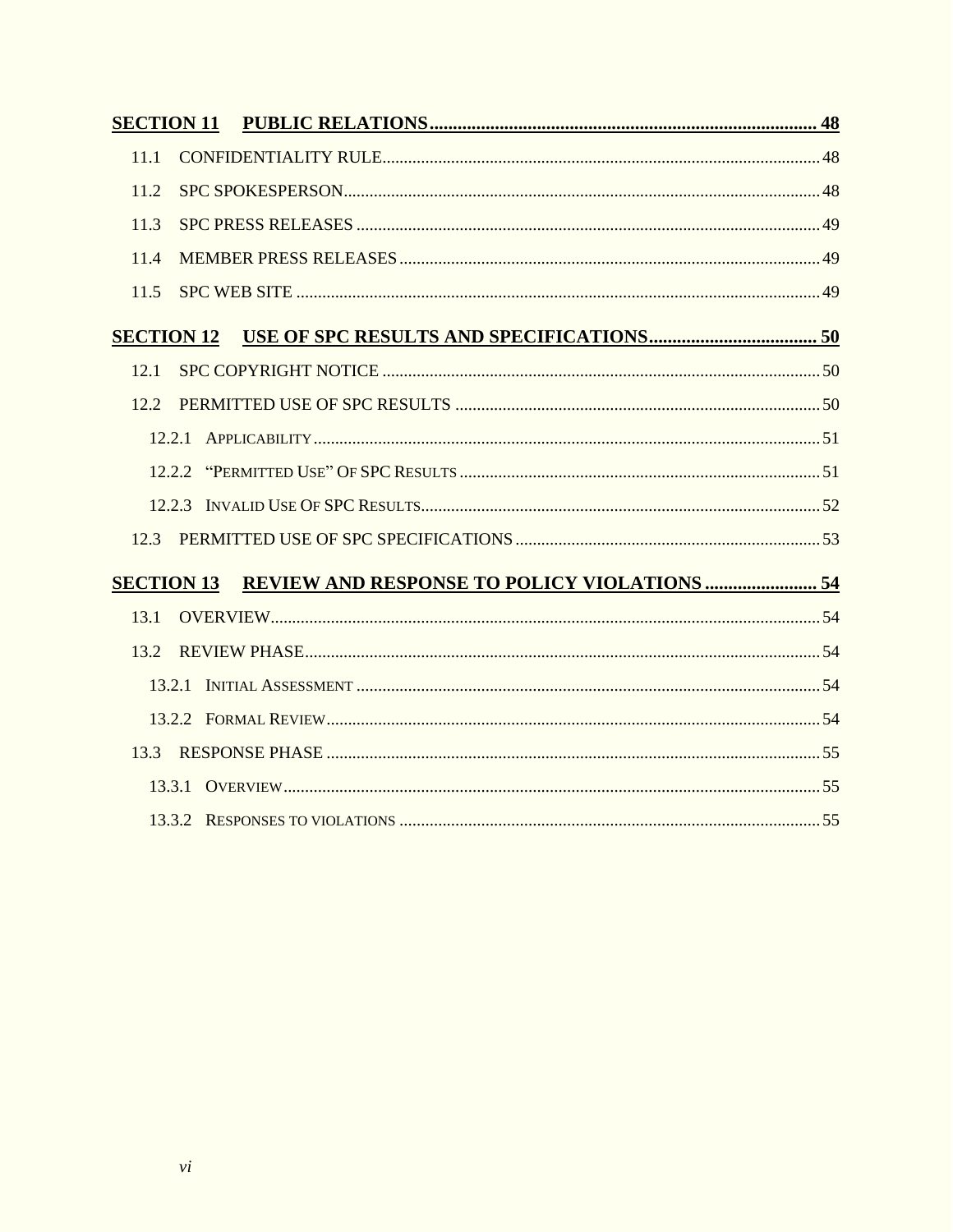# **REVISION RECORD**

| <b>Revision</b> | <b>Date</b>     | <b>Description of Change</b>                                                                         |
|-----------------|-----------------|------------------------------------------------------------------------------------------------------|
| Draft 1.0       | 14 Mar1998      | <b>Draft Release</b>                                                                                 |
| 1.0             | 22 Sep1998      | Approved by Council                                                                                  |
| 2.0             | 8 Nov 2000      | Approved by Council                                                                                  |
| 3.0             | 23 Jan 2008     | <b>Approved by Council</b>                                                                           |
|                 |                 | Sections 3.2, 9.1, 9.2, 9.6, 9.7, and 11.2.1                                                         |
| 4.0             | 1 Jan 2013      | Dues payment schedule<br>Reorganization of CRC section<br>Inactive results<br>Clarified voting rules |
| 5.0             | 1 November 2020 | Change to simplified organizational structure<br>Align with Bylaws v3.0                              |

# **INTENDED AUDIENCE**

This document is intended for use by members of the Storage Performance Council (SPC).

# **COPYRIGHT**

This document is Copyright © Storage Performance Council 2020; All Rights Reserved.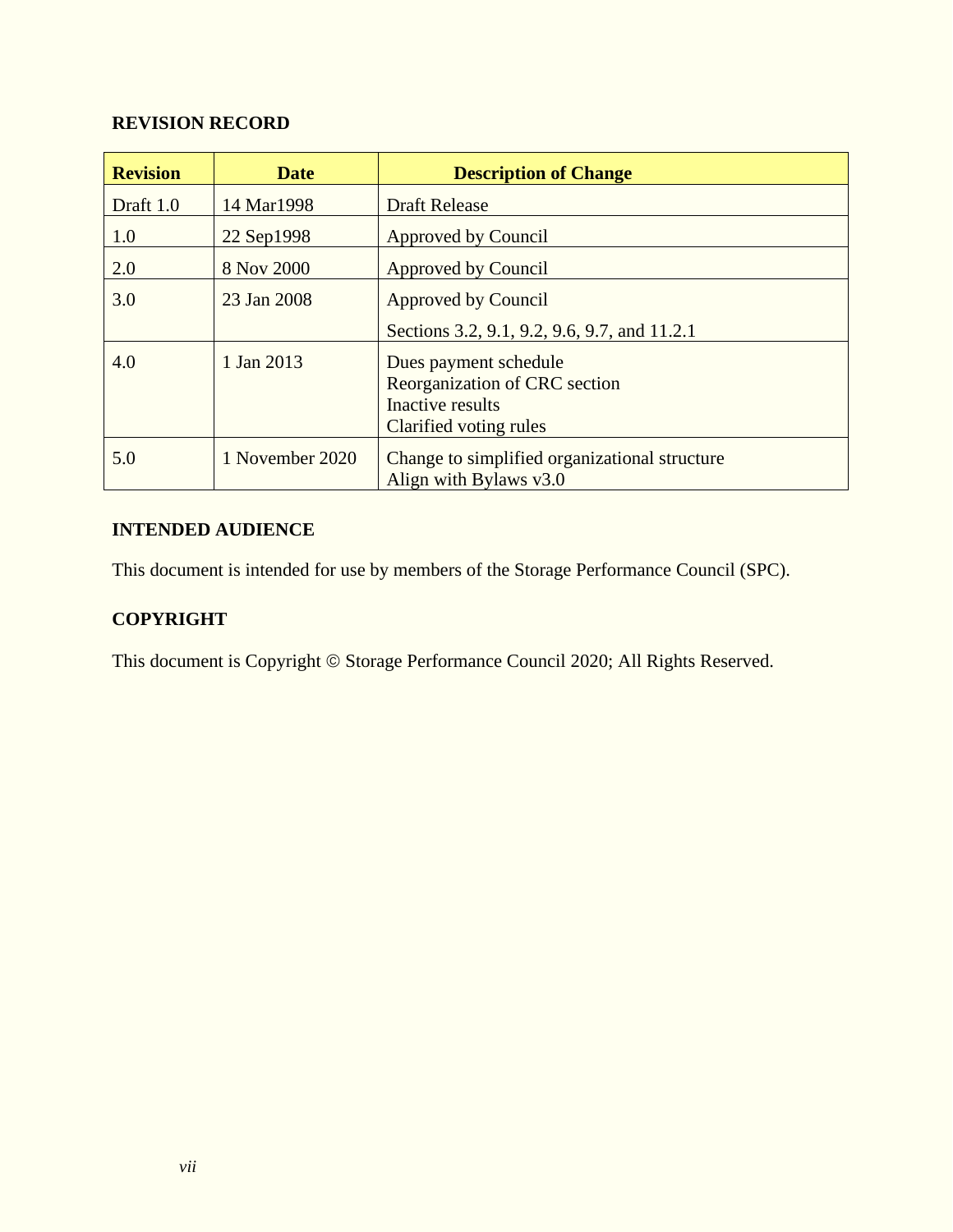# **SECTION 1 SPC MISSION**

The mission of the Storage Performance Council ("SPC" or "Council") is defined in Article I of the *SPC Bylaws*.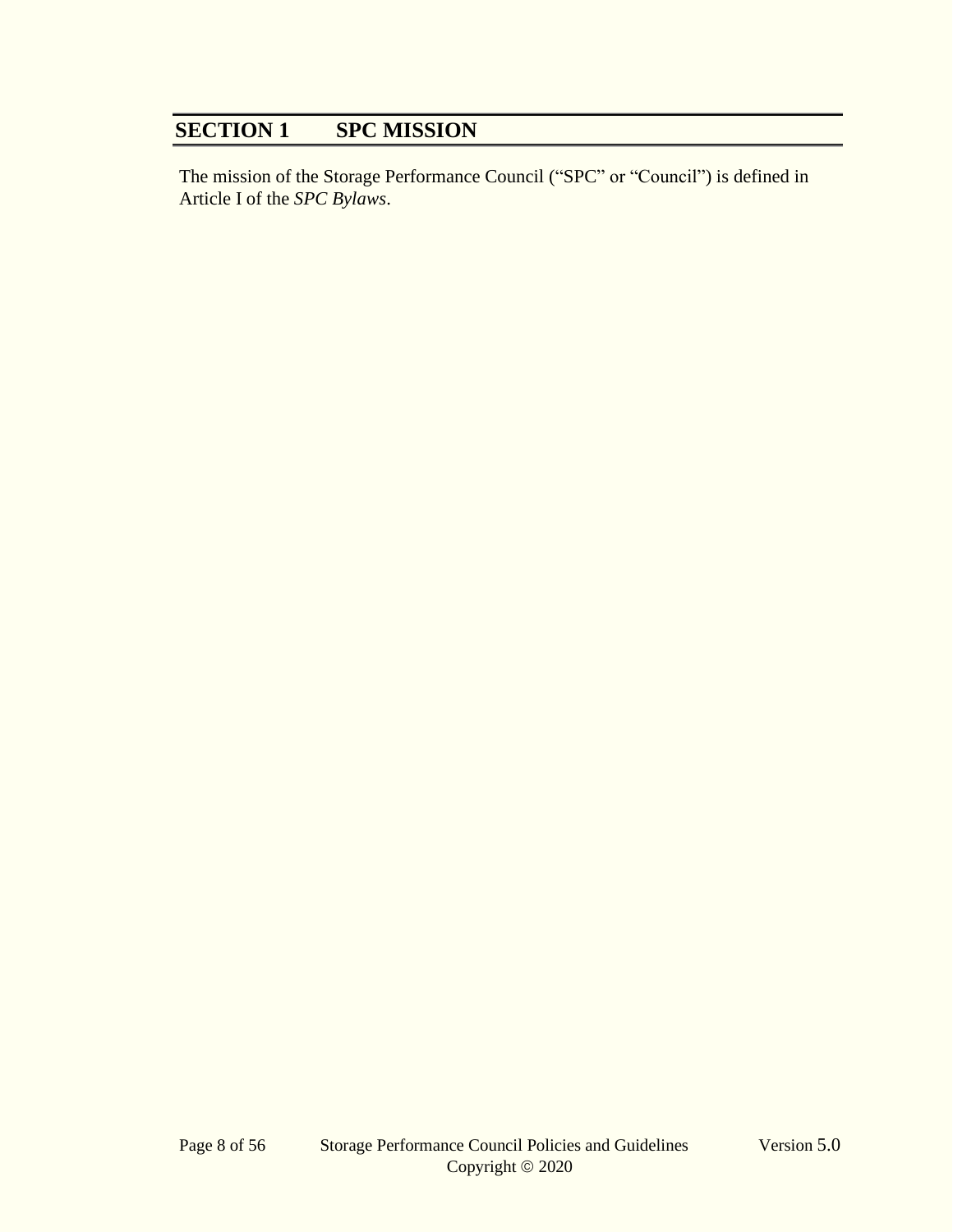# **SECTION 2 GOALS AND OBJECTIVES**

The goal of the SPC is to serve as a catalyst for performance improvement in storage subsystems. It works to foster the free and open exchange of ideas and information, and to ensure fair and vigorous competition between vendors as a means of improving the products and services available to the general public. As set forth in Article I of the Bylaws, it is the policy of SPC to comply fully with U.S. Federal state and local laws, including the antitrust laws and applicable foreign competition laws. In support of its goals the SPC develops benchmarks focusing on storage subsystems. These subsystems include components like: electronic disks, magnetic disks, magnetic tapes, optical disks, media robots, media robot software systems, media library software systems, backup/archival software systems, hierarchical storage management systems, as well as the adapters, controllers, and networks that connect storage devices to the computer system.

The SPC is also focused on expanding the recognition and use of its industry-standard benchmarks, as well as publicizing those benchmark results. As a result, customers will be able to more accurately assess the performance and price/performance of competing storage products prior to acquisition.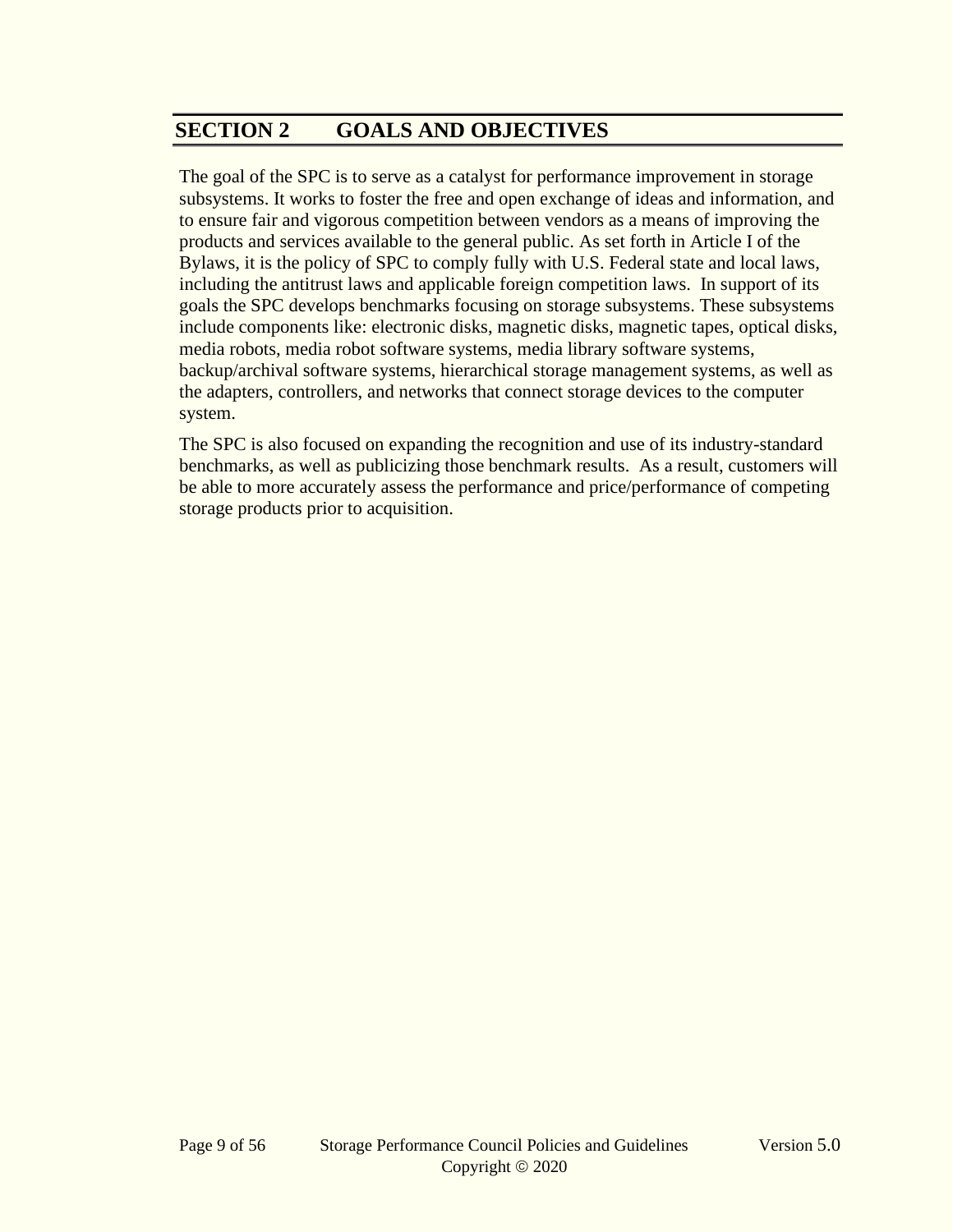# **SECTION 3 MEMBERSHIP**

#### **3.1 QUALIFICATIONS OF MEMBERSHIP**

Article III of the *SPC Bylaws* contains the formal definitions and requirements for membership in the SPC.

#### **3.2 MEMBERSHIP DUES**

#### **3.2.1 DUES SCHEDULE**

Invoices for a given year's membership dues shall be issued prior to January 15 of that year. Payment of dues should be received by the SPC prior to April 1st of the year for which they were assessed. [Table 3-1](#page-9-0) summarizes the consequences for payments not received by that time.

#### <span id="page-9-0"></span>**Table 3-1 Payment Schedule**

| <b>Dues Unpaid</b><br>as of | <b>Actions</b>                                    |
|-----------------------------|---------------------------------------------------|
| 1 April                     | Dues are past due.<br>SPC toolkit licenses expire |
| 1 July                      | Membership suspended                              |
| 1 September                 | Membership terminated                             |

If dues payment has not been received by 1 April, but the member can demonstrate that the payment process is underway, they may request a single, 30-day extension for their toolkit licenses. The extension may be granted at the sole discretion of the Executive Director.

A member, on learning of the dues assessed for a given year, may avoid liability for the dues by resigning from membership within the first ninety (90) days of given year. However, should a member be liable for the dues from a prior year, said liability cannot be avoided through resignation.

#### **3.2.2 PRO-RATED DUES**

A new member shall be liable for a full year's membership dues at the then-current rate for their membership class upon acceptance of their membership application. If the member renews their membership the next year, they are entitled to a one-time reduction in annual dues during their second year of membership, based on the calendar quarter in which their membership application was approved. The discounts to be applied are summarized in [Table 3-2.](#page-10-0)

Dues levels for all subsequent years shall not be discounted.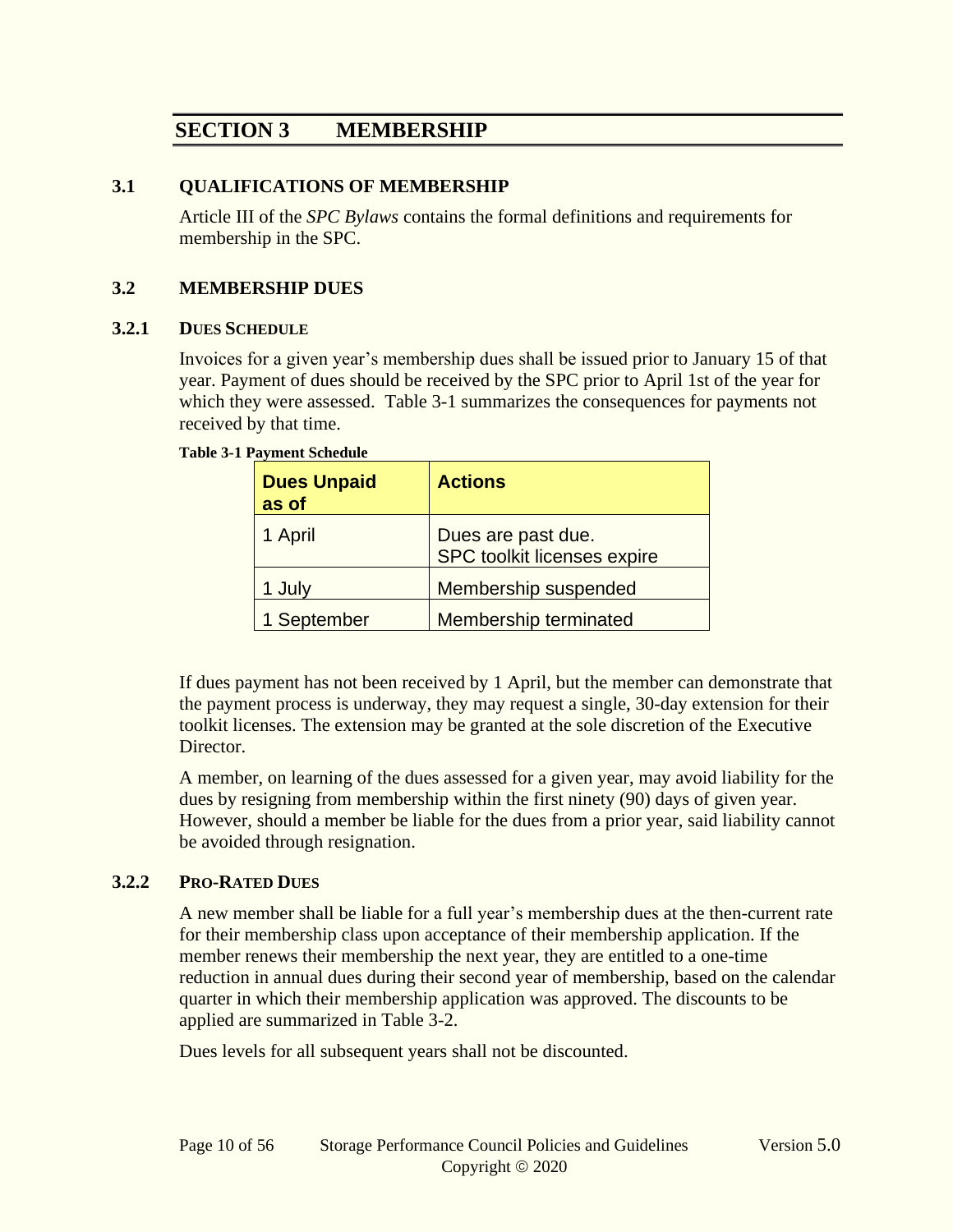| <b>Date Approved</b>  | <b>Membership Dues</b><br><b>Discount</b> |
|-----------------------|-------------------------------------------|
| <b>First Quarter</b>  | $0\%$                                     |
| <b>Second Quarter</b> | 25%                                       |
| <b>Third Quarter</b>  | 50%                                       |
| <b>Fourth Quarter</b> | 75%                                       |

#### <span id="page-10-0"></span>**Table 3-2 Pro-Rated Dues Schedule**

#### **3.2.3 TERMINATION OF MEMBERSHIP**

If a member resigns during the first three months of the Corporation's fiscal year, the Corporation shall, unless prohibited by applicable law, refund to the resigning member one-half of the annual dues previously paid by such member for such fiscal year. If such resignation is delivered after the first three months of the Corporation's fiscal year no portion of such dues shall be refunded.

#### **3.3 RIGHTS OF MEMBERSHIP**

#### **3.3.1 CLASSES OF MEMBERSHIP**

The SPC has four classes of members: Full, Associate, Academic, and Emeritus. The rights and privileges of membership are defined in the following articles of *SPC Bylaws*:

- **(a) Full Member:** Article 3.01 (a)
- **(b) Associate Member:** Article 3.01 (b)
- **(c) Academic Member:** Article 3.01 (c)
- **(d) Member Emeritus:** Article 3.01 (d)

#### <span id="page-10-1"></span>**3.3.2 TOOLKIT LICENSES**

SPC Toolkit licensing is defined in [5.3.3.](#page-17-0) Each class of members shall have access to released SPC Toolkits as follows:

- **(a) Full Member or Associate Member:** One Unlimited License for each Benchmark shall be included at no additional cost beyond annual membership dues.
- **(b) Academic Member:** SPC Toolkits are not included as a "no cost" component of Academic Membership.
- **(c) Member Emeritus:** Upon request, one Limited License for each Benchmark shall be granted at no cost. The license is valid to the end of the calendar year. Renewals are by request only.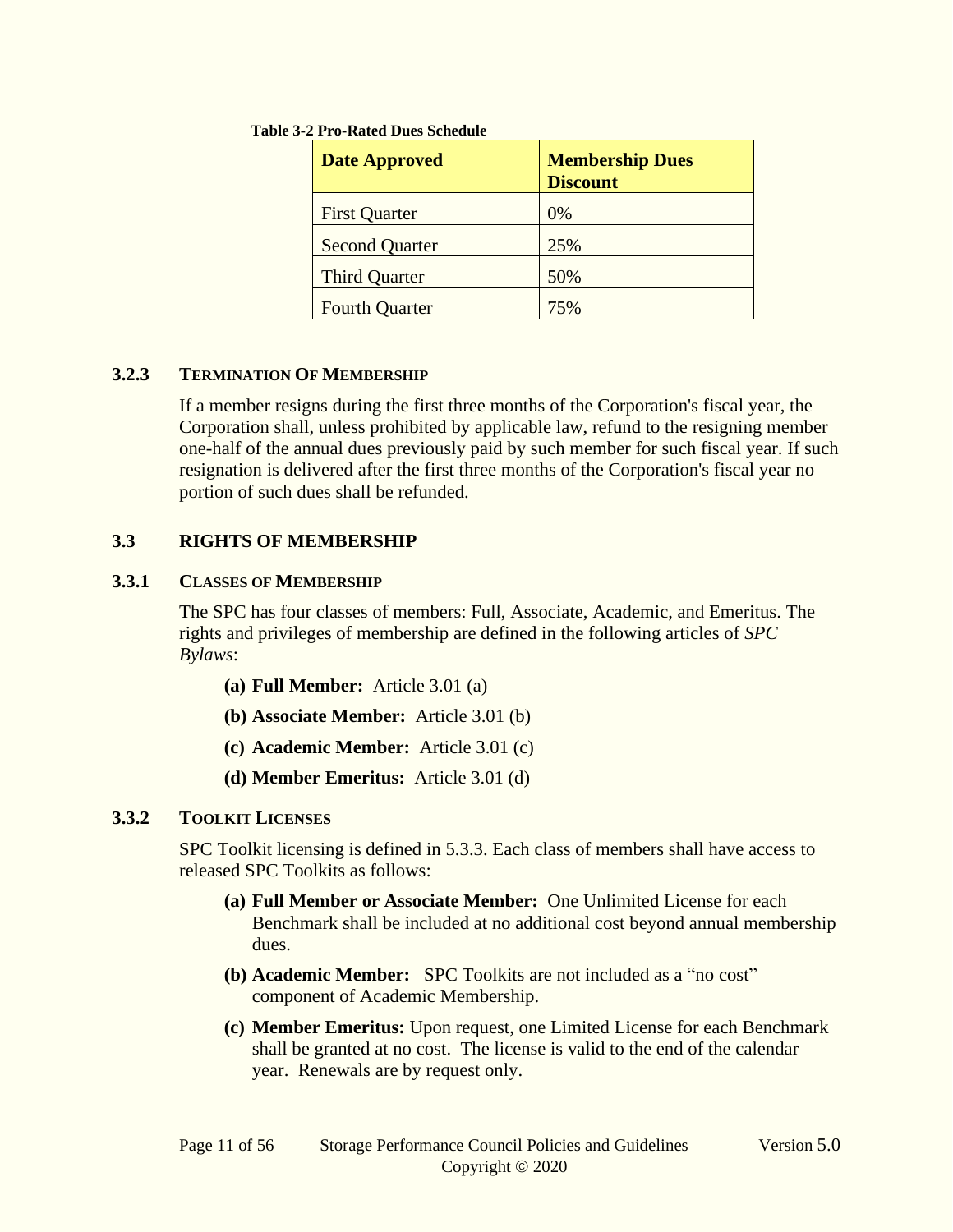Members may purchase additional licenses for any Benchmark. Pricing for the acquisition of additional licenses shall be assessed annually, and shall be set by the Executive Director.

#### **3.4 ANTITRUST REQUIREMENTS FOR MEMBERS**

- 3.4.1 The most current version of the SPC Antitrust Compliance Policy is included in this document by reference.
- 3.4.2 The most current revision of the SPC Antitrust Compliance Policy shall be distributed to the Primary Representative of each member annually, as part of the membership renewal process.

# <span id="page-11-0"></span>**3.5 PROCEDURE FOR EXPULSION OF MEMBERSHIP**

If the grounds appear to exist for expulsion of a member under Article 3.13 (a) (6) of the *SPC Bylaws*, the procedure set forth below shall be followed:

- 1. The Executive Director can initiate the expulsion process. A Membership Vote (see [4.3.3](#page-12-0) and *SPC Bylaws, Article V)* is required to complete that process and expel a member.
- 2. Once the Executive Director initiates the expulsion procedure, the affected member shall be given an opportunity to send a letter or presentation to the entire membership via the Executive Director.
- 3. The Executive Director shall conduct a Membership Vote to determine if the member is to be expelled. A vote to expel shall have immediate effect. The Executive Director will inform all members of the result of the vote.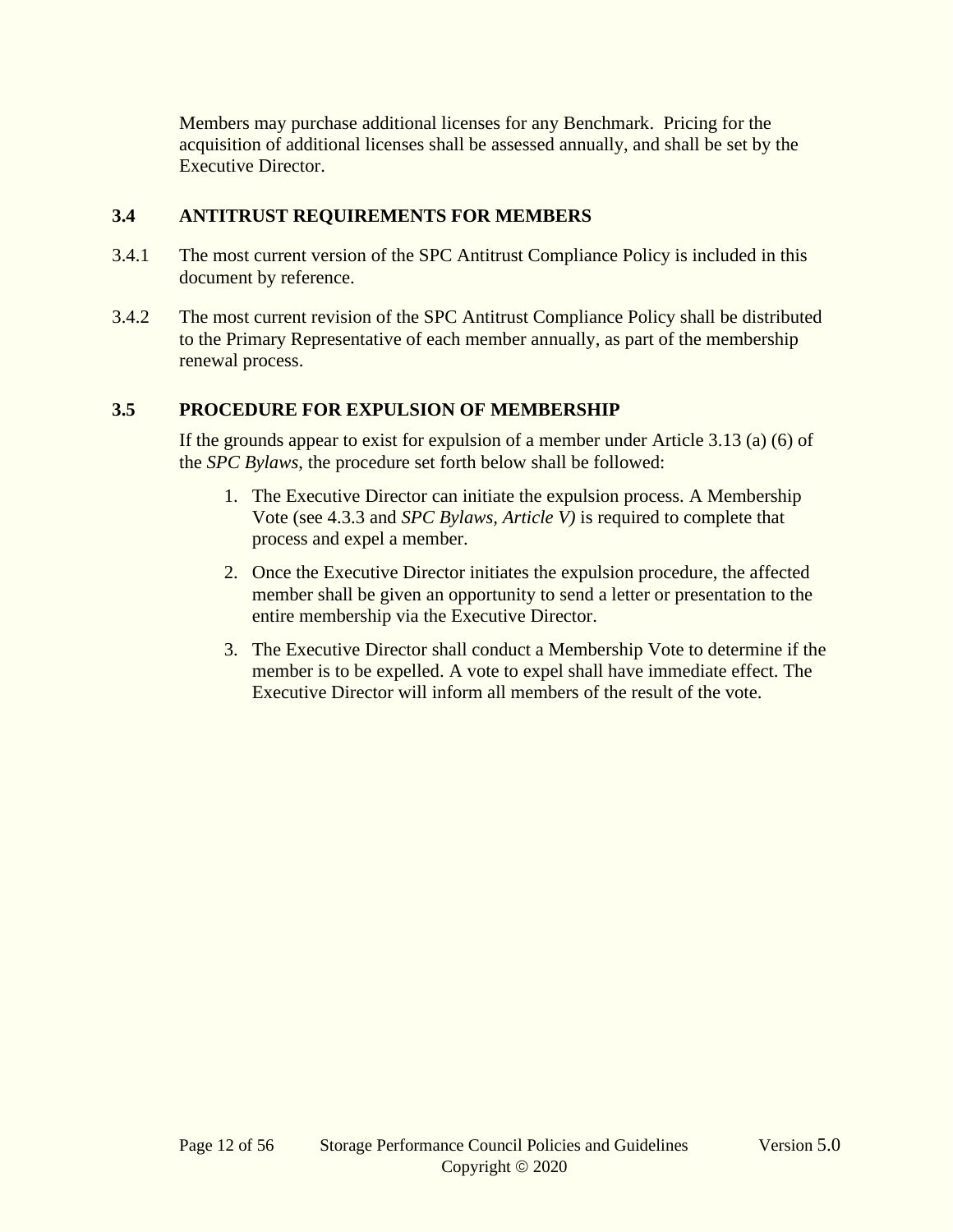# **SECTION 4 VOTING RULES**

#### **4.1 QUORUM**

Unless otherwise stated in the *SPC Bylaws* or this document, quorum for all actions of the SPC shall be defined as one-third of the members of the body in which the power for said action is vested, including the Steering Committee, Board of Directors and any technical or standing committee which they may create.

#### **4.2 PHRASING**

All votes of the SPC shall be phrased in the affirmative, such that a ballot cast in favor of a vote shall be in support of action by the voting body.

#### **4.3 TYPES OF VOTES**

#### **4.3.1 GENERAL GUIDELINES**

Unless otherwise noted, only affirmative and negative ballots will be used to determine the passage or failure of a vote. Abstentions shall be recorded for all votes, even when they have no impact on the outcome of the vote.

Only votes taken when a valid quorum is present shall be binding on the voting body.

Unless otherwise required in the *SPC Bylaws*, all procedural questions with regard to voting shall be governed by Roberts Rules of Order.

Any vote may, and upon request of a member eligible to cast a ballot shall, be conducted via secret ballot.

Unless other voting rules are defined for a body in which the power for a given action is vested, the SPC will conduct itself through two types of binding votes:

- Simple Majority Votes and
- Membership Votes.

#### **4.3.2 SIMPLE MAJORITY VOTE**

Simple Majority Votes may be conducted via acclamation or by a roll call as determined by the chair of the voting body. However, the vote is conducted, all Simple Majority Votes for which at least a majority of the ballots cast are in the affirmative shall be deemed to have passed. While abstentions are to be recorded for all Simple Majority Votes, they shall not be counted in determining whether or not a vote has passed.

#### <span id="page-12-0"></span>**4.3.3 MEMBERSHIP VOTE**

Membership Votes are those votes that are presented to the entire membership of the SPC, and are conducted by the Executive Director. The process for a Membership Vote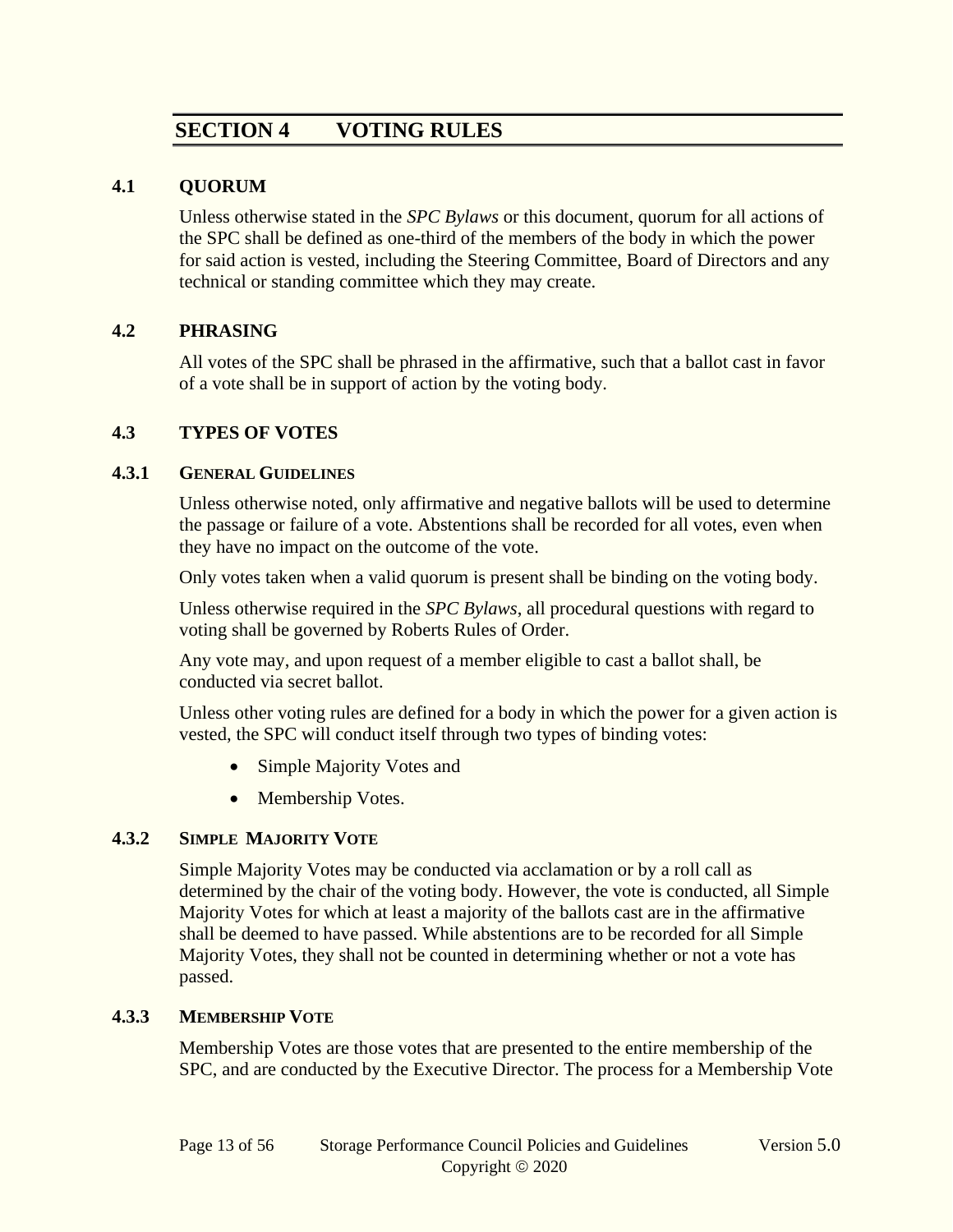is defined in the *SPC Bylaws, Article V*.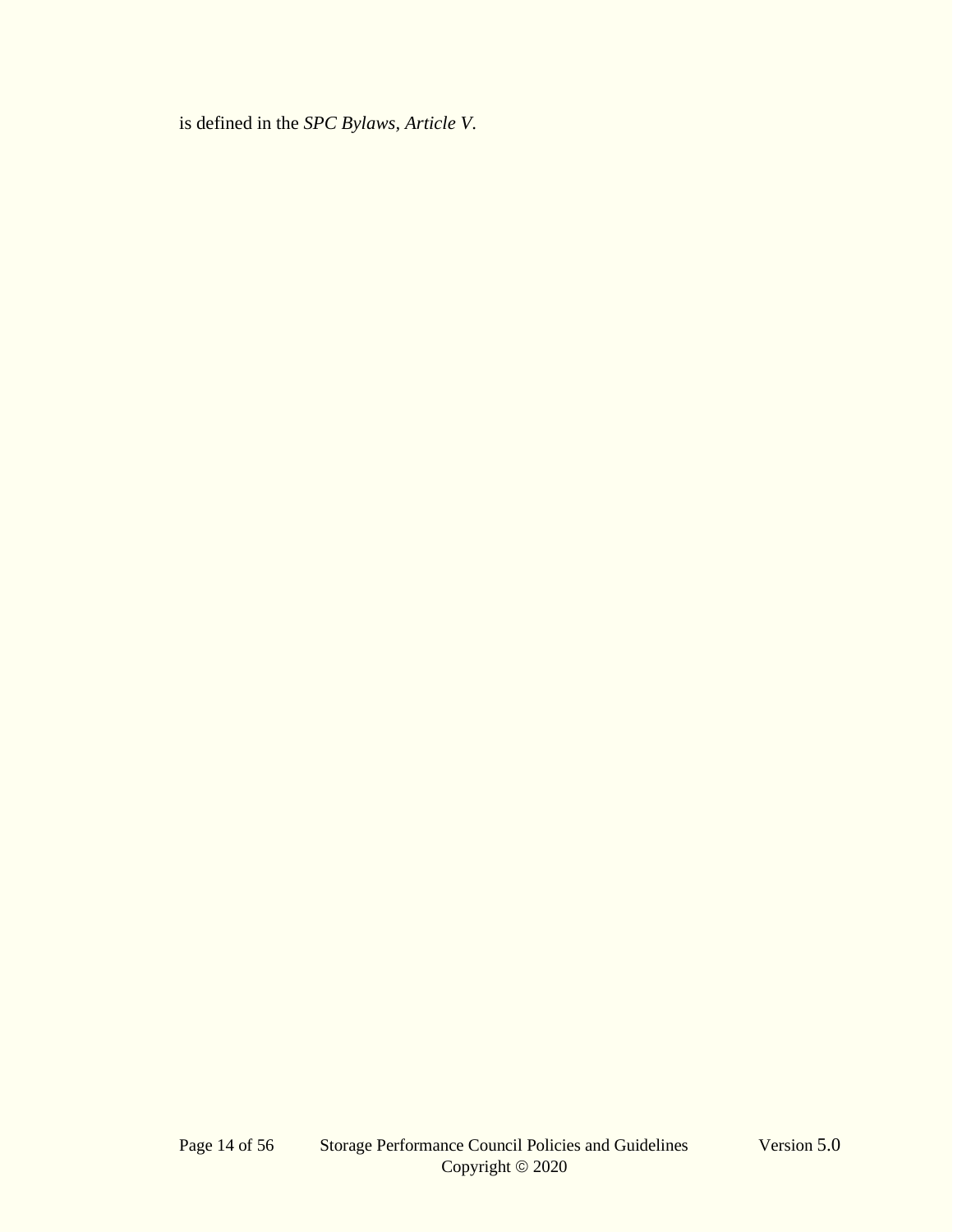# **SECTION 5 SPC ORGANIZATION**

#### **5.1 OVERVIEW**

#### **5.1.1 STRUCTURE**

The business of the SPC is delegated by the Members to the Executive Director (see [SECTION 6\)](#page-21-0), whose actions are subject to the review of the Board, and the Boardselected Steering Committee (see [5.2\)](#page-14-0).

In addition, the SPC relies on a group of Certified Auditors (see [9.2\)](#page-30-0).

#### **5.1.2 LANGUAGE**

All business of the Council shall be conducted in English.

#### <span id="page-14-0"></span>**5.2 STEERING COMMITTEE**

#### **5.2.1 COMPOSITION**

As defined by Article 6.01 of the *SPC Bylaws*, the Steering Committee consists of three (3) Primary Representatives from the membership of the SPC and the Executive Director.

#### **5.2.2 STEERING COMMITTEE CHAIR**

The role of the chairman of the Steering Committee, as defined by XREF in the Bylaws, is open to any Primary Representative serving on the committee, but shall not be held by the Executive Director.

#### **5.2.3 OFFICERS OF THE SPC**

As defined in the *SPC Bylaws*, the duties of officers of the SPC (President and Chief Executive Officer, Secretary, and Chief Financial Officer) reside in the Executive Director. The Executive Director is the legal representative of the SPC.

#### **5.2.4 VOTING RULES**

Motions of the Steering Committee shall be passed by Simple Majority Vote.

#### **5.2.5 APPOINTMENTS AND RESIGNATIONS**

The process for appointment to and resignation from the Steering Committee is defined in the Article 6.02 of the *SPC Bylaws*.

#### <span id="page-14-1"></span>**5.2.6 DUTIES OF THE STEERING COMMITTEE**

#### 5.2.6.1 Executive Director

The Steering Committee appoints the Executive Director, and negotiates the Executive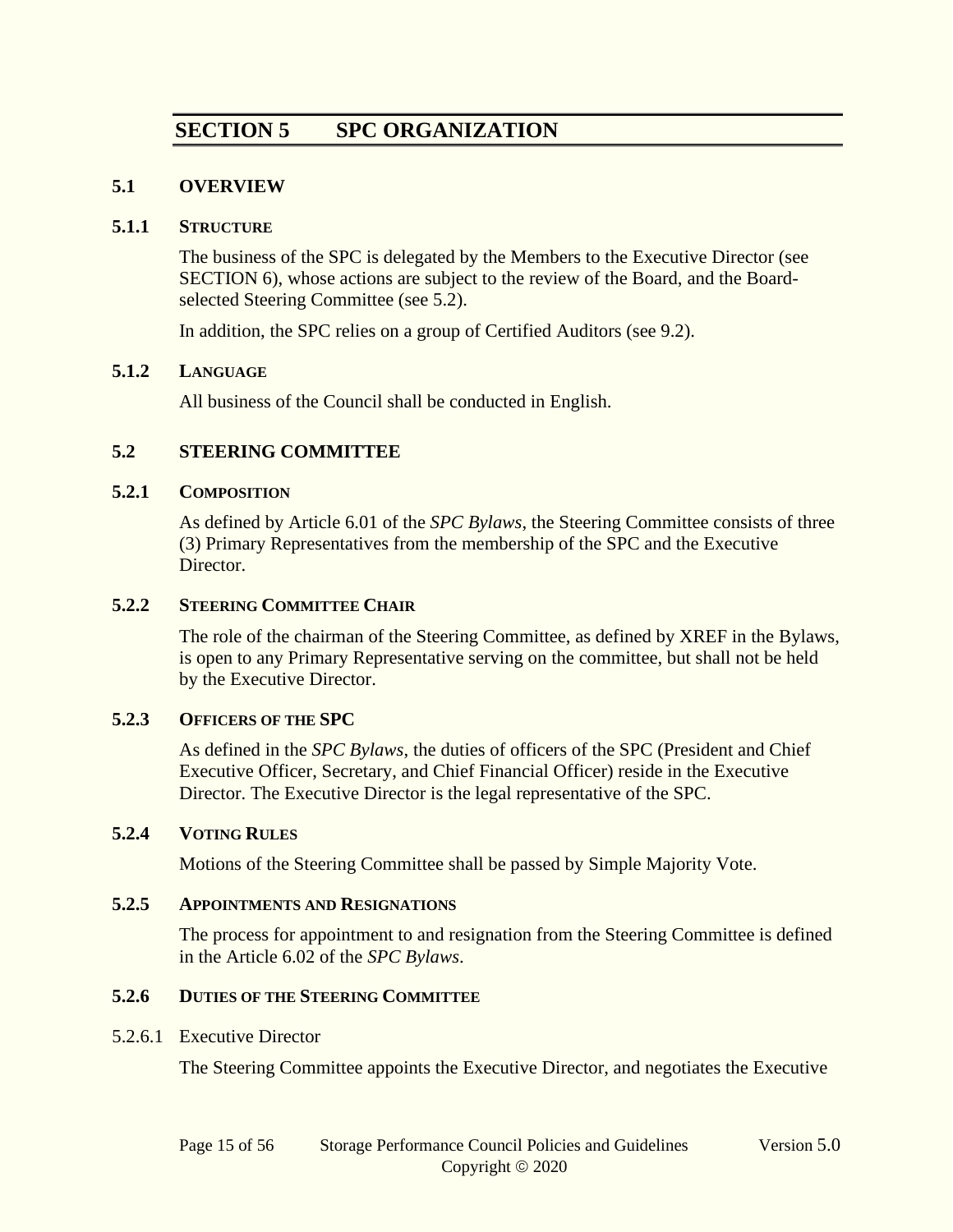Director's annual contract with the SPC.

#### 5.2.6.2 Direction

The Steering Committee reviews the direction and work items for the SPC, as set by the Executive Director, and ensures that administrative and support requirements are satisfied.

#### 5.2.6.3 Financials

The Steering Committee reviews the financials of the SPC, and assures that its resources are being appropriately applied in furtherance of the Council's mission and goals.

#### 5.2.6.4 Membership Representatives

The Steering Committee represents that membership of the SPC and provides review mechanism in the event of a disagreement between the Executive Director and a member company.

#### **5.2.7 MEETINGS OF THE STEERING COMMITTEE**

#### 5.2.7.1 Call of Meetings

Meetings of the Steering Committee may be called by the Chairman.

#### 5.2.7.2 Meeting Schedule

The regular meeting schedule for the Steering Committee is summarized in [Table 5-1.](#page-15-0) Additional meetings may be held as required.

| Date    | Type           | <b>Notes (Duration)</b>                   |
|---------|----------------|-------------------------------------------|
| January | Face-to-Face   | New SC convened<br>$(1$ day)              |
| April   | Teleconference | <b>General business</b><br>(2 hours)      |
| July    | Teleconference | <b>ED Contract renewed</b><br>(2 hours)   |
| October | Teleconference | <b>Draft Budget approved</b><br>(2 hours) |

#### <span id="page-15-0"></span>**Table 5-1 Steering Committee Meeting Schedule**

Face-to-face meetings shall be held at a mutually agreed time and/or location.

Upon approval of the Steering Committee, the SPC shall underwrite any costs associated with the attending the face-to-face meeting that are not covered by a Steering Committee member's company.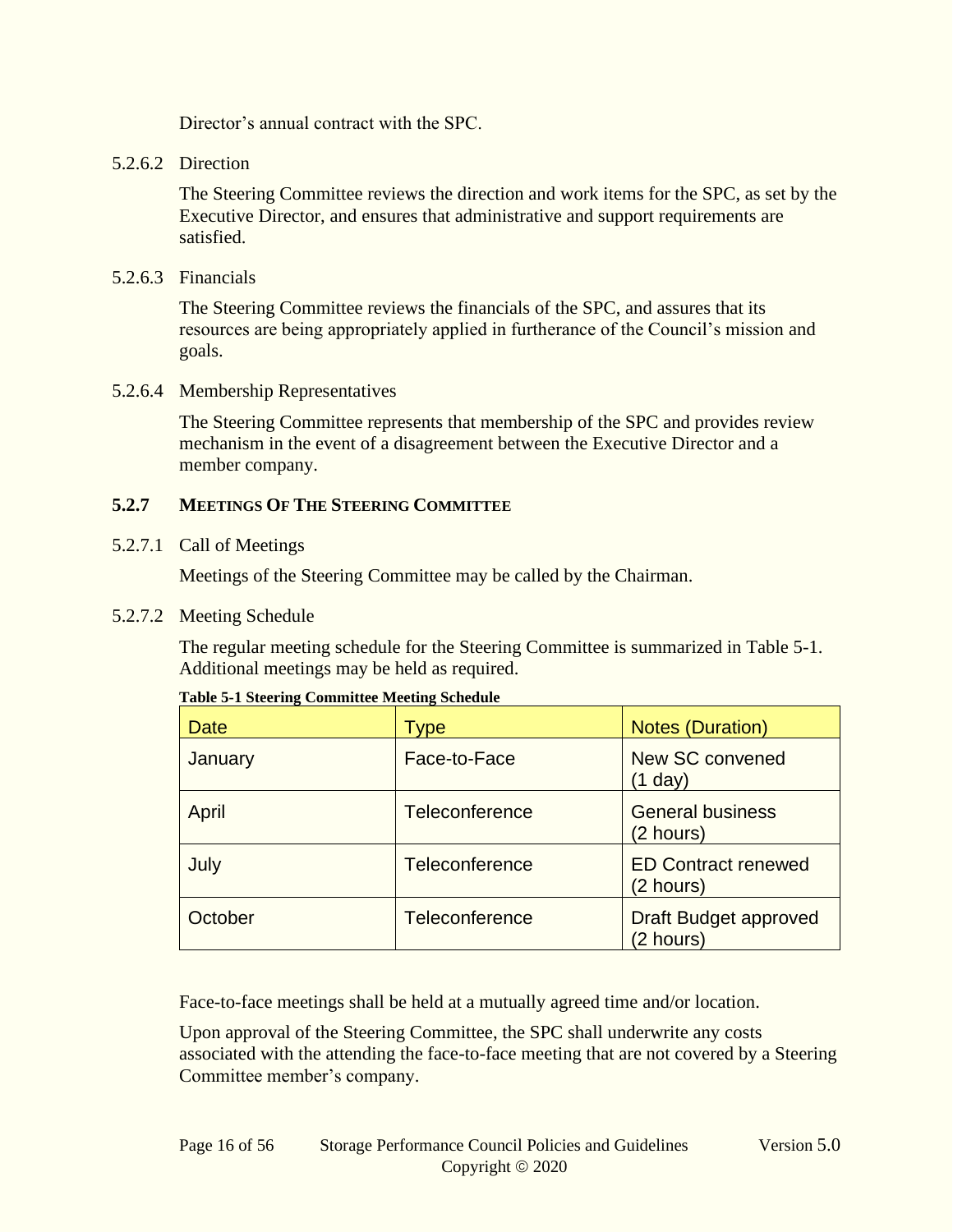#### 5.2.7.3 Notice of Meetings

Members shall be provided at least seven (7) days' notice for all meetings, whenever possible. Notice of the meeting need not be given to any Steering Committee member who signs a waiver of notice or a written consent to holding the meeting or an approval of the minutes thereof, whether before or after the meeting, or who attends the meeting without protesting, prior thereto or at its commencement, the lack of such notice to such Director. All such waivers, consents, and approval shall be filed with the corporate record or made a part of the minutes of the meetings.

#### 5.2.7.4 Quorum

Three or more members of the Steering Committee constitute a quorum of the Steering Committee for the transaction of business. Steering Committee members may participate either in person or via teleconference.

#### 5.2.7.5 Transactions of Steering Committee

Except as otherwise provided in this document, the *SPC Bylaws*, or by law, every act or decision done or made by means of a simple majority vote is the act of the Steering Committee.

#### 5.2.7.6 Conduct of Meetings

The Chairman of the Steering Committee or, in his or her absence, any Steering Committee member selected by the Chair of the Steering Committee, shall preside at meetings. The Secretary of SPC or such other person appointed by the presiding officer shall act as Secretary of the Steering Committee.

#### 5.2.7.7 Adjournment

A majority of the Steering Committee members present, whether or not a quorum is present, may adjourn any meeting to another time and place. If the meeting is adjourned for more than twenty-four (24) hours, notice of the adjournment to another time or place must be given to the members who were not present at the time of the adjournment prior to the meeting's being reconvened.

#### **5.2.8 STEERING COMMITTEE OPERATING PROCEDURES**

The Steering Committee's operating procedures are:

- **(a)** All Steering Committee meetings are open to SPC members, except where participation would violate the confidentiality of another member.
- **(b)** Each Steering Committee meeting has minutes that are published and distributed to the Directors. The minutes capture actions taken and decisions reached in the Steering Committee meetings.
- **(c)** Each annual meeting of the SPC will have a session devoted to discussing Steering Committee status and issues.
- **(d)** Input on any open issues and/or suggestions for items to be considered by the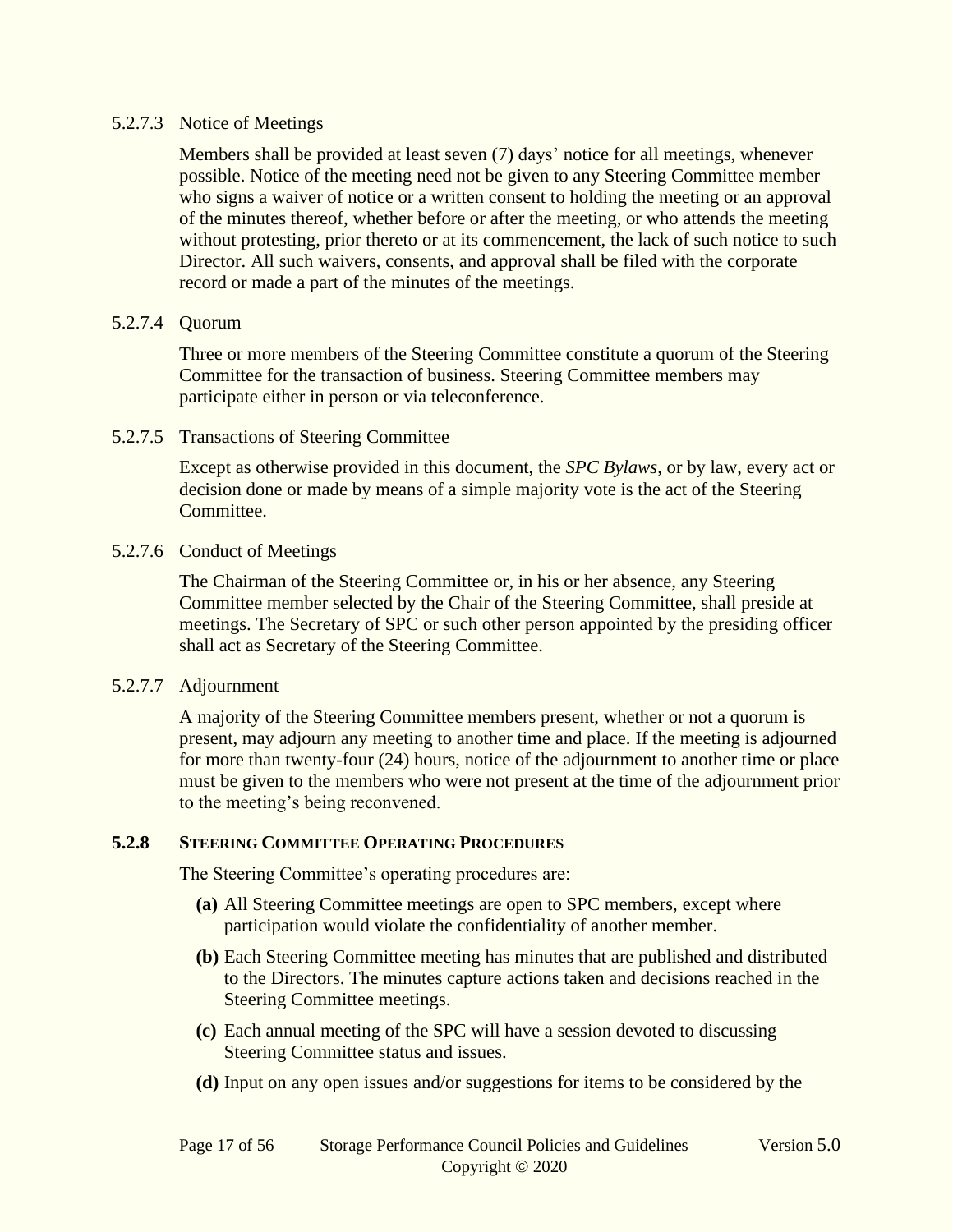Steering Committee is open to the general membership at all times.

**(e)** The above formalization is not intended to limit the Steering Committee. Provided its actions are well documented and in-line with its responsibilities as defined in [5.2.6,](#page-14-1) the goal is to provide the Steering Committee the flexibility to react when needed.

### **5.3 SPC TOOLKITS**

#### **5.3.1 MEMBERSHIP REQUIREMENTS**

SPC Toolkits are only available to SPC members, Certified Auditors, and Auditor Candidates. Members will only be granted access to toolkits if their membership dues are paid. Members who are granted access to SPC toolkits shall adhere to all licensing and usage requirements.

Upon termination of membership for any reason, the member shall forfeit their right to SPC toolkits for which they have been granted access.

#### **5.3.2 TOOLKIT ACCESS**

Members shall be granted access to toolkits on the basis of one or more of the following:

- a) Membership Rights: each class of membership defines the level of toolkit access provided as a right of membership class (see [3.3.2\)](#page-10-1).
- b) Toolkit Development: Members may be granted limited access to pre-release or proposed toolkits. Licenses granted on this basis are for development purposes only, and may not be used for the production of SPC Results.
- c) Auditors: Certified Auditor and Auditor Candidates (see [SECTION 9\)](#page-30-1) may be granted a Limited License for the Benchmark Families for which they are certified, or are seeking certification.

# <span id="page-17-0"></span>**5.3.3 TOOLKIT LICENSES**

#### 5.3.3.1 License Types

SPC Toolkits require current licenses. Toolkit licenses are granted for a Benchmark Family (see **Error! Reference source not found.**), and allow the licensee to execute all of the benchmark toolkits within the Benchmark Family, subject to the limits defined for the license granted.

The SPC grants two types of toolkit licenses to its members:

- a) Limited Licenses defined in [5.3.3.2,](#page-18-0) and
- b) Unlimited Licenses, defined in [5.3.3.3.](#page-18-1)

All licenses are granted for a period of time determined by the Executive Director at the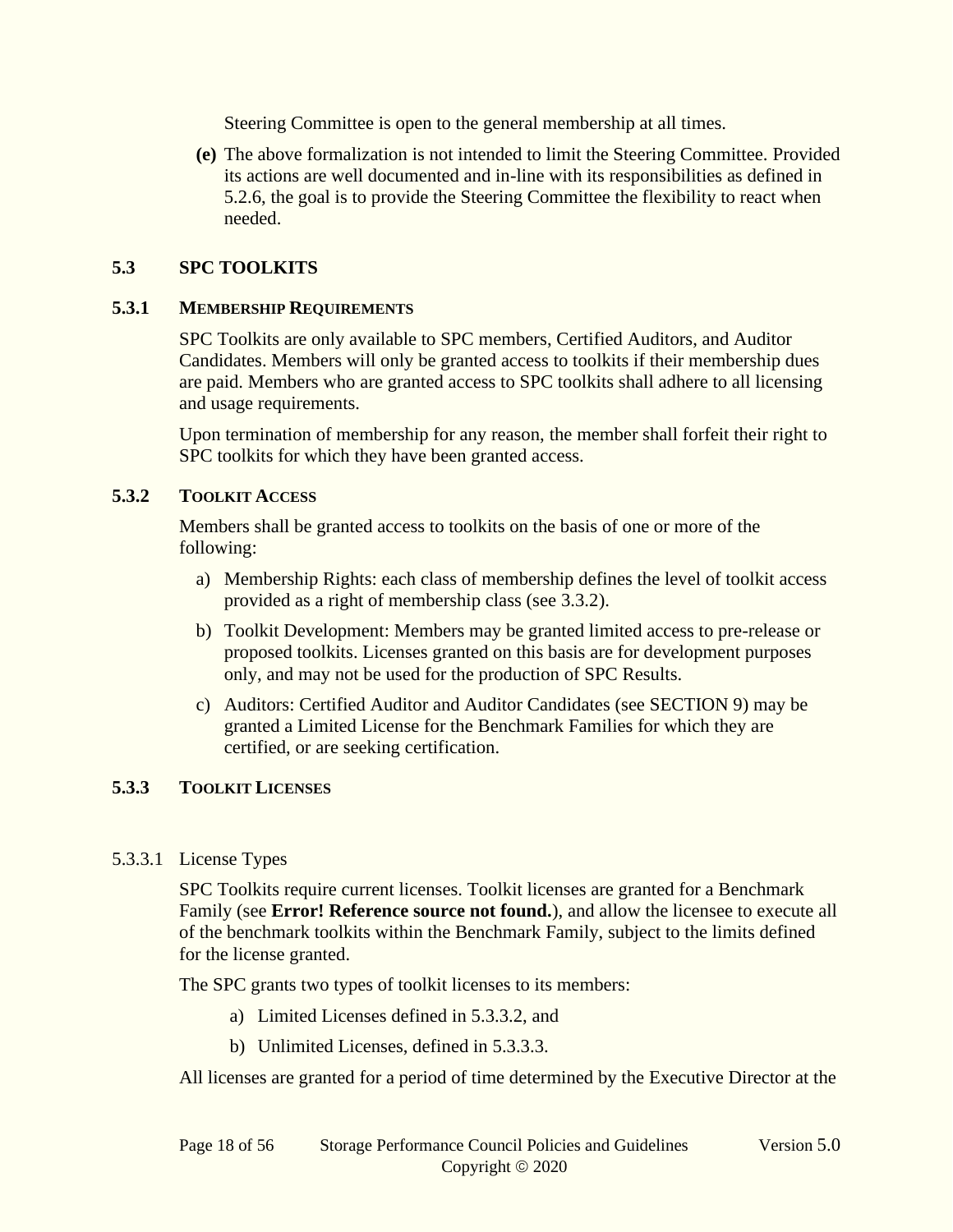time of issue. Licenses shall be re-issued annually as part of membership renewal.

<span id="page-18-0"></span>5.3.3.2 Limited Licenses

Each Limited License grants the licensee:

- Use of licensed toolkit(s), on an unlimited number of machines owned and operated by the licensee, for internal measurements only;
- A single Support Contact (see [5.3.3.4\)](#page-18-2), who is entitled to 1 hour of support per-year.

A Limited License does not provide the licensee with the ability to produce SPC Results.

Additional support will be billed on a time and materials basis, at a rate set by the Executive Director.

#### <span id="page-18-1"></span>5.3.3.3 Unlimited Licenses

Each Unlimited License grants the licensee:

- Use of licensed toolkit(s), on an unlimited number of machines owned and operated by the licensee;
- The ability to produce SPC Results with any licensed toolkit;
- A single Support Contact (see [5.3.3.4\)](#page-18-2), who is entitled to 10 hours of support per-year.

Additional support will be billed on a time and materials basis, at a rate set by the Executive Director.

#### <span id="page-18-2"></span>5.3.3.4 Support Contacts

Each toolkit license is linked to a designated Support Contact. All support requests for a given licensed SPC toolkit must originate from the Support Contact identified for that toolkit's license.

The Primary Representative of the licensee shall designate the Support Contact for a given license, and provide the Executive Director with the contact information for the designee. The Support Contact for a given license may be changed upon written notice to the Executive Director.

#### **5.3.4 OFF-SITE LICENSE**

- 5.3.4.1 An Off-Site License is intended to enable the use of an SPC Toolkit at nonmember's location for purposes other than the production of SPC Results (e.g., capacity planning, assessment of customer configurations). The usage shall be under the direct supervision of an appropriate representative of the SPC member company an Off-Site License was granted to.
- 5.3.4.2 Data produced using an Off-Site License cannot be disclosed publicly.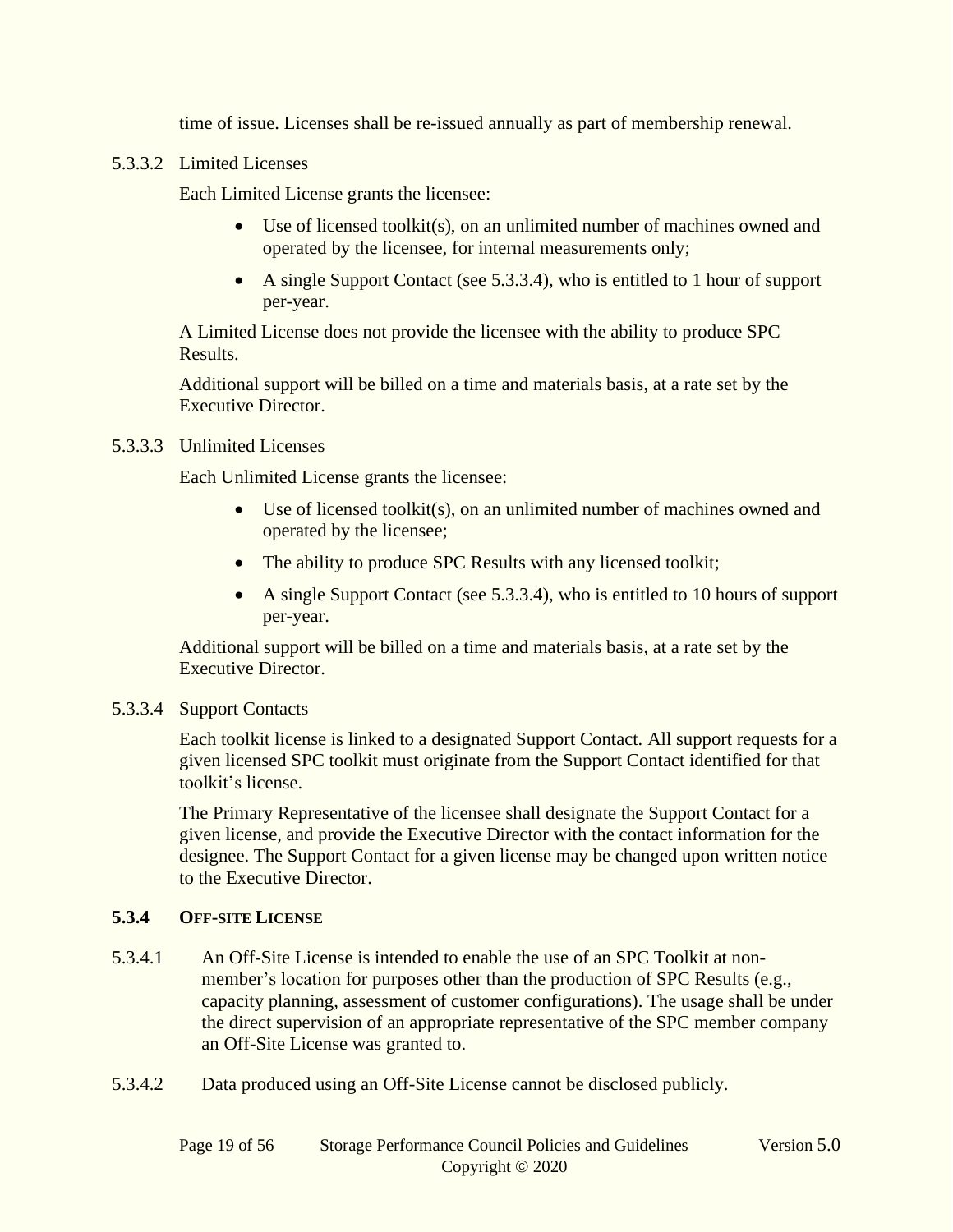- 5.3.4.3 Pricing for Off-Site licenses shall be set by the Executive Director.
- 5.3.4.4 An Off-Site License must be requested by a SPC member company in good standing that is entitled to use of the SPC Toolkit that the Off-Site license will activate. The member company must submit a written request to the Executive Director no less than 10 days prior to the intended first use of the license. The request must be signed by the Primary Representative of the requesting member company and by a suitable representative of the non-member at whose site the testing will occur. The request must include:
	- a) The address where the toolkits will be used.
	- b) The contact information for the SPC Member company employee(s) who will be responsible for supervising the testing.
	- c) The contact information for an appropriate non-member individual who will be on-site during the testing.
	- d) The first and last dates of use for the SPC toolkit at this location. An Off-Site License will be granted for a maximum of 60 days. Extensions will be considered on a case-by-case basis.
	- e) A detailed description of the benchmark configuration to be tested, and the estimated performance level.
- 5.3.4.5 An Off-Site License provides an SPC member company with the right to use an SPC Toolkit for a limited time, at a specific non-member location. It includes support for the installation and initial configuration of the toolkit on the specified non-member configuration. Any additional support or consulting for analysis and/or optimization beyond the basic operation of the SPC Toolkit is not included with the license and must be separately negotiated.

#### **5.4 MODIFICATIONS TO THE SPC POLICIES**

- 5.4.1 A proposed modification to the SPC Policies and Guidelines ("Policies") may be submitted by any Full Member, or by a duly formed committee (i.e., Board or Standing Committee).
- 5.4.2 All proposed modifications shall be submitted to the Executive Director in writing, and must include the complete wording change being requested, relative to the then-current version of the Policies.
- 5.4.3 The Executive Director shall decide on the dispostion of any proposed modifications. The disposition of any proposed modification shall be communicated to the Steering Committee and to the membership at large.
- 5.4.4 The member who proposed a change that was declined may appeal to the Steering Committee within 30 days of notification of the decision to decline the proposed change.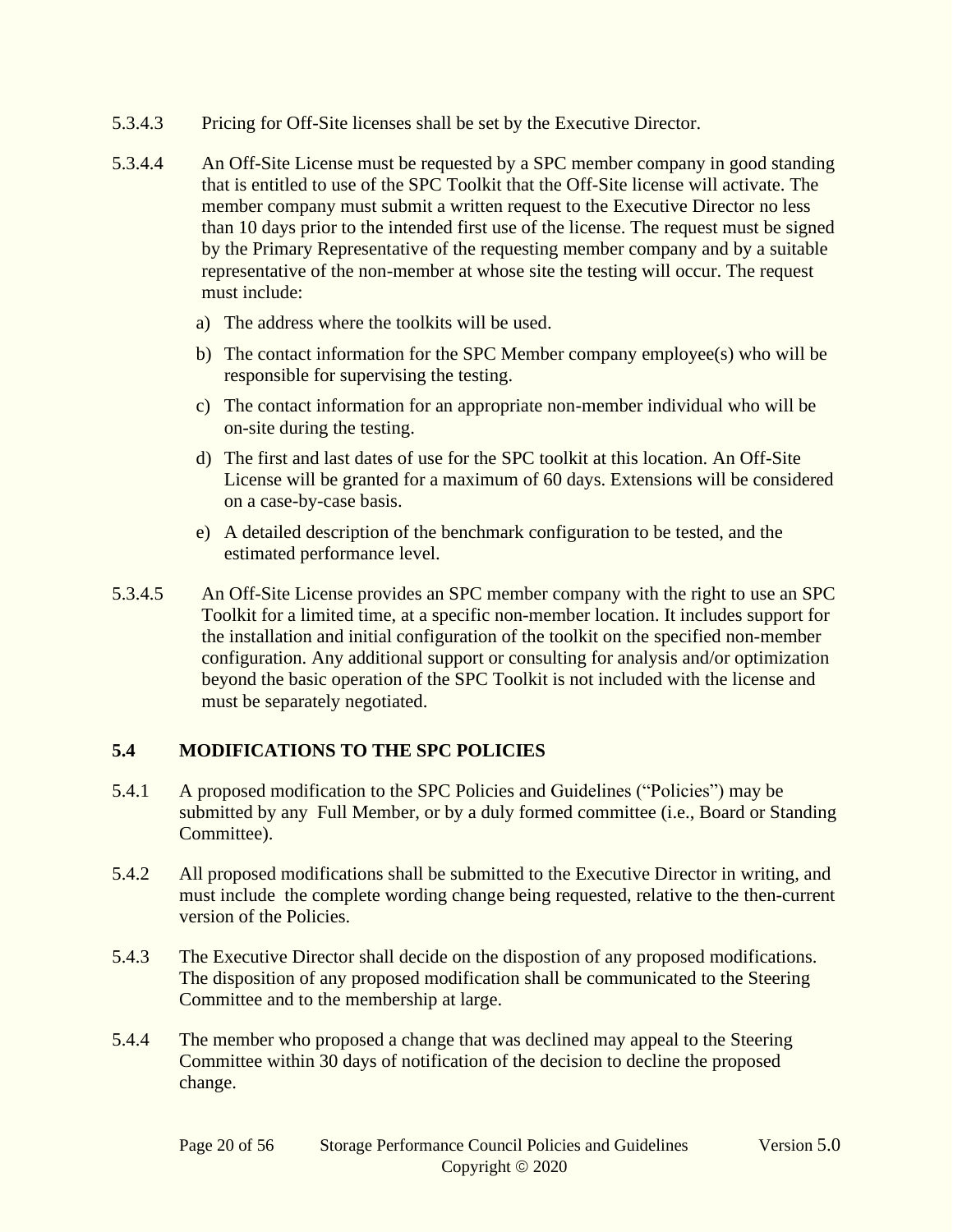5.4.5 The current version of the SPC Policies shall always be available on the SPC web site. All members shall be notified of any revisions to this document.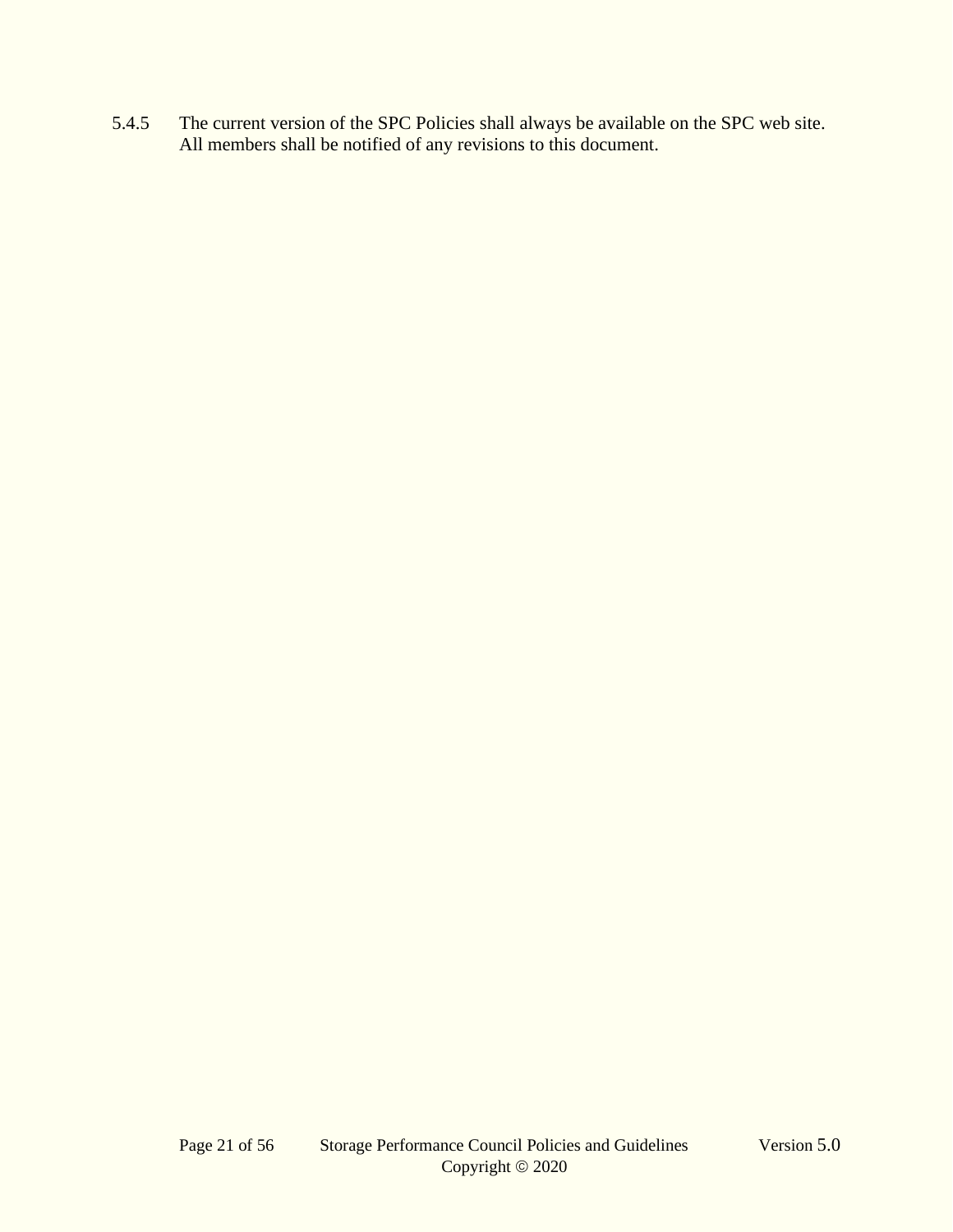# **SECTION 6 SPC EXECUTIVE DIRECTOR**

#### <span id="page-21-0"></span>**6.1 GENERAL RESPONSIBILITIES**

The Executive Director of the SPC is responsible for the administrative and operational activities of the SPC. That responsibility includes the day-to-day tasks, as well as longer-term activities, and the general success of the SPC. The Executive Director is selected by the Steering Committee and is a member of the SPC.

In general, all authority within the SPC that is not expressly reserved to the membership or the Steering Committee accrues to the Executive Director.

The Executive Director is solely responsible for the activities set forth in this section, and is given considerable freedom by the Steering Committee to execute these and other activities in a timely and efficient manner, in furtherance of the SPC's mission.

#### **6.2 ADMINISTRATIVE SUPPORT**

The Executive Director provides day to day administrative support for the SPC, including:

- meeting preparation, arrangement, and logistics;
- distribution and maintenance of minutes of board meetings, steering committee meetings;
- mail ballots:
- creation and publication of meeting minutes;
- maintenance of records of all SPC activities and transactions;
- maintenance of the master copy of any SPC specification and benchmarks;
- internal distribution of all Corporate materials to the SPC;
- contact point for all SPC correspondence.

#### **6.3 FINANCIAL MANAGEMENT**

The Executive Director provides financial management for the SPC, including:

- establishing banking agreements and practices for the SPC.
- collecting membership dues and their deposit in a corporate account;
- paying external organizations and receiving payment from external organizations;
- working with the Steering Committee to develop and track an annual budget.

#### **6.4 CONTRACTED SERVICES**

The Executive Director is free to contract with outside entities to execute goals and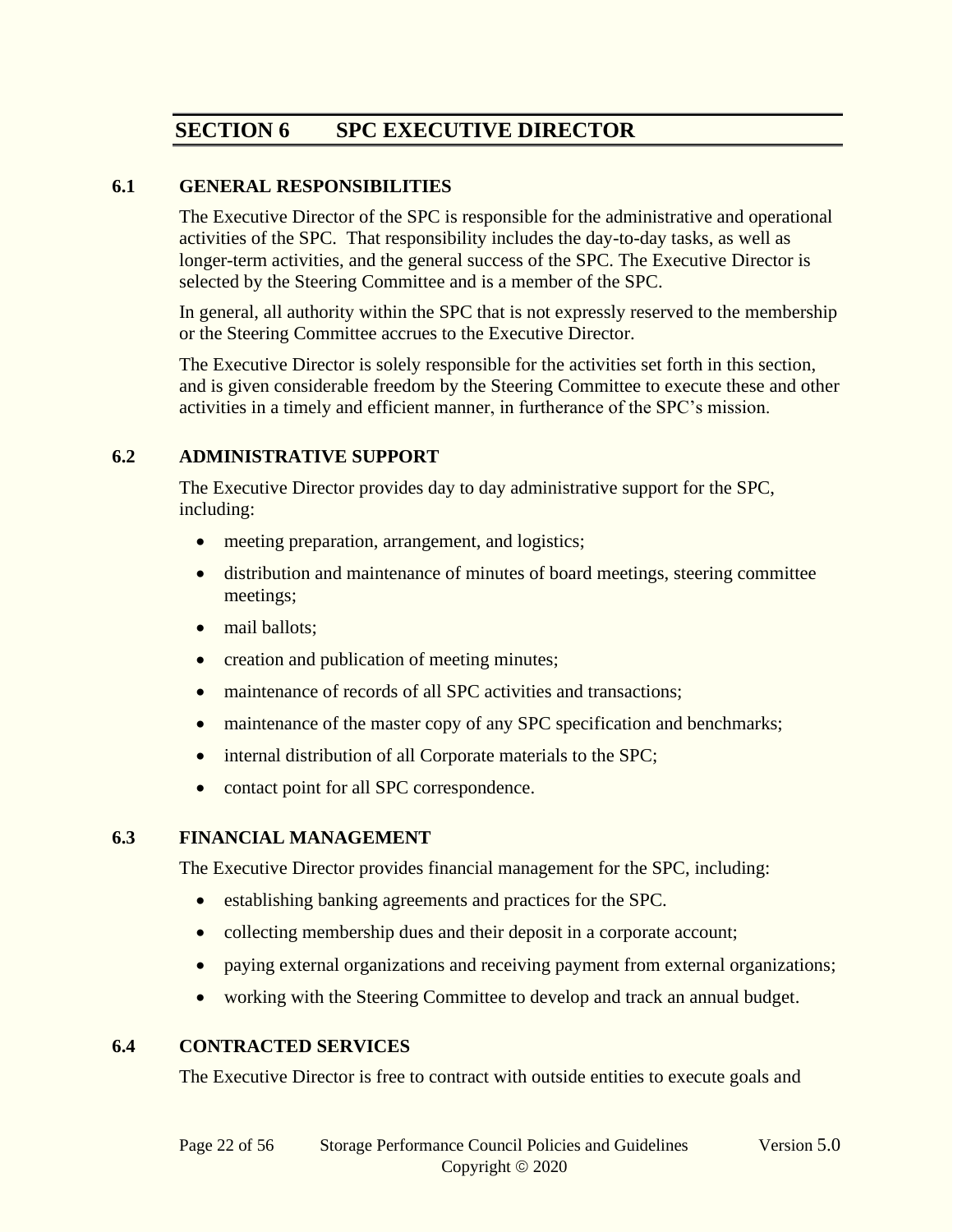objectives set by the Steering Committee including, marketing, public relations, technical support, legal counsel, and accounting functions.

All outside entities that provide contracted services shall comply with the SPC Antitrust Compliance Policy.

The Executive Director is to assure that the following minimal functions are accomplished by these support activities:

- Legal. Represent the legal interests of the SPC, including: securing of corporate status; tax exemption; reviewing all legal agreements between members and the SPC; reviewing all legal agreements between the SPC and other outside organizations; and legal compliance, including compliance with United States federal and state antitrust and applicable foreign competition laws.
- Accounting. Compile accounting reviews and reports, including: preparing and submitting tax returns; publishing financial report; and compiling financial statements of corporate income and expenses.
- Auditing. Creation and maintenance of a pool of Certified Auditors as detailed in [9.1.](#page-30-2)

#### **6.5 MEMBER SERVICES**

The Executive Director shall review and approve all membership applications, in accordance with section 3.04(c) of the *SPC Bylaws.* To assure an appropriate review, all applications shall include:

- The URL for the English-language version of the applicant's website; if an applicant does not have a public web site, they shall provide a written summary of their role in the storage industry;
- An attestation from an appropriate representative of the applicant that they will abide by all appropriate SPC Policies and Bylaws.

#### **6.6 TECHNICAL SUPPORT**

The Executive Director provides technical support to the SPC including consulting on the development and maintenance of new benchmarks. In addition, the Executive Director shall:

- Create an manage subcommittees and workgroups, as needed, in the development and support of SPC Benchmarks;
- Assure that all fees associated with benchmark Results are paid in a timely manner, and maintain a full and complete record or all Results and their status.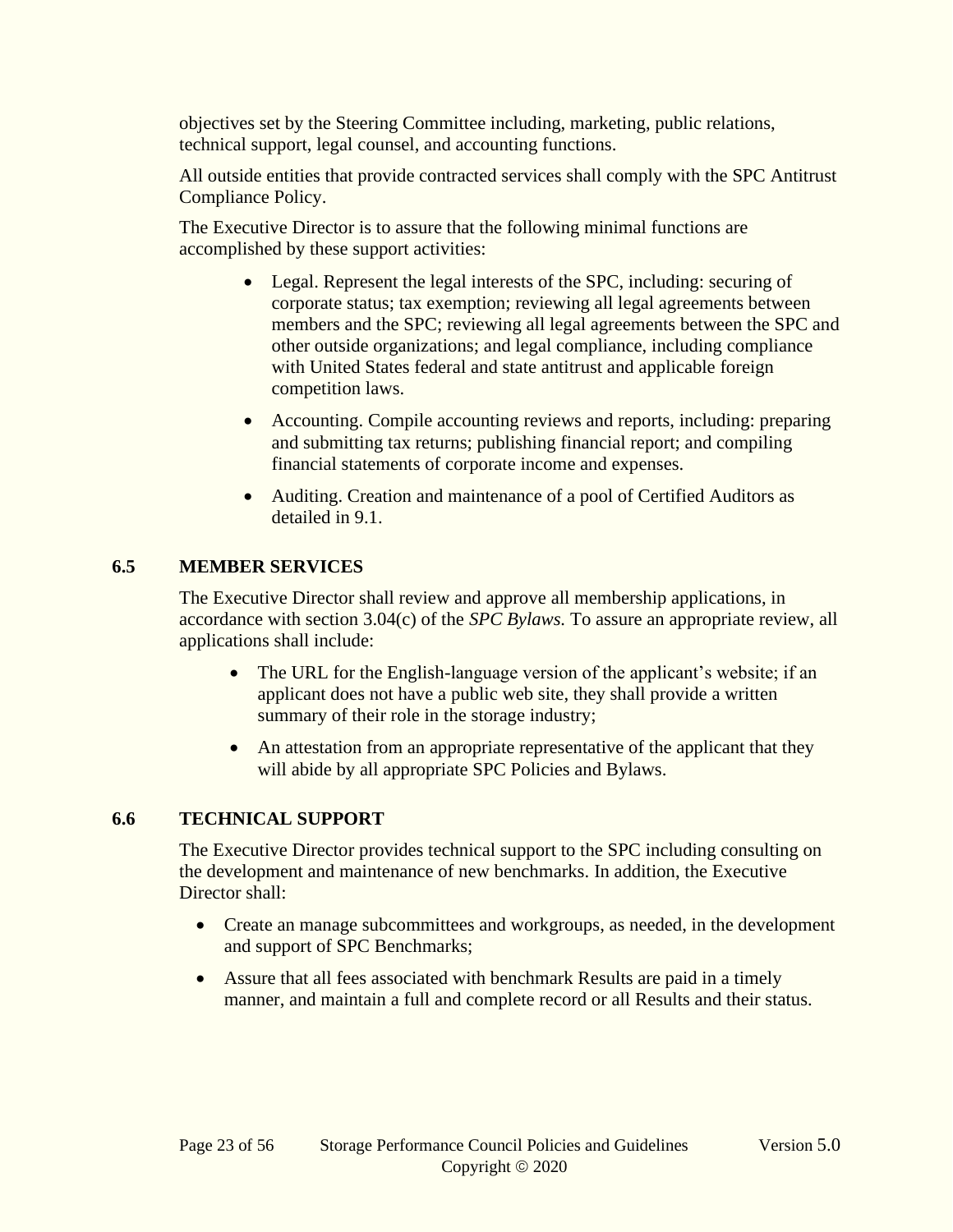#### **6.7 MARKETING**

The Executive Director provides marketing support to the SPC including:

- Representing the SPC at industry, technical and trade forums;
- Publishing technical papers and articles the SPC's products, results, and services;
- Maintaining an active Internet Web site; publishing any news letters or periodicals required to promote the SPC;
- Publishing any manuals, texts, or documentation required to promote the mission and objectives of the SPC;
- Promoting the SPC at industry conferences;
- Public relations services including communicating with industry analysts and press.
- Promoting and selling the products and services of the SPC.

#### **6.8 ELECTION**

The Executive Director is hired by the Steering Committee, and serves for a term of one year.

#### **6.9 OVERSIGHT**

All actions of the Executive Director are subject to the review of the Steering Committee, and the Executive Director shall make every effort to advise the Steering Committee prior to undertaking any significant activity.

# **6.10 COMPENSATION**

The Executive Director is a contract employee of the SPC. The Executive Director will be paid in accordance with an annual contract negotiated by the Steering Committee. The Executive Director shall prepare an annual summary of services rendered to assist the Steering Committee in its assessment of the SPC's administrative needs.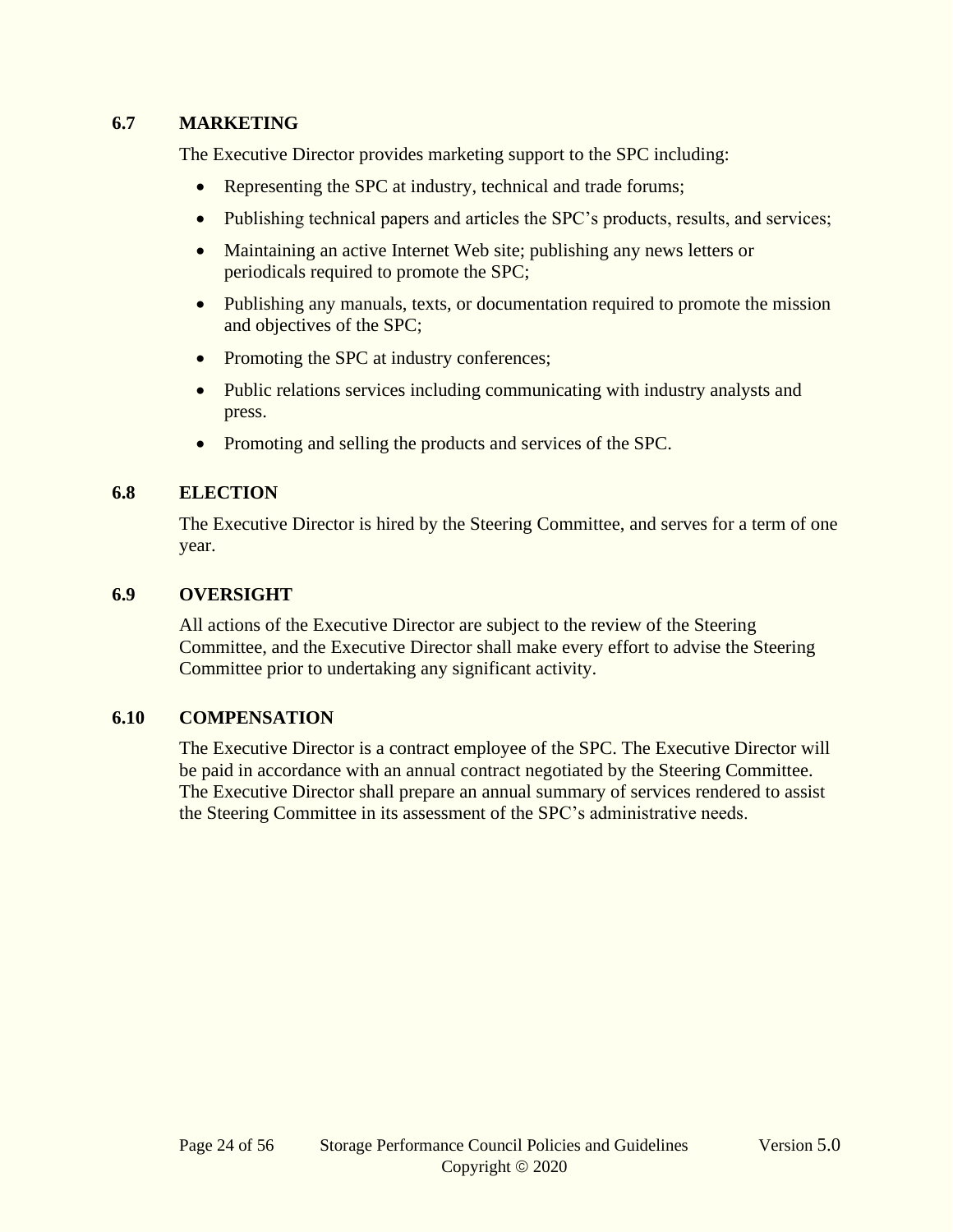# **SECTION 7 MEETINGS**

#### **7.1 FREQUENCY OF MEETINGS**

The Board of Directors shall meet once a year ("annual meeting"), typically in November. The Executive Director shall schedule the Annual Meeting six months in advance. In addition to ad hoc agenda items, the meeting will:

- review the progress of the Council and the effectiveness of the Executive Director;
- elect the Steering Committee for the coming calendar year;
- approve the budget for the coming calendar year.

In addition to the annual meeting, the Executive Director may hold one or more technically-focused meetings to facilitate benchmark development and maintenance. Technical meetings are open to all members.

#### **7.2 ATTIRE**

Attire at all SPC meetings is informal.

#### **7.3 LOCATION**

The annual meeting will be held as a teleconference.

#### **7.4 MEETING COSTS**

Costs associated with hosting the meeting are the responsibility of the SPC. Costs associated with attendance at SPC annual meetings are the responsibility of each member.

#### **7.5 GENERAL MEETING CONDUCT**

General meetings shall be conducted in accordance with documented SPC policies/bylaws. In situations not covered by documented SPC policies/bylaws, Robert's Rules of Order shall apply.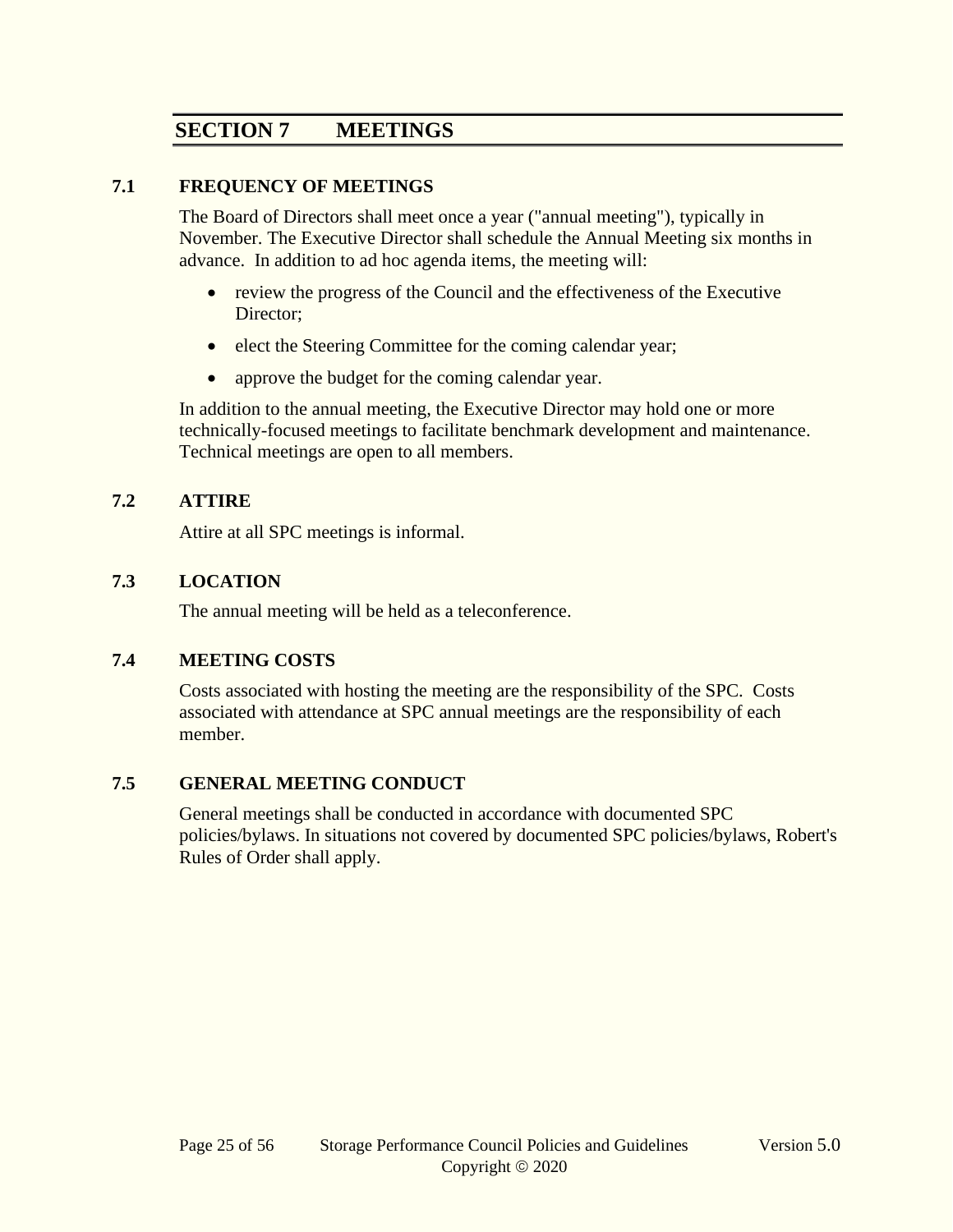# **SECTION 8 BENCHMARK STANDARDS**

#### **8.1 BENCHMARK DEVELOPMENT CYCLE**

The following outlines the steps for submitting a benchmark proposal and securing approval.

#### **Step 1: Proposal Submission**

Member companies may submit a proposal for a new benchmark specification to the Executive Director for consideration. The Executive Director will review the contents, applicability and potential of the proposal, identifying advantages/disadvantages and a proposed course of action.

#### **Step 2: Creation of a Workgroup**

In cases where a proposal has merit, the Executive Director may create a technical workgroup to further develop the proposal into a draft benchmark specification.

To speed-up the benchmark development cycle, the workgroup is authorized to brief non-members on the benchmark in order to obtain timely feedback.

#### **Step 3: Public release of Draft Specification**

The Executive Director may release a draft benchmark to the public. The principal goals of releasing a draft specification are to encourage companies to implement the draft specification, to gather more experimental data, and to speed-up the release and adoption of an official SPC specification. Companies are encouraged to run the draft specification benchmark, document the results, and discuss the results with SPC members and customers. Companies may also publish technical articles or make presentations to industry conferences in which they discuss results.

Companies are strictly prohibited from publicizing results using this draft specification for marketing and/or competitive purposes. (In other words, results using a draft specification, whether referencing the SPC or not, should not appear in any of the company's marketing literature, press releases, press conferences, or advertising.) Any violation of this policy will be considered a major violation of the SPC's Permitted Use policies (see [12.2\)](#page-49-0).

**Note:** Companies are reminded that a draft benchmark is not an official SPC benchmark, and companies must adhere fully to all the provisions and restrictions of the SPC's Permitted Use policies.

If the draft specification is based on an existing workload or benchmark, companies may continue to publicize results of that existing workload or benchmark. In those cases, there must be no mention of the SPC or of any relationship between the existing workload/benchmark and the SPC draft specification.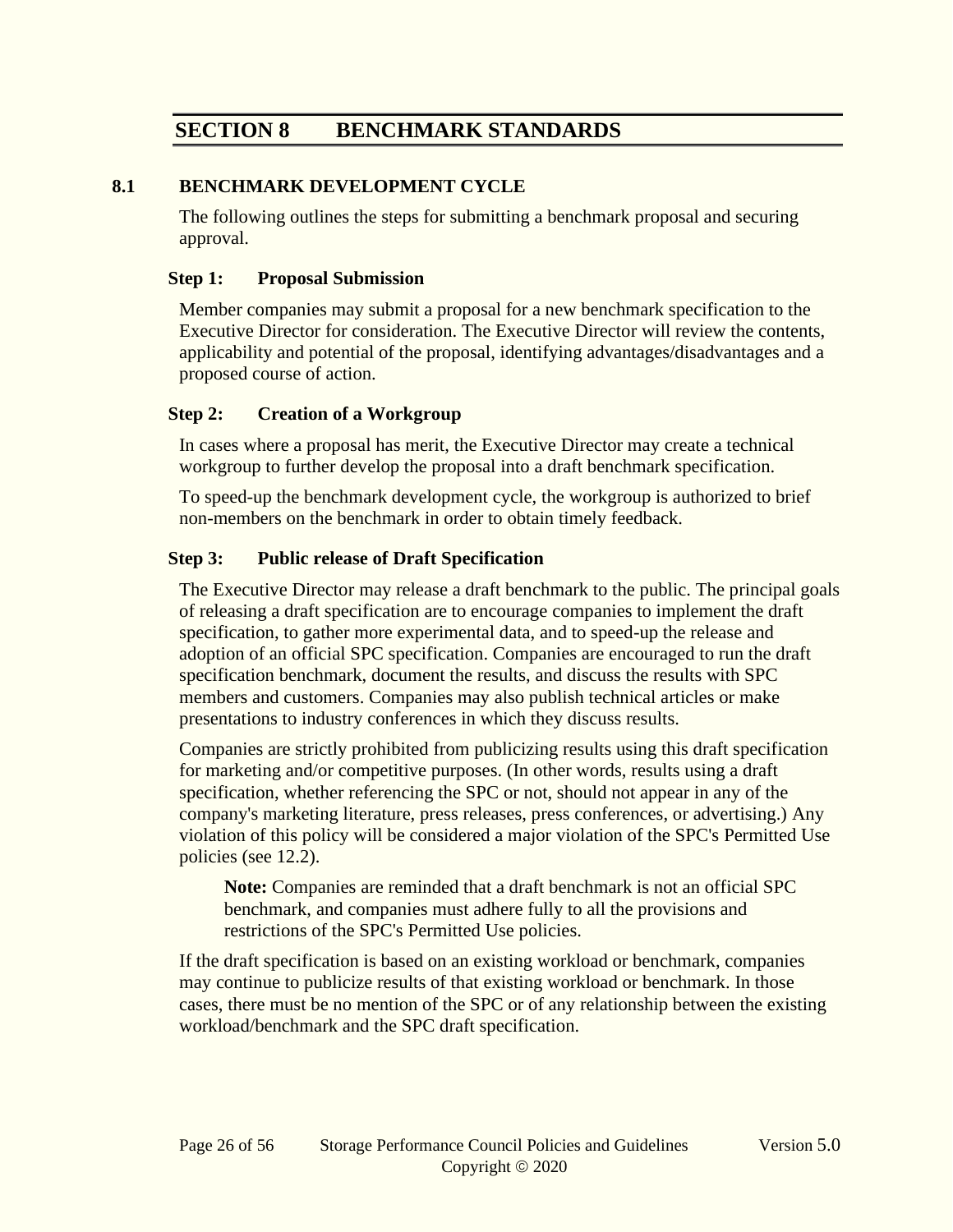#### **Step 4: Formal Review**

During this phase, the proposed specification will be made available for final review by SPC member companies and the public. All comments and proposed changes generated from the review will be made available to all SPC members.

#### **Step 5: Formal Approval of a Proposed Specification**

Once all comments have been resolved, and any changes to the proposed specification have been completed, the completed draft will be submitted to the Council for approval. The proposed specification will become an SPC benchmark standard upon passage of a Membership Vote.

#### **Step 6: Benchmark Retirement and Dissolution of a Maintenance Subcommittee**

The Executive Director may choose to retire a benchmark. If a benchmark is to be retired, the Executive Director shall notify the membership of three dates:

- 1. Deprecation Date. On this date, the intent to retire the benchmark is made public. No more changes to the specification may be made after this date. This date must be at least 60 days past the date of notification.
- 2. Last publication date. This is the last day on which a new result may be published. This date must be at least 60 days after the Deprecation Date.
- 3. Retirement Date. All remaining results on the website become inactive results on this date.

A Membership Vote will be required to begin the retirement process.

The dates in the Membership Vote may be modified by the Executive Director, but only changes that slow the process are permitted. Changes may neither accelerate nor stop the retirement process.

#### **8.2 BENCHMARK EXTENSIONS**

#### **8.2.1 DEFINITION**

Benchmark extensions are optional additions to an existing benchmark ("the underlying benchmark specification") that are designed to showcase a feature or set of features, and to provide vendors with a means to differentiate their products across dimensions other than the existing performance or price-performance metrics of the benchmark

Benchmark extensions are developed as stand-alone documents, but rely on the specification wording of an underlying benchmark standard.

#### **8.2.2 EXTENSION TYPES**

There are several ways in which a benchmark extension can be integrated into an existing benchmark. The following is a partial list, which is intended to guide extension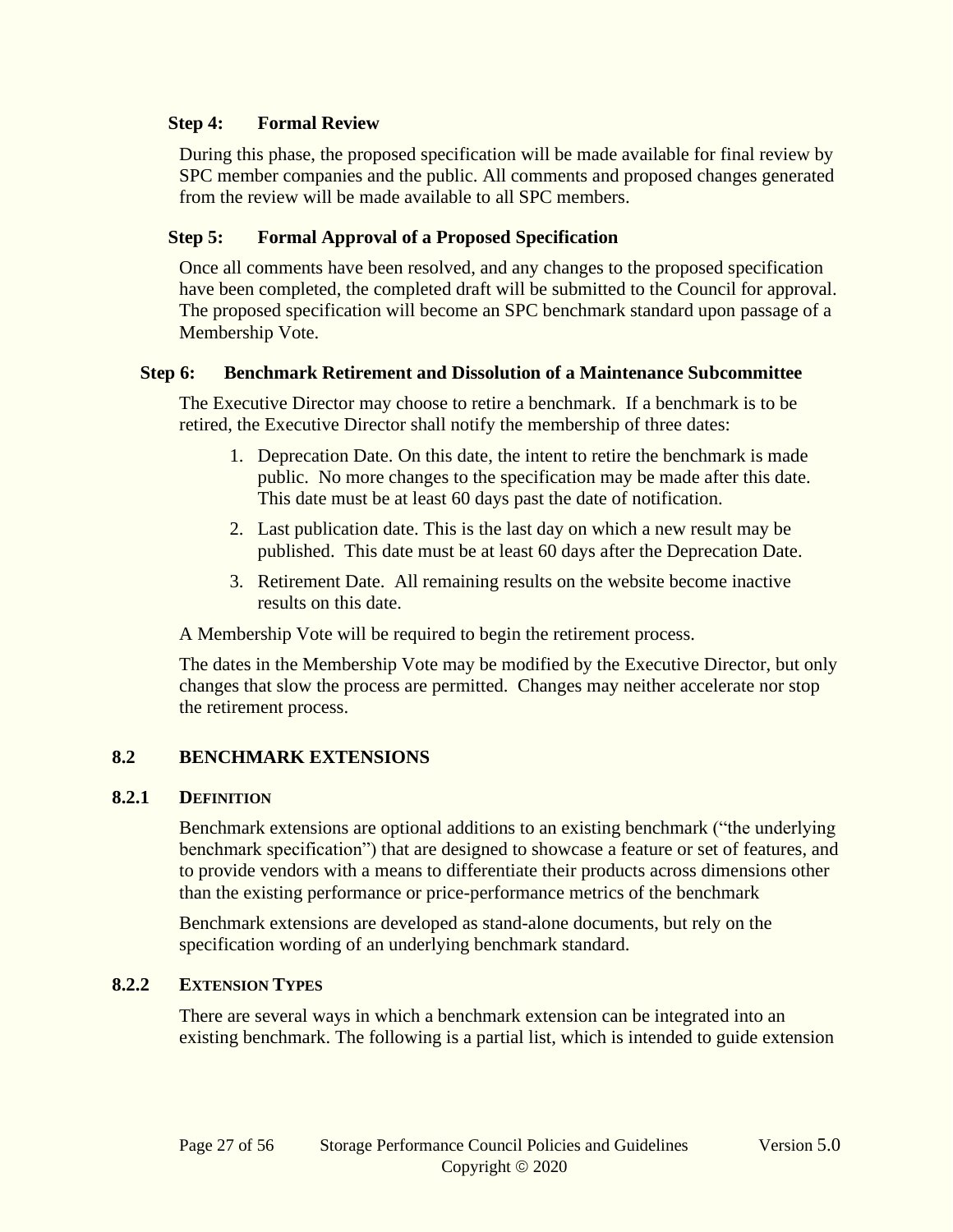development, but not to be prescriptive:

- Repeated measurements to highlight an optional feature or function: after a standard benchmark measurement, configuration changes are made (e.g., enabling a feature), and then some or all of the standard measurement is repeated to highlight performance changes;
- Supplemental testing to demonstrate a feature active during a measurement: once a standard benchmark measurement is complete, additional testing and disclosure is performed (e.g., failing one or more drives in a RAID rank, replacing them, verifying data integrity) to illustrate the effectiveness of a feature that was active during the measurement;
- Operational constraints, which differentiate benchmark results and highlight additional features or functionality: a configuration could be held to a higher standard than that required by the baseline specification (e.g., less than 1% of total storage capacity is unused). No additional testing would be required, since required documentation and audit procedures would be sufficient to satisfy the constraint.

While the presence of one or more extensions may add required tests, techniques or metrics, they shall not remove any requirements defined by the underlying benchmark, and shall be published in conjunction with a full, audited result submission.

#### **8.2.3 EXTENSION DEVELOPMENT PROCESS**

- 8.2.3.1 Any member may propose an extension, by forwarding a proposal to the Executive Director.
- 8.2.3.2 The proposal must be fully formed, including detailed test procedures, metrics, and disclosure requirements, but need not be written in formal language.
- 8.2.3.3 The Executive Director will review the proposed extension, working with the proposig member to amend and revise the proposal, as needed. If the proposal has merit, the Executive Director will work with interested members to develop the standalone document that formally defines the extension, and to identify and implement any required tools or supporting infrastructure.
- 8.2.3.4 The formal language to implement a benchmark extension is subject to two levels of approval:
	- a) The Executive Director shall approve the benchmark extension implementation. If the Executive Director does not approve the benchmark extension implementation, the proposal is rejected, and no further action is taken.
	- b) The auditor(s) certified on the underlying benchmark shall review the audit requirements of the proposed extension, and conduct a Simple Majority Vote on accepting or rejecting the wording. The proposed wording must receive a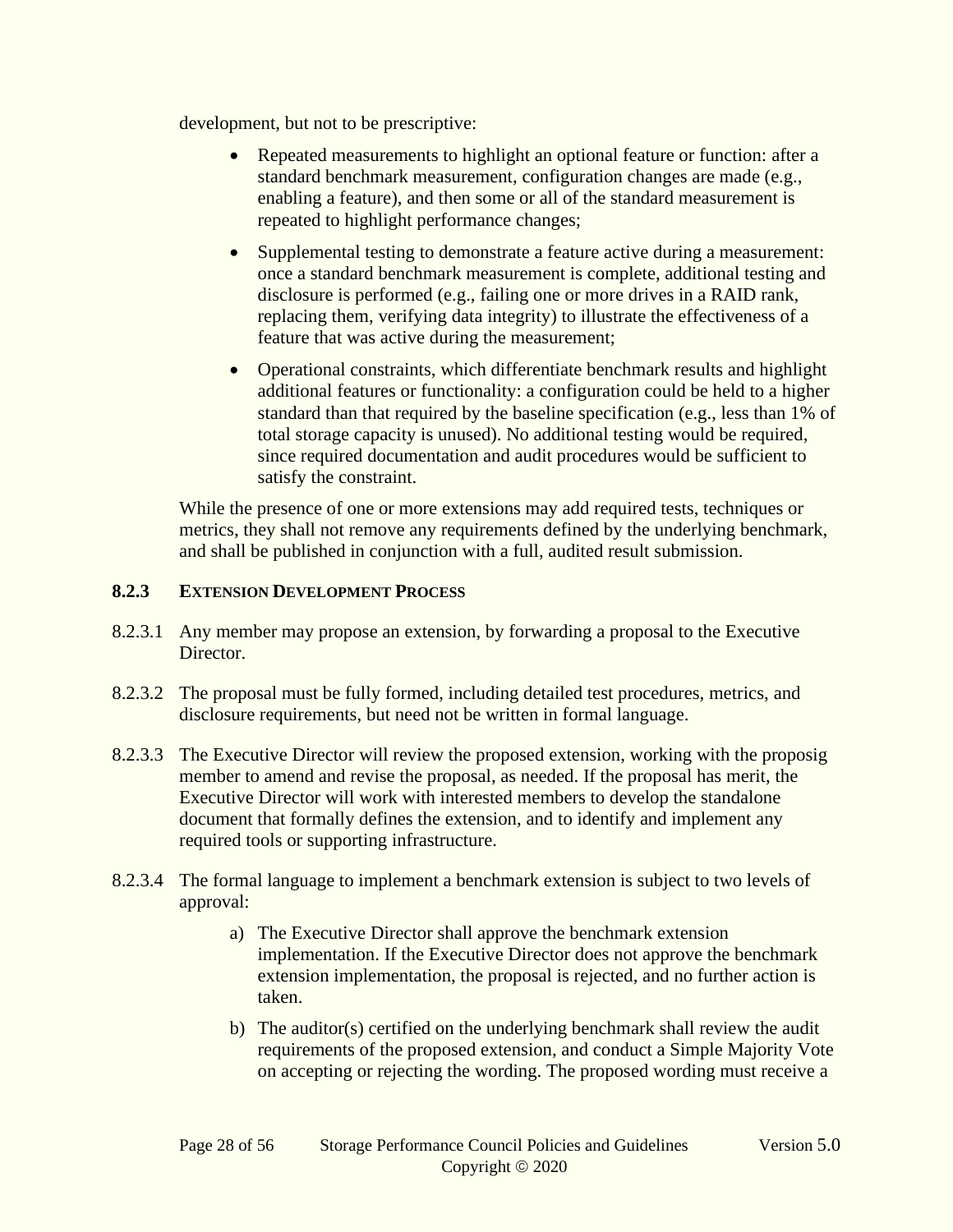majority vote in favor of acceptance. If the wording does not receive a majority vote in favor of acceptance, the auditor(s) shall attempt to reach consensus on suggested improvements to the wording that deem would be sufficient to satisfy audit requirements. If a majority of the auditor(s) cannot agree on wording appropriate to make auditing feasible, the proposal is rejected, and no further action is taken.

Once proposed wording has been approved by the Executive Director and the auditors certified for the underlying benchmark, the wording is adopted as a provisional extension.

8.2.3.5 If a proposed benchmark extension is rejected, the same or similar extension may not be re-submitted for six (6) months.

#### **8.2.4 EXTENSION LIFECYCLE**

- 8.2.4.1 Once approved, a provisional benchmark extension considered part of the underlying benchmark specification, is available to all Test Sponsors, and may be included in any published result based on the underlying benchmark, until such time as it is withdrawn (see [8.2.4.4\)](#page-28-0).
- 8.2.4.2 If published results have included the provisional extension, the extension moves to an accepted status.
- 8.2.4.3 If no results have been published with the provisional extension eighteen (18) months after its approval, then the extension shall be withdrawn.
- <span id="page-28-0"></span>8.2.4.4 Benchmark extensions, whether provisional or accepted, shall be reviewed at the Council's Annual Meeting, provided at least twelve (12) months have elapsed since the extension was provisionally accepted. The extension can either be affirmed, or the Council may set an effective date for the withdrawal of the extension.
- 8.2.4.5 No result which includes a withdrawn benchmark extension may be published after that extension's withdrawal date.
- 8.2.4.6 Once approved, a benchmark extension shall remain valid until it is withdrawn, or a major revision of the underlying benchmark is published (see [10.10\)](#page-44-0). A major revision of a specification may include benchmark extensions, but they shall be subject to the same approval process as the underlying specification.
- 8.2.4.7 Revisions to a benchmark extension shall shall not introduce a non-comparable change from one revision to the next. If a non-comparable change is required, a new extension shall be created.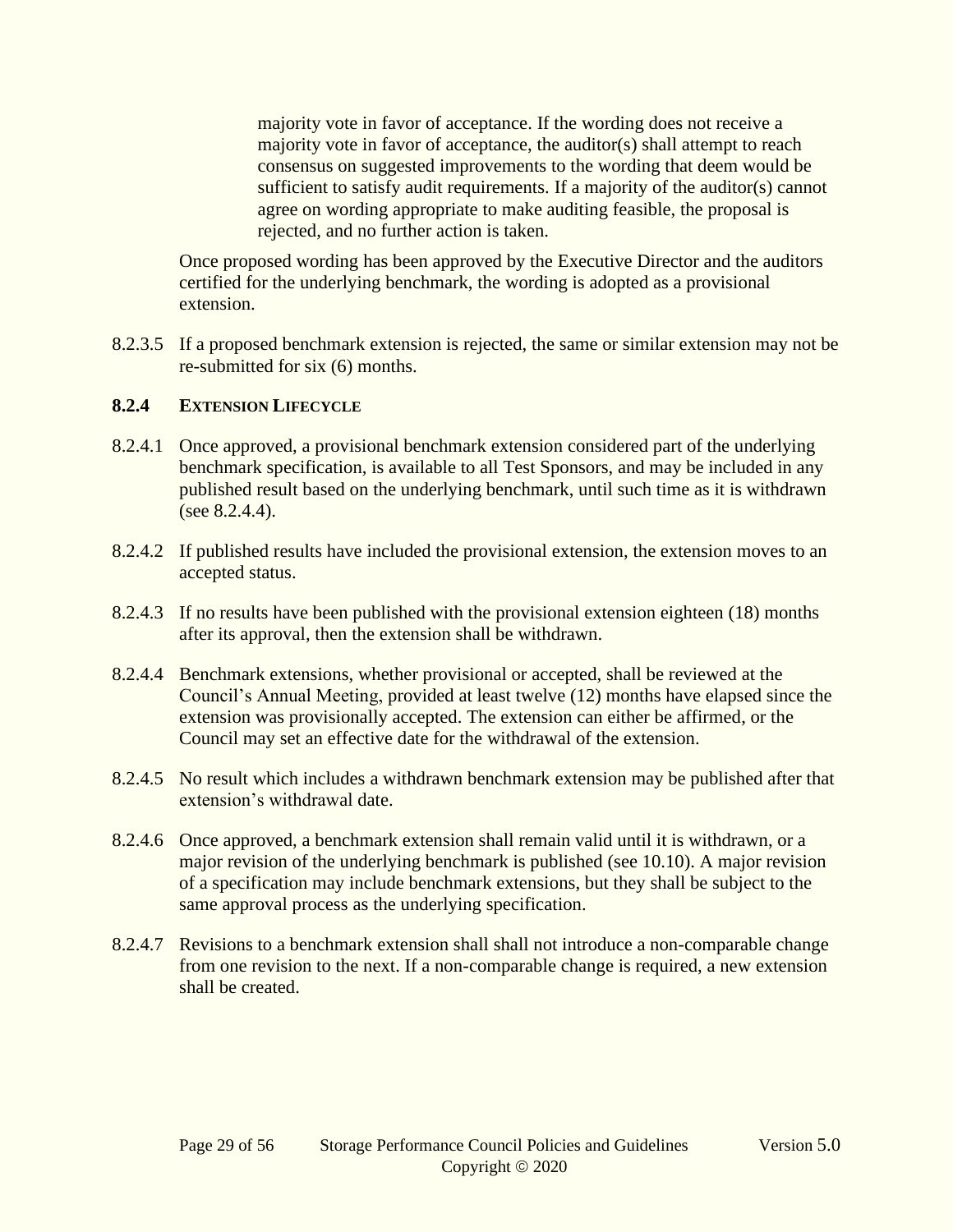#### **8.2.5 EXTENSIONS AND PERMITTED USE**

- 8.2.5.1 Benchmark results may include one or more benchmark extensions, whether provisional or accepted.
- 8.2.5.2 All benchmark results that include one or more benchmark extensions are subject to the permitted use rules defined in [12.2.](#page-49-0)
- 8.2.5.3 A result that includes a provisional bechmark extension may publish the metrics and reported data that are defined by that extension, and use them to compare with other results that include that extension.
- 8.2.5.4 The extension shall define whether or not it is a violation of permitted- use to use a benchmark extension, the extension's metrics or reported data to compare with a result that did not include that extension.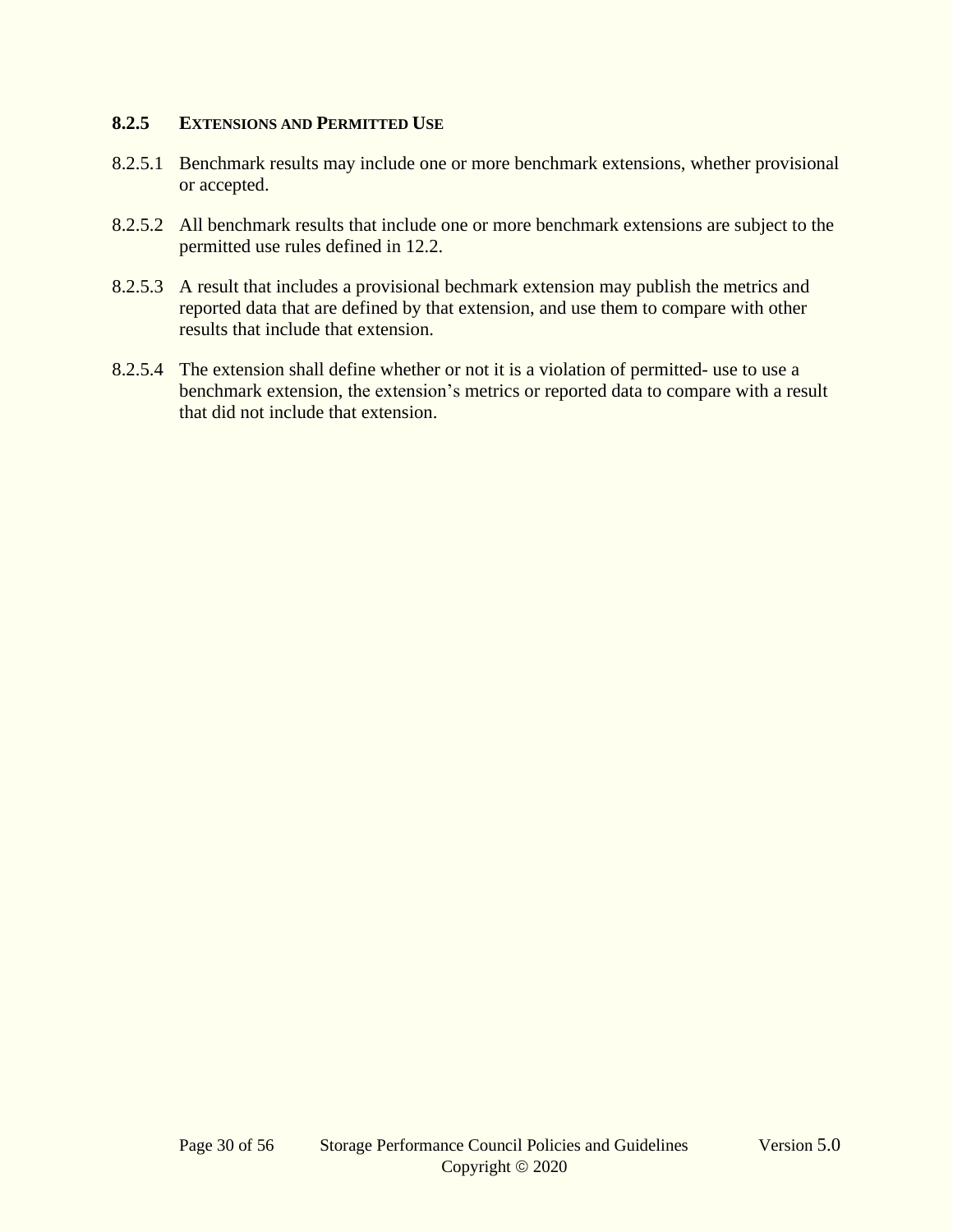# <span id="page-30-1"></span>**SECTION 9 Auditors and Auditing**

#### <span id="page-30-2"></span>**9.1 AUDITOR POOL**

- 9.1.1 The purpose of an SPC Auditor is to certify that SPC Measurements are compliant with the relevant benchmark specification.
- 9.1.2 The Executive Director has the responsibility to manage a pool of certified Auditors and may:
	- Expand the pool to ensure that an adequate number of Auditors is available to provide coverage in a timely manner, or
	- Restrict the size of the pool to maintain quality.

#### <span id="page-30-0"></span>**9.2 AUDITOR CERTIFICATION**

#### **9.2.1 OVERVIEW**

The following defines the certification process for Auditor candidates. Candidates are certified for a specific SPC Benchmark. Auditor candidates may seek, and can obtain, certification for multiple SPC Benchmarks. Candidates must be individuals and not organizations.

#### **9.2.2 STAGE I – APPLICATION**

- 9.2.2.1 A prospective Auditor candidate shall submit an application to the Executive Director including:
	- The specific SPC benchmark for which they would like to be certified,
	- A summary of the candidate's background (e.g., education, work experience, other related skills)
	- An attestation of their suitability for audit work (e.g., freedom to travel, lack of any conflict of interest).
- 9.2.2.2 The Executive Director reviews the application and decides if the candidate is appropriate for further consideration, and if their certification as an Auditor would enhance the Auditor Pool.
- 9.2.2.3 If the Executive Director approves the application, the candidate then progresses to Stage II. If the application is rejected, the candidate must wait at least six months before reapplying, except if this delay is waived by the Executive Director.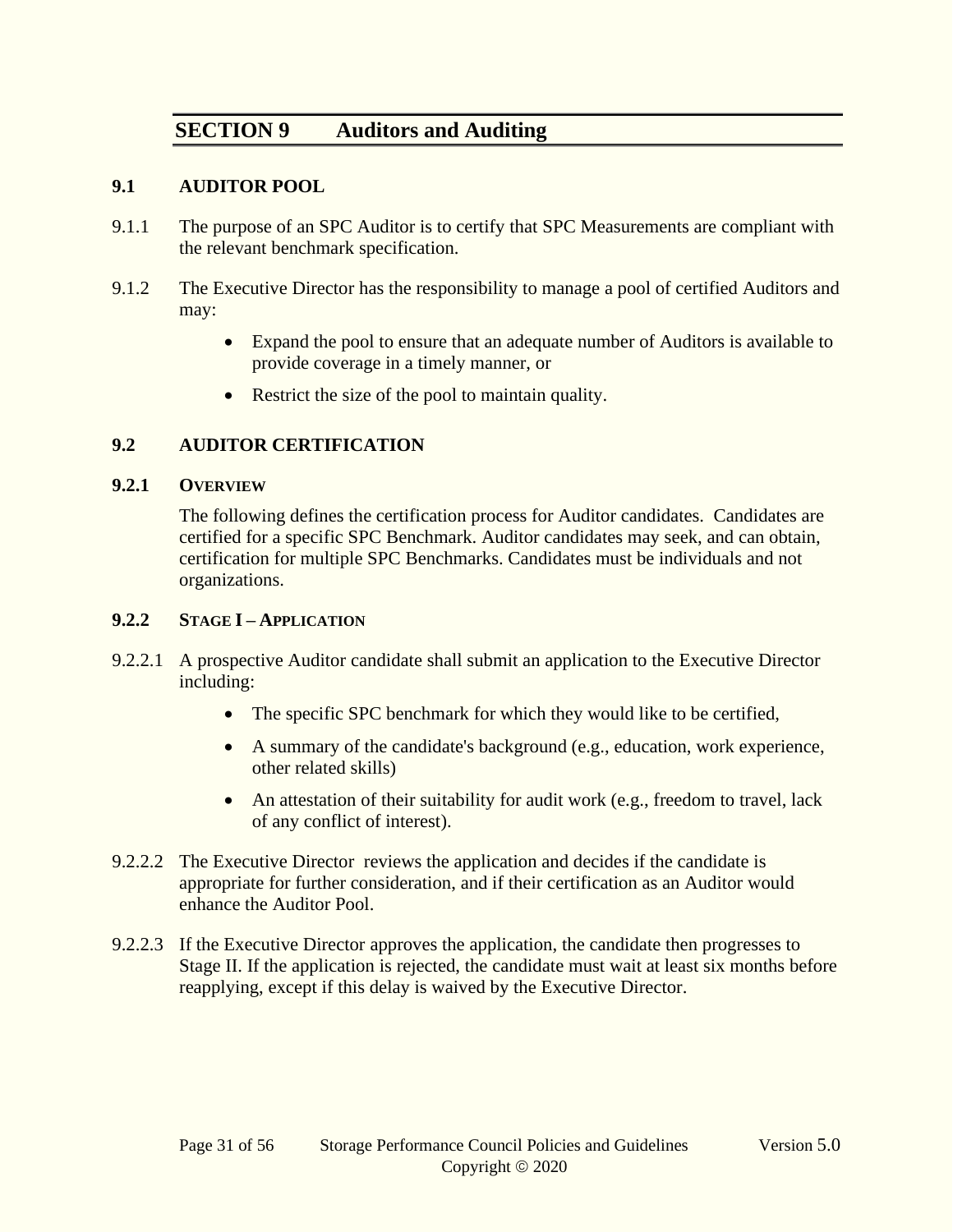#### **9.2.3 STAGE II – EXAM AND INTERVIEW**

- 9.2.3.1 An Auditor candidate is required to take a written exam specific to each Benchmark for which they are seeking certification. The purpose of the written exam is to establish that the candidate has a full understanding of the Benchmark, the operation of the SPC, and the auditing process. It should be possible to pass the exam by studying publicly available documents such as the SPC benchmark specifications and the SPC Policies and Bylaws. The exam is administered in person, at a time and place designated by the Executive Director. The Executive Director may waive the exam based on a review of a candidate's qualifications.
- 9.2.3.2 The Executive Director will work with members to develop and maintain at least 30 questions and associated answers for each Benchmark. At least 15 questions are chosen for a given exam to avoid using the same questions and answers for each exam.
- 9.2.3.3 A passing score for the exam is at least 85% of the maximum score. If a candidate fails to pass the exam, the Steering Committee will inform the candidate in writing within seven days. A second, different exam may be scheduled no sooner than four weeks after the first exam. A subsequent failure will result in a loss of the Executive Director's approval of the candidate.
- 9.2.3.4 The Executive Director interviews any candidate who has passed the exam and votes on whether to accept the candidate as an apprentice Auditor. The Executive Director may vote to waive the interview based on a review of a candidate's qualifications.

# **9.2.4 STAGE III – APPRENTICESHIP**

- 9.2.4.1 An apprentice Auditor must work with a certified Auditor to gain hands-on experience with the audit process and the particular Benchmark in question. It is incumbent upon certified Auditors to provide reasonable opportunities for apprentices to gain such experience. When the certified Auditor feels that the apprentice has demonstrated the capacity to work independently, the certified Auditor provides a written endorsement of the apprentice toward their certification. The endorsement must indicate how long the apprentice worked with the certified Auditor and the work performed during the apprenticeship.
- 9.2.4.2 The Executive Director will monitor the progress that an apprentice is making toward certification, and may remove a candidate Auditor from future consideration is timely progress is not made.
- 9.2.4.3 The Executive Director may waive the apprenticeship requirement based on a review of a candidate's qualifications and experience.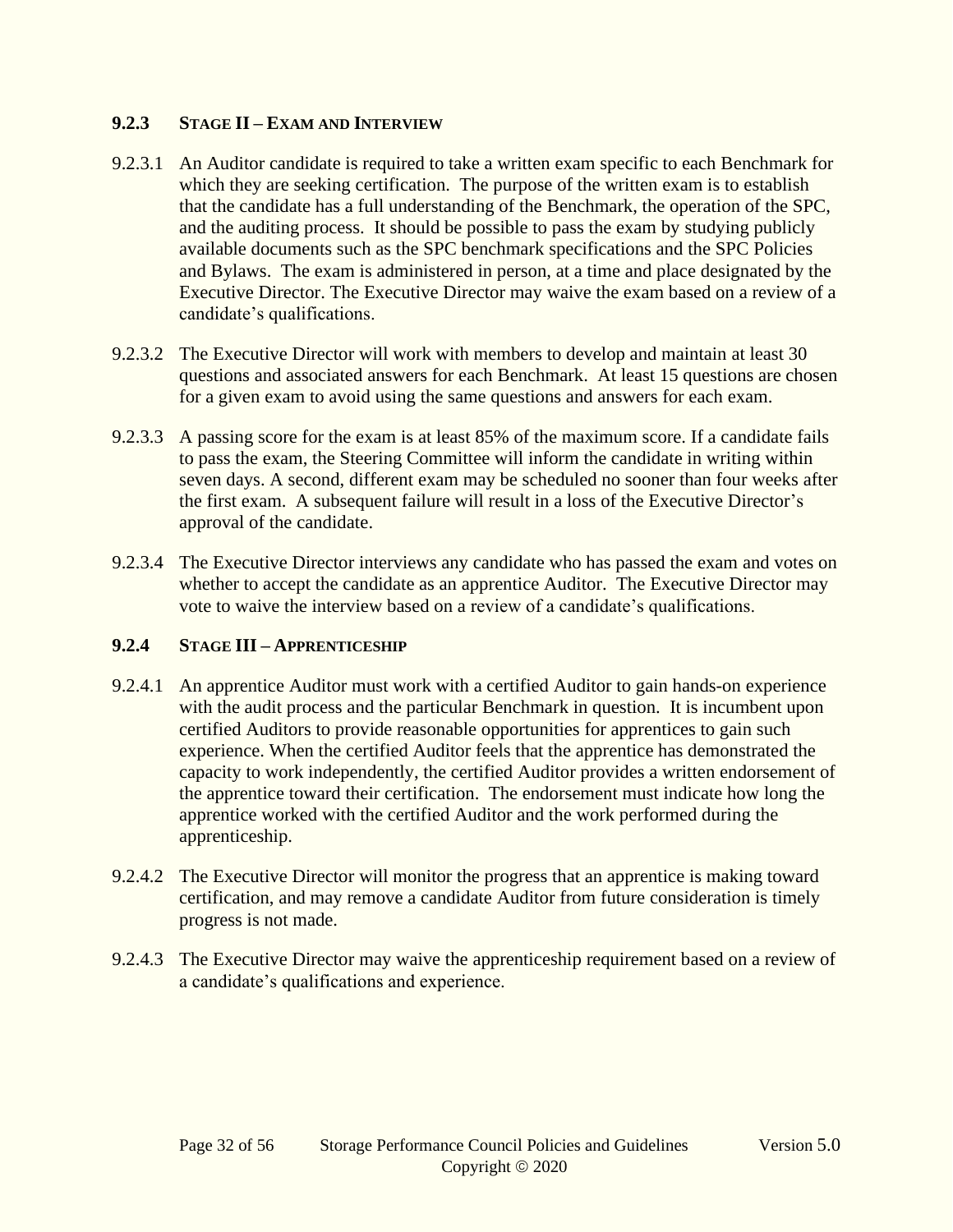#### **9.2.5 STAGE IV – CERTIFICATION**

- 9.2.5.1 Candidates who have been endorsed by a certified Auditor or whose internship has been waived may be asked to meet with the Executive Director for a certification interview. The certification interview includes technical questions to verify that the candidate has a solid understanding of the specific benchmark and the technologies and products that can potentially be used in the benchmark implementation. In addition, the certification interview will include specific questions on the audit requirements of the benchmark and on the candidate's approach to auditing benchmark results.
- 9.2.5.2 Following the certification interview, if any, the Executive Director will decide whether to certify the candidate as Auditor of the specific benchmark. In addition to the technical knowledge of the specific SPC Benchmark that the candidate has demonstrated, the Steering Committee shall also consider the candidates general suitability as an SPC Auditor including:
	- Prior knowledge of the SPC organization and SPC benchmarks.
	- Capability to provide adequate auditing coverage (e.g., time, location, ability to travel).
	- Knowledge and experience in storage subsystem technology.
	- Ability to perform the duties of the job in an independent manner (i.e., free of conflicts-of-interest).
- 9.2.5.3 The Executive Director may constrain the certification, but must define the additional work required of the candidate to remove those constraints.
- 9.2.5.4 The Executive Director shall notify the candidate of a certification decision within 3 days, including a brief summary of its findings, and any constraints or limitations that have been put on the candidate's certification.
- 9.2.5.5 If the Executive Director fails to certify a candidate, the candidate must wait a minimum of two weeks, and may then ask for reconsideration. If the request is granted, the reconsidering process must include a certification interview.

#### **9.2.6 STAGE V – MAINTAINING CERTIFICATION**

- 9.2.6.1 Maintaining certification requires that the certified Auditor fulfills the following responsibilities:
	- To work with and review the work of apprentice auditors.
	- To stay current with changes in the Policies and SPC benchmark specifications.
	- To work closely with other Auditors in order to maintain consistency between audits.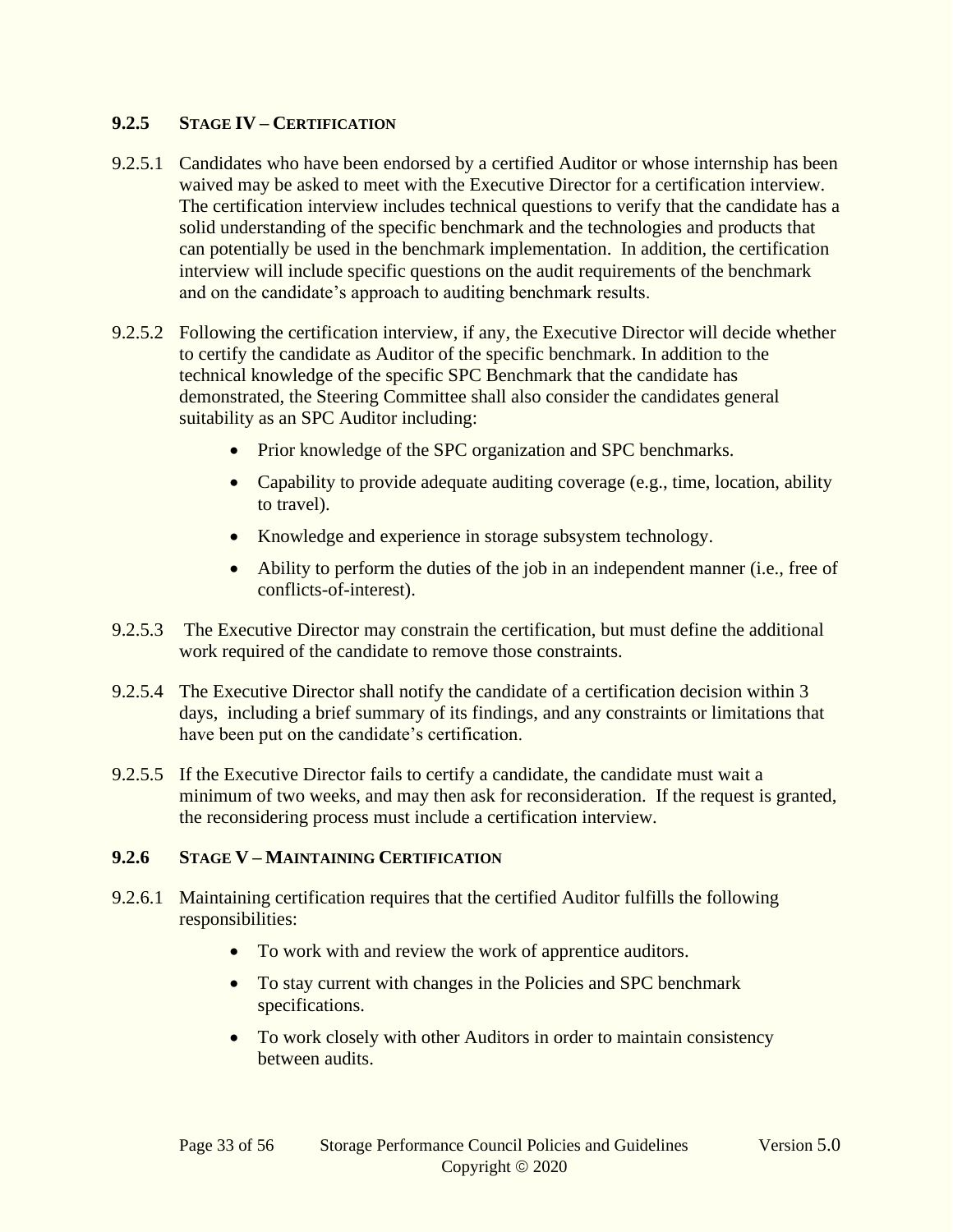- To provide adequate auditing coverage (e.g., availability, turnaround time, travel).
- To work closely with the Maintenance Subcommittee(s) to maintain and enhance the benchmark specifications.
- To perform the duties of the job in a professional and independent manner.
- To support the best interests of the SPC and its mission.
- 9.2.6.2 Auditors agree to comply with the SPC Antitrust Compliance Policy. The certification of an Auditor who violates or fails to comply with the SPC Antitrust Compliance Policy shall be immediately revoked.
- 9.2.6.3 Certified Auditors may relinquish their certification by informing the Executive Director of their decision in writing.
- 9.2.6.4 The certified Auditors may be requried physically attend the annual meetings to maintain their certification. In case of such requirement the Executive Director will negotiate with the certified Auditors to establish a reasonable compensation for their attendance.
- 9.2.6.5 An Auditor's certification may be revoked by the Executive Director, if the Auditor fails to meet any of the requirements defined in this document.

# **9.3 SPC AUDIT PROCESS**

# **9.3.1 OVERVIEW**

9.3.1.1 The audit process is a complete review of an SPC Measurement, to assess the compliance of that Measurement against the corresponding specification. The audit encompasses more than just the outcome of the benchmark tests. It also includes a review of any other item that may affect the compliance of the result.

A successful audit does not guarantee compliance. The SPC Peer Review process is used as an additional mechanism for determining compliance (see 9.3). The audit is intended to reduce the probability that a new SPC Result will be found non-compliant during the SPC Peer Review process.

- 9.3.1.2 The main components of the audit process are:
	- Establish an audit protocol to document in detail the required set of steps to produce a Measurement compliant with the benchmark specification. The protocol also documents the automation level of the test methodology and the resulting test data to be captured and communicated to the auditor.
	- Verify the compliance of all components of the implementation (e.g., benchmark kit, hardware configurations, component pricing).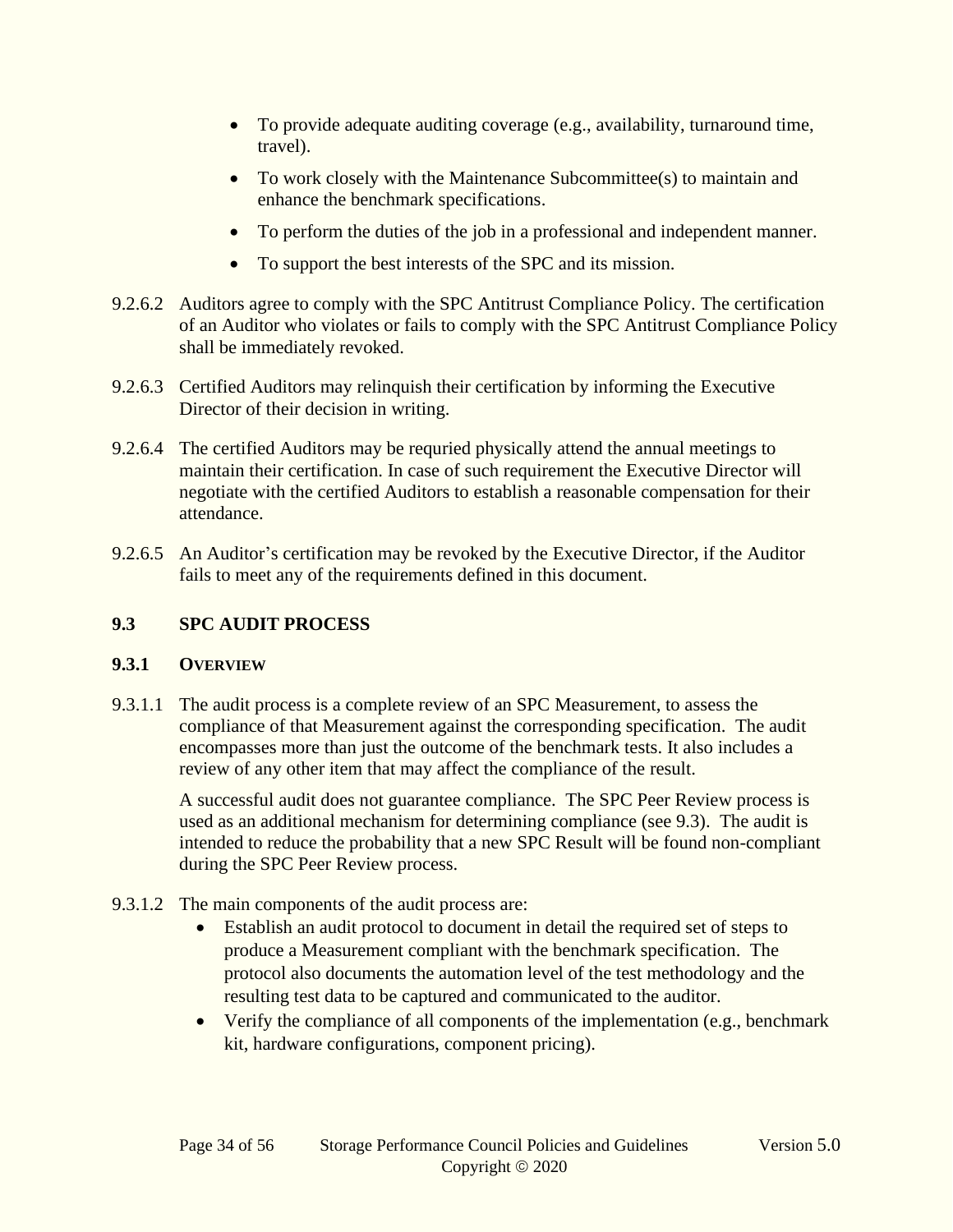- Verify that the tested configuration falls within the intended scope stated by the benchmark specification, as reflected by its appropriateness, availability and usability within the intended segment of the storage marketplace.
- Obtain a reasonable confidence level that the methodology used to execute the benchmark tests produces reliable measurement results.
- Verify the compliance of a Measurement by examining those results.
- Verify the compliance of the result based on applicable CRC rulings not yet reflected in the benchmark specification.
- Produce an FDR that accurately reflects and discloses all required details about the result.

#### **9.3.2 AUDITOR SELECTION AND PAYMENT**

- 9.3.2.1 The Test Sponsor selects an Auditor from the list of certified Auditors maintained by the Executive Director.
- 9.3.2.2 The Test Sponsor contracts directly with their selected certified Auditor to obtain audit and FDR production services.
- 9.3.2.3 The service fees charged by the Auditor and related payment terms are determined by negotiation between the Test Sponsor and the Auditor.
- 9.3.2.4 The Test Sponsor pays the fees for audit and FDR production services directly to the Auditor based on the negotiated terms.
- 9.3.2.5 An Auditor may refuse to provide services to a Test Sponsor that has failed to make timely payments for services previously rendered.
- <span id="page-34-0"></span>9.3.2.6 An Auditor may request that the Executive Director withdrawal of a published result when the audit and FDR production services fee for that result have not been timely paid by the Test Sponsor.

#### **9.3.3 AUDIT PROCESS**

- 9.3.3.1 The audit process for the specific benchmark is documented in that Benchmark's specification.
- 9.3.3.2 The Auditor may, at his or her discretion, adjust or alter the documented audit process to meet the specific needs of an audit.
- 9.3.3.3 It is the responsibility of the Test Sponsor to attest to the veracity of all information disclosed to the Auditor as part of the audit.
- 9.3.3.4 The Auditor may choose to examine, verify and test any information disclosed by the Test Sponsor.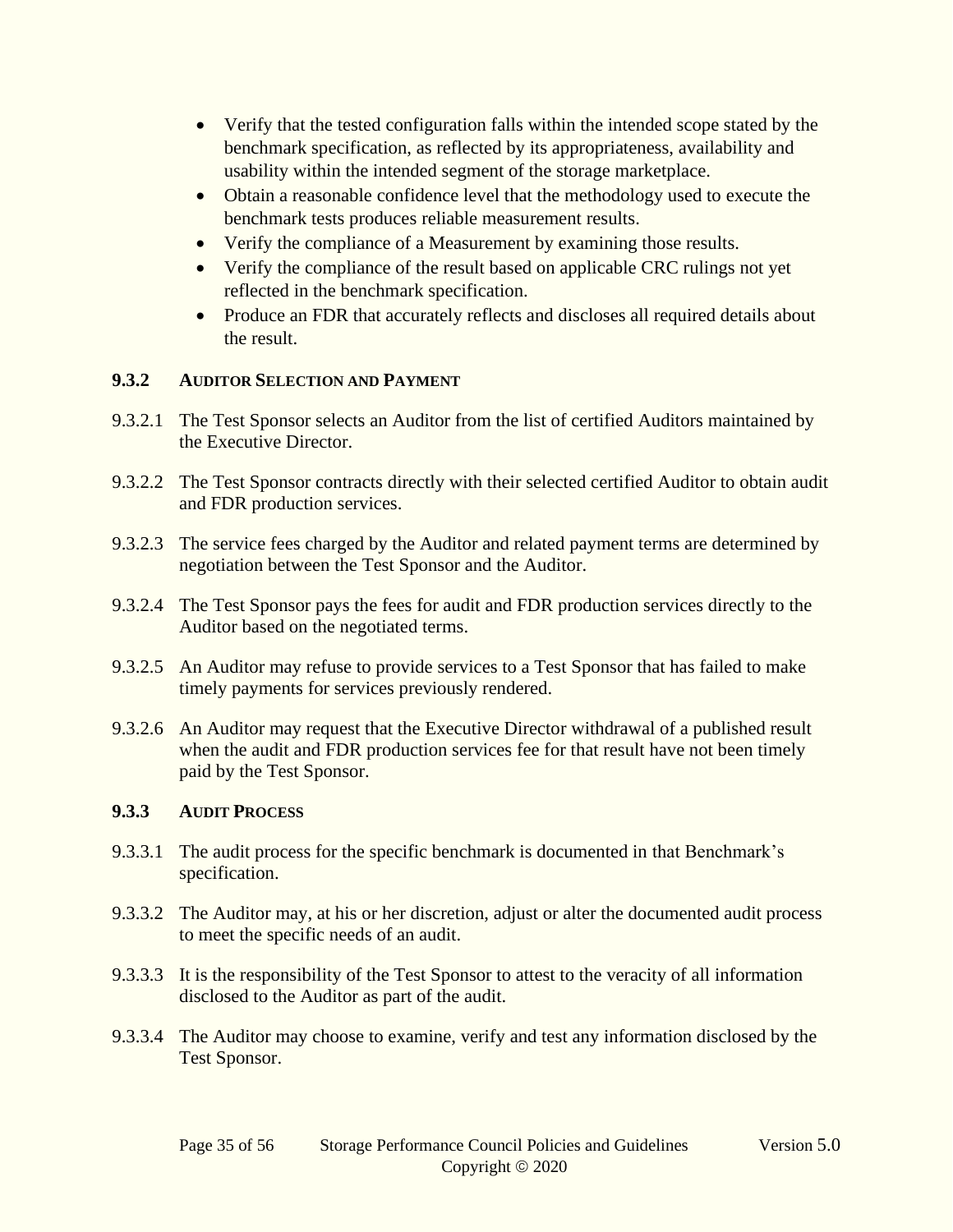9.3.3.5 In cases where the Auditor identifies a need for further documentation not produced as part of a pre-existing protocol, it is the joint responsibility of the Auditor and Test Sponsor to identify or develop such documentation (e.g. through screen shots or added reports).

#### **9.3.4 AUDITOR'S DECISION AND APPEAL**

- 9.3.4.1 The Auditor has the authority to make all compliance-related decisions during the course of an audit.
- 9.3.4.2 In case of a benchmark implementation where the letter and the spirit of a benchmark specification are found to be ambiguous and no preponderance of evidence can be established to resolve the ambiguity, the Auditor should decide in favor of a conservative, rather than liberal, interpretation of the benchmark requirement.
- 9.3.4.3 The Auditor may waive a benchmark requirement in cases where sufficient proof is obtained that this requirement meets all of the following criteria:
	- It has no effect, whatsoever, on the reported metrics.
	- It does not affect compliance with any other requirement.
	- Its compliance would represent a significant financial or operational burden on the part of the Test Sponsor.

As a specific example, suppose that the script that must run following initialization contains a fatal path error. In such a case, the Auditor may allow the Test Sponsor to correct the path error and resubmit the script without reinitializing the system, provided that in the Auditor's judgement this procedure meets the three criteria as just stated. Any such waiver must be highlighted in the Audit Report and the FDR must include a description of the waived requirement, along with the proof provided that all reported metrics would have otherwise been the same and that there is no effect on compliance with other requirements. The FDR must also include an explanation of the nature of the burden that was relieved by the waiver.

- 9.3.4.4 The Test Sponsor can request from the Auditor that selected decisions be documented in writing, including a detailed description of the issue and the process used to make the decision.
- 9.3.4.5 If a Test Sponsor disagrees with an Auditor's decision, the Test Sponsor has the option of submitting the documented decision to the Executive Director for appeal.

#### **9.3.5 CONFIDENTIALITY OF INFORMATION**

9.3.5.1 It is recommended that Test Sponsors and their chosen Auditor enter into a confidentiality agreement to protect all information disclosed to the Auditor during the course of an audit. Such an agreement should take into consideration the need for the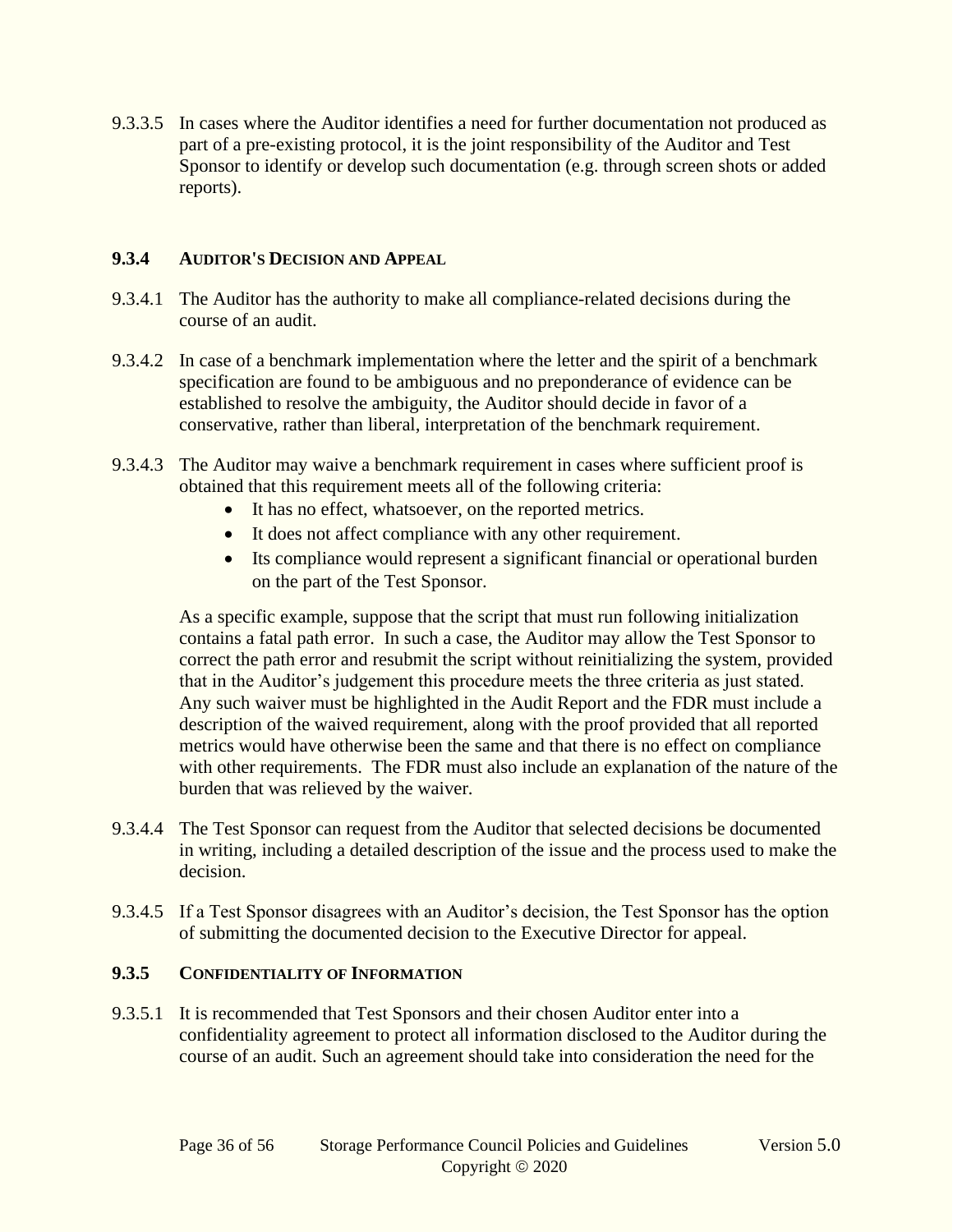Auditor to communicate confidential information to other Auditors when required to perform the auditing function.

9.3.5.2 When an FDR is sent to the SPC for Peer Review, all information contained in the FDR becomes public knowledge.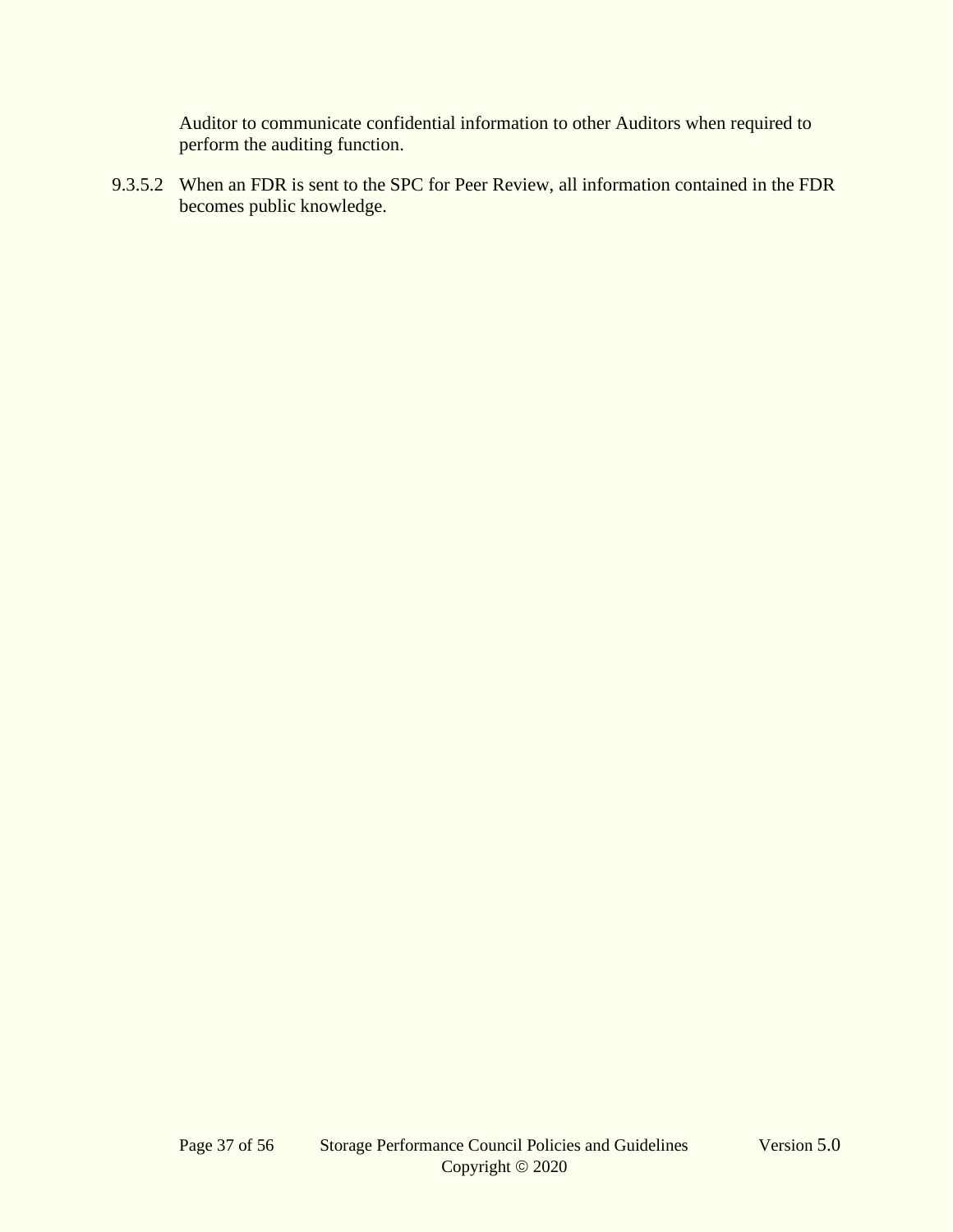# **SECTION 10 RESULTS SUBMISSION AND PUBLICATION**

#### <span id="page-37-0"></span>**10.1 MANDATORY AUDITS**

- 10.1.1 An SPC Measurement must be successfully audited before a Test Sponsor can submit it to the Executive Director for publication as an SPC Result.
- 10.1.2 SPC Auditors provide audit services for members who wish to audit SPC Measurements.
- 10.1.3 Auditors must be certified by the Steering Committee to audit SPC Measurements for compliance with an SPC Benchmark specification (see [SECTION 9\)](#page-30-1).
- 10.1.4 Test Sponsors may choose amongst any of the Auditors certified for the applicable specification for assistance in auditing their SPC Measurement.

#### **10.2 MEASUREMENT SUBMISSION**

A Test Sponsor may submit a successfully audited SPC Measurement to the Executive Director for publication as an SPC Result. The precise contents of a measurement submission are defined in each benchmark specification, however all submissions shall include:

- A cover letter or email explicitly stating:
	- o If the submission is a new SPC measurement or pricing revisions to an existing SPC Result;
	- o Full contact information for the Test Sponsor.
- A software copy of the required Full Disclosure Report (FDR)
- An Audit Report stating the SPC measurement has successfully completed the required SPC Audit.
- A release, if not previously submitted, allowing public disclosure of the SPC Result and corresponding FDR.
- If the submission is incomplete, the Executive Director will not accept the submitted Measurement.

After the above submission requirements have been satisfied, the submission:

- becomes a new SPC Result:
- is given the status of "Submitted for Review";
- is "registered" with the SPC, and remains registered until the result is withdrawn (see [10.7\)](#page-41-0);
- must complete Peer Review to determine its compliance with SPC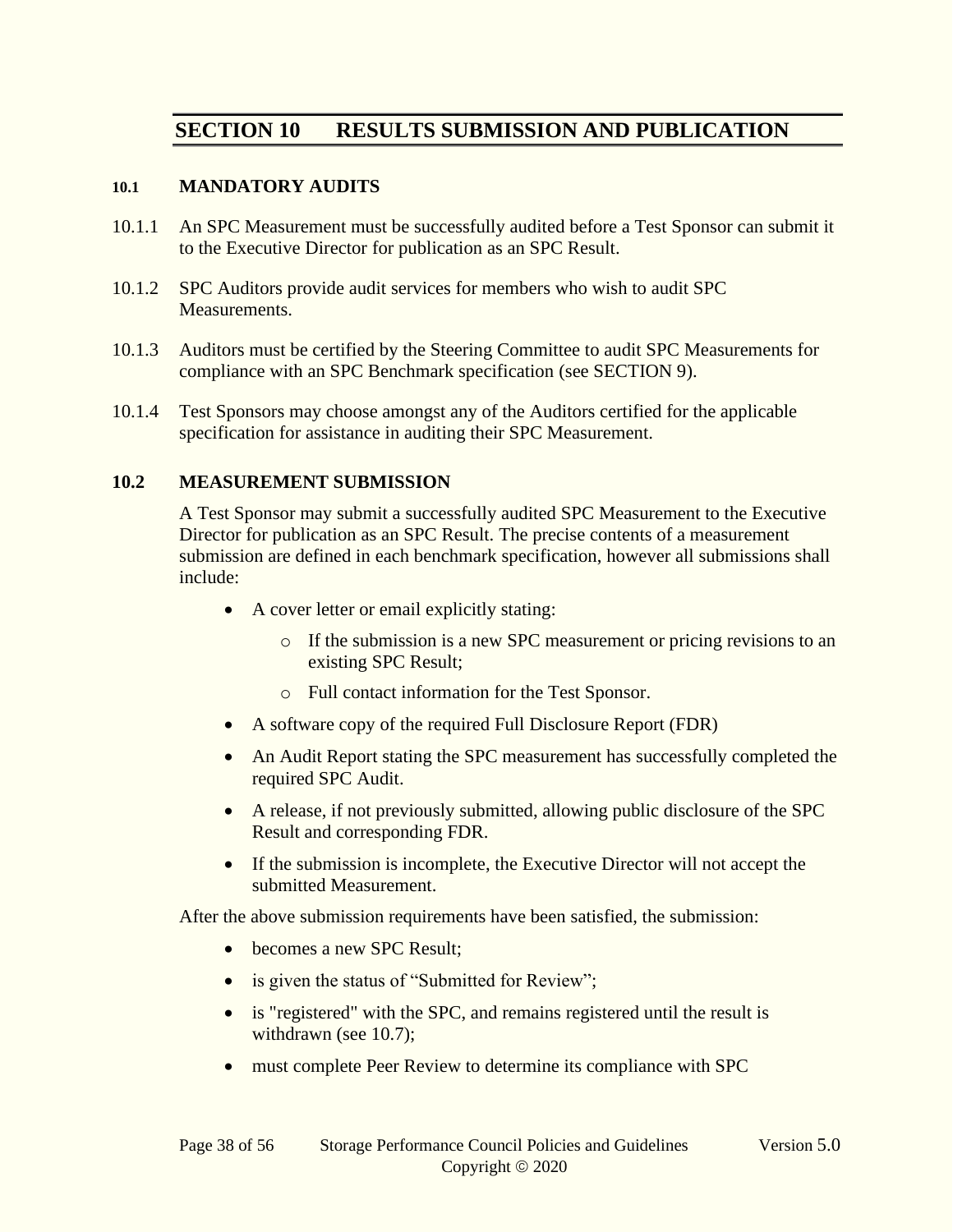specifications. This occurs whether or not the result is withdrawn immediately thereafter.

**Rationale**: This requirement is intended to prevent test sponsors from submitting invalid SPC results and then immediately withdrawing them, thereby preventing the normal SPC review process.

#### <span id="page-38-0"></span>**10.3 PEER REVIEW PROCESS.**

#### **10.3.1 OVERVIEW**

All new SPC Results must pass through the SPC Peer Review process. The SPC Peer Review has an initial duration of 60 calendar days, with day one being the SPC Result submission date, which is established by the Executive Director and recorded with the result.

#### **10.3.2 RESULT REVIEW**

At the start of the peer review:

- The new SPC Result will be posted to the SPC website as "Submitted for Review".
- An announcement of the submission/posting will be sent to the SPC membership.
- The Full Disclosure Report is a public document available to all SPC members, as well as the general public, and may be referenced publicly in accordance with the SPC "Permitted Use" requirements (Section 11.2).

If there is no challenge to a new SPC Result during its SPC Peer Review, the result is eligible to transition from "Submitted for Review" to "Accepted" status at the end of that SPC Peer Review period (see [10.5\)](#page-40-0).

# **10.4 CHALLENGING A RESULT**

#### **10.4.1 CHALLENGE SUBMISSION**

A new SPC Result may be challenged during the SPC Peer Review period based on non-compliance with the appropriate SPC specification. Challenges are submitted to the Executive Director.

SPC members with access to a Full Disclosure report for a new result may, at their option and within the specified review period, submit to the Executive Director specific challenges related to compliance with specific clauses of the appropriate SPC specification.

If a challenge is filed within a designated review period but the Executive Director does not accept it, the challenge is as if it never occurred. If the member submitting the challenge disagrees with disposition, they may appeal it to the Steering Committee.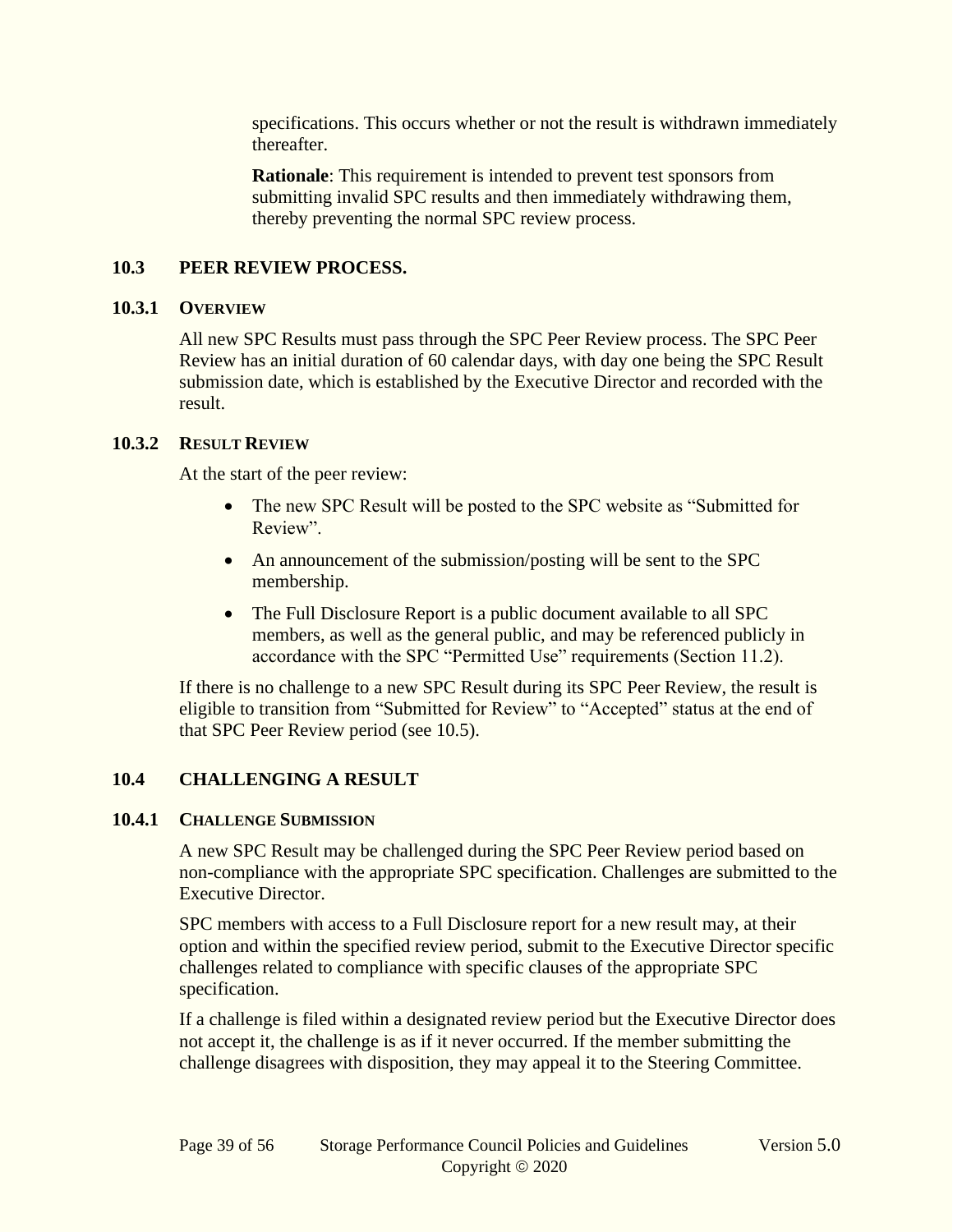If the Executive Director receives a request to review a specific issue of a Full Disclosure Report and finds the challenge to be substantive, the result remains in "Submitted for Review" status until it has been reviewed and a decision of its compliance with the Benchmark specification has been made.

#### **10.4.2 STATUS OF CHALLENGED RESULTS**

If one or more challenges to a new SPC Result are submitted to and accepted by the Executive Director, the result remains in the designated review state the result was in when the challenge was submitted until all the challenges are resolved.

A result that has been challenged during its SPC Peer Review cannot transition to "Accepted" status while the accepted challenges are under review even if the designated SPC Peer Review period has concluded.

In the event a Test Sponsor submits documentation to the Executive Director in response to an accepted challenge, that documentation is subject to the SPC Peer Review process. Specifically, the submitted documentation is subject to challenge as if it were a new SPC Result.

If a new SPC Result remains in "Submitted for Review" status at the end of its 60-day SPC Peer Review period because of accepted challenges still under review, any new challenges submitted after that 60-day period must pertain to the challenges currently under review. New issues may not be submitted after the 60-day review period has concluded even if the new SPC Result is still in "Submitted for Review" status.

#### **10.4.3 EFFECT OF COMPLIANCE RECOMMENDATIONS**

Non-compliance determinations are made by the Executive Director, and should be arrived at as soon as possible.

**Rationale**: It is the intent of this section that a Test Sponsor's results receive expeditious attention, and that there be a limited time during which results remain in 'Submitted for Review' status.

If the review of all accepted challenges to a new SPC Result determines the result is compliant, the following will occur based upon the review state of the result:

- **(a)** A result in SPC Peer Review will immediately transition to "Accepted" status if its designated SPC Peer Review period concluded during the review of the accepted challenges.
- **(b)** If the designated SPC Peer Review period has not concluded, the result will remain in SPC Peer Review. That review period will not be extended as a result of the challenges and will conclude as originally scheduled.

If a result is found to be non-compliant with the standard, the Executive Director shall immediately remove that result from the official SPC results list. The Test Sponsor may not use this result in any of its marketing, sales, or press materials.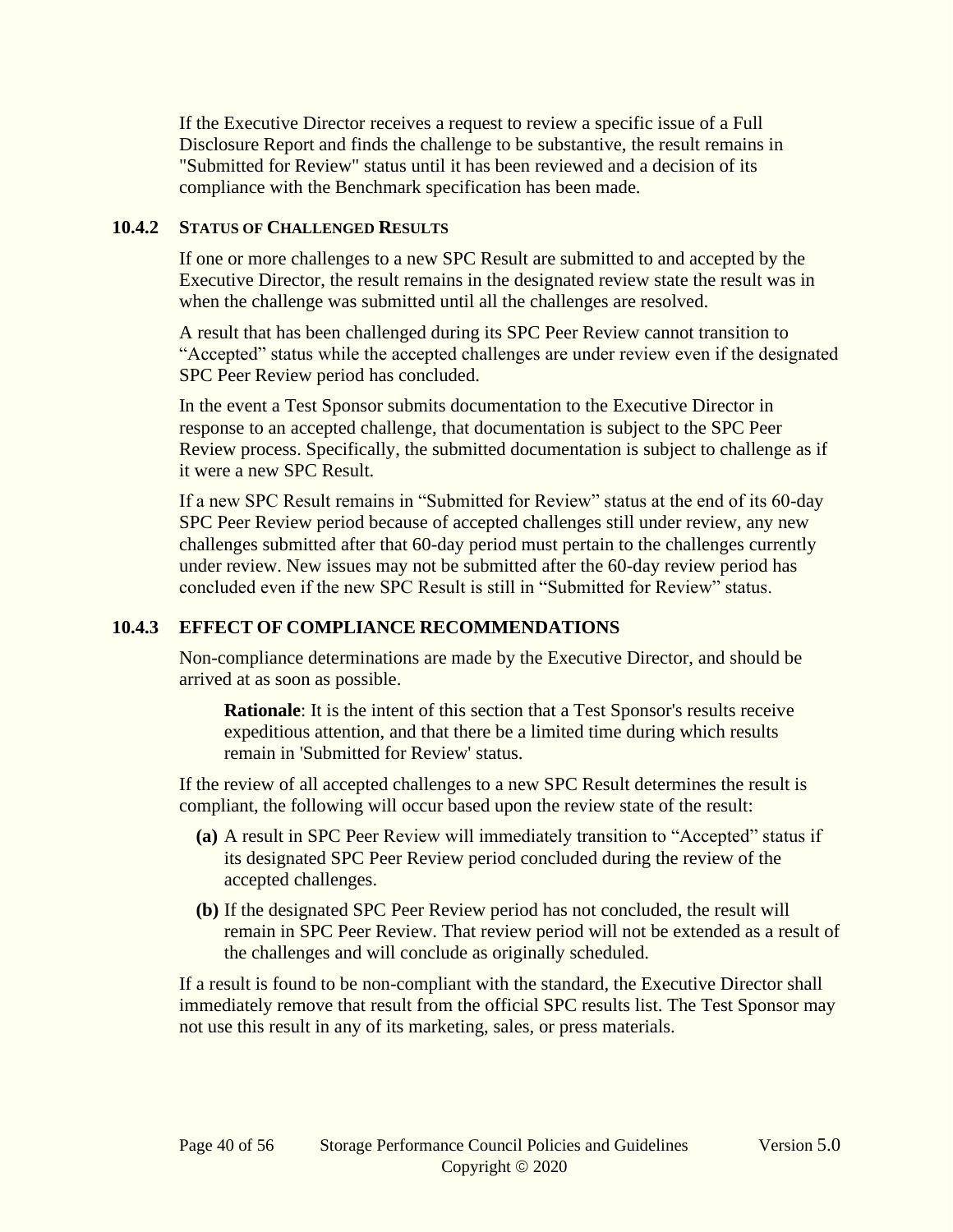#### <span id="page-40-0"></span>**10.5 ACTIVE, ACCEPTED SPC RESULTS**

- 10.5.1 A new SPC Result is an Active result at the start of the Peer Review.
- 10.5.2 At the conclusion of Peer Review, a new SPC Result's status changes from "Submitted for Review" to "Accepted" if:
	- The new result has not been challenged, or
	- The new result has been challenged, but the challenge was not upheld
- 10.5.3 A new SPC Result that has transitioned to "Accepted" status remains an Active result.
- 10.5.4 The initial Active status is for a period of two (2) years. Beyond that period, the member company that served as the Test Sponsor for the Result must make an annual request for a one-year extension of an SPC Result's Active status.
- 10.5.5 That one-year extension request is granted if the Priced Storage Configuration is still fully supported and available for sale with current pricing as submitted by the Test Sponsor.
- 10.5.6 There is no limit to the number of 1-year extensions that may be requested by a member company in good standing for a currently Active SPC Result, and extensions shall not be unreasonably withheld.
- 10.5.7 An SPC Result whose Active status is not renewed at the end of its current Active period (i.e., either its initial two year active period or or the current one year extension) becomes an Inactive SPC Result, and its status changes from Active to Inactive.
- 10.5.8 The Active status of an SPC Result submitted by a company that is no longer an SPC Member cannot be renewed at the end of its current Active period, unless the Test Sponsor renews their SPC membership.
- 10.5.9 An SPC Result's "Accepted" status is retained after a transiton to Inactive status.
- 10.5.10 "Accepted" status cannot be revoked or abrogated by later Council decisions or rulings, except when fraud or serious violations of the benchmark specification are involved.

**Exception:** Even after an SPC Result has passed into "Accepted" status, it can be challenged on the basis of non-compliance with the pricing and availability sections of the benchmark specifications.

**Rationale**: This clause recognizes the pragmatic principle that SPC Results have a limited competitive lifespan and market relevancy, and that the SPC should spend its limited resources reviewing current results.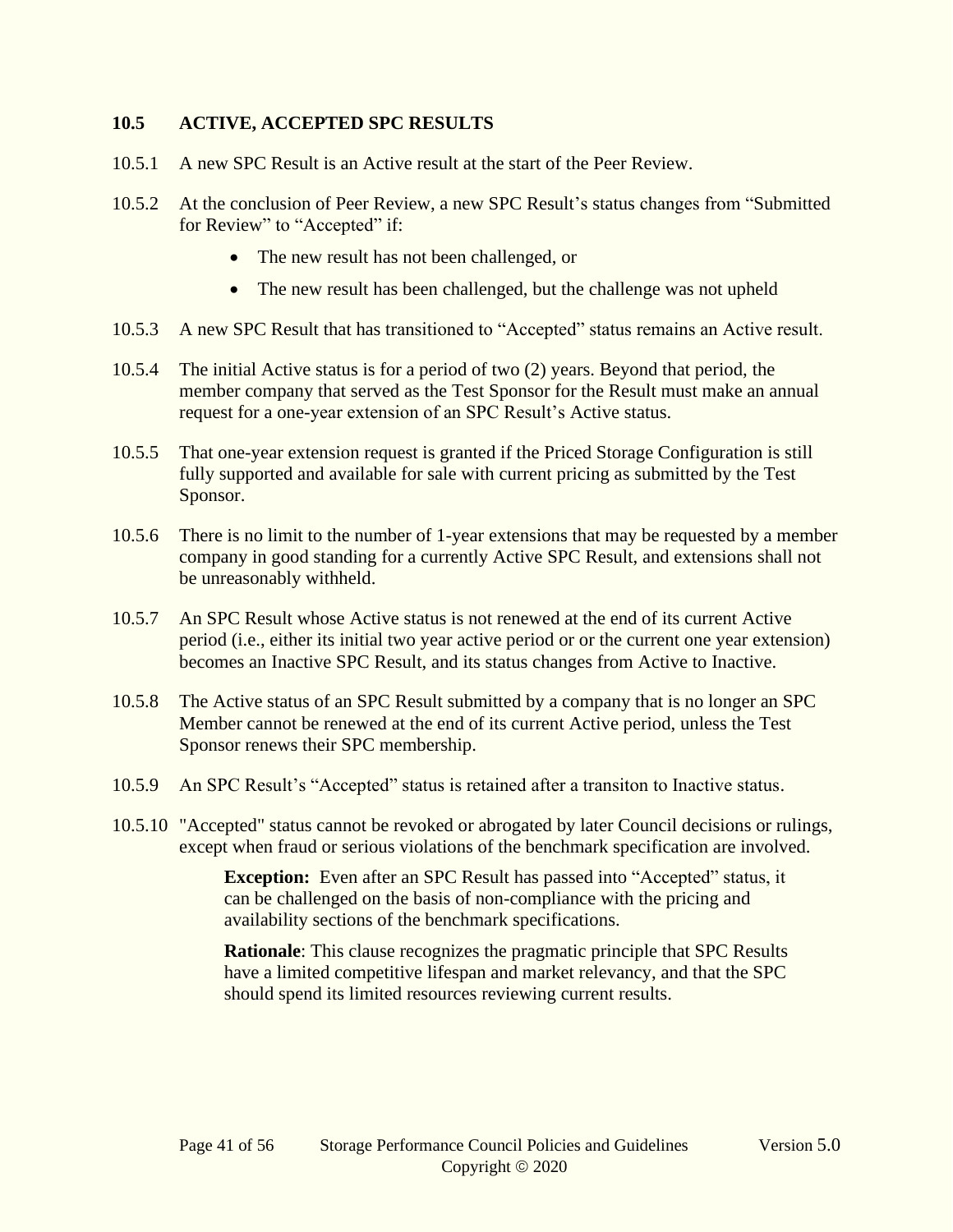#### **10.6 INACTIVE SPC RESULTS**

- 10.6.1 Inactive SPC Results have been designated as such by their Test Sponsor or the SPC for any number of reasons (e.g., no longer available for sale, no longer fully supported, superceded by a newer version/model). At the same time, Inactive results may continue to provide meaningful context and information to potential consumer of SPC data.
- 10.6.2 Inactive SPC Results retain their audit identifier, and are separated from Active SPC Results on the SPC web site.
- 10.6.3 Inactive SPC Results are not subject to challenge.
- 10.6.4 Inactive SPC Results may be used in public relations. They must conform to all Permitted Use requirements (see [12.2\)](#page-49-0). In addition, they are subject to the following additional constraints:
	- Inactive SPC Results may appear in publicly available material prepared by members other than their Test Sponsor **after** receiving approval from the Steering Committee;
	- All references to Inactive SPC Results must include the text "Inactive as of  $\leq$ date $\geq$ ", where  $\leq$ date $\geq$  is replaced with the date that the SPC Result transitioned from a status of Active to a status of Inactive.

#### <span id="page-41-0"></span>**10.7 WITHDRAWING A RESULT**

Once it has begun Peer Review (see [10.3\)](#page-38-0), an SPC Result can be withdrawn by the Test Sponsor, or by the Executive Director.

Test Sponsors may withdraw a previously submitted result by notifying the Executive Director in writing.

Withdrawn results will fall into three (4) categories:

- **Category #1:** Withdrawn by the Test Sponsor without prejudice. This means a Test Sponsor voluntary withdraws an SPC Result that has had no compliance challenge brought and upheld against it. If a withdrawn result falls into category #1, a footnote on the SPC Results list will note: "Withdrawn without prejudice."
- **Category #2:** Withdrawn by the Test Sponsor during the review period after being challenged as non-compliant. If a withdrawn result falls into category #2, a footnote on the SPC Results list will note: "Withdrawn by test sponsor after compliance to technical specifications of the benchmark was challenged. This does not imply any admission of error by the test sponsor or judgment by the SPC Council."
- **Category #3:** Withdrawn by the Council after a result was found to be noncompliant. If a withdrawn result falls into category #3, a footnote on the SPC Results list will note: "Withdrawn by the SPC after being ruled non-compliant with technical specifications of benchmark."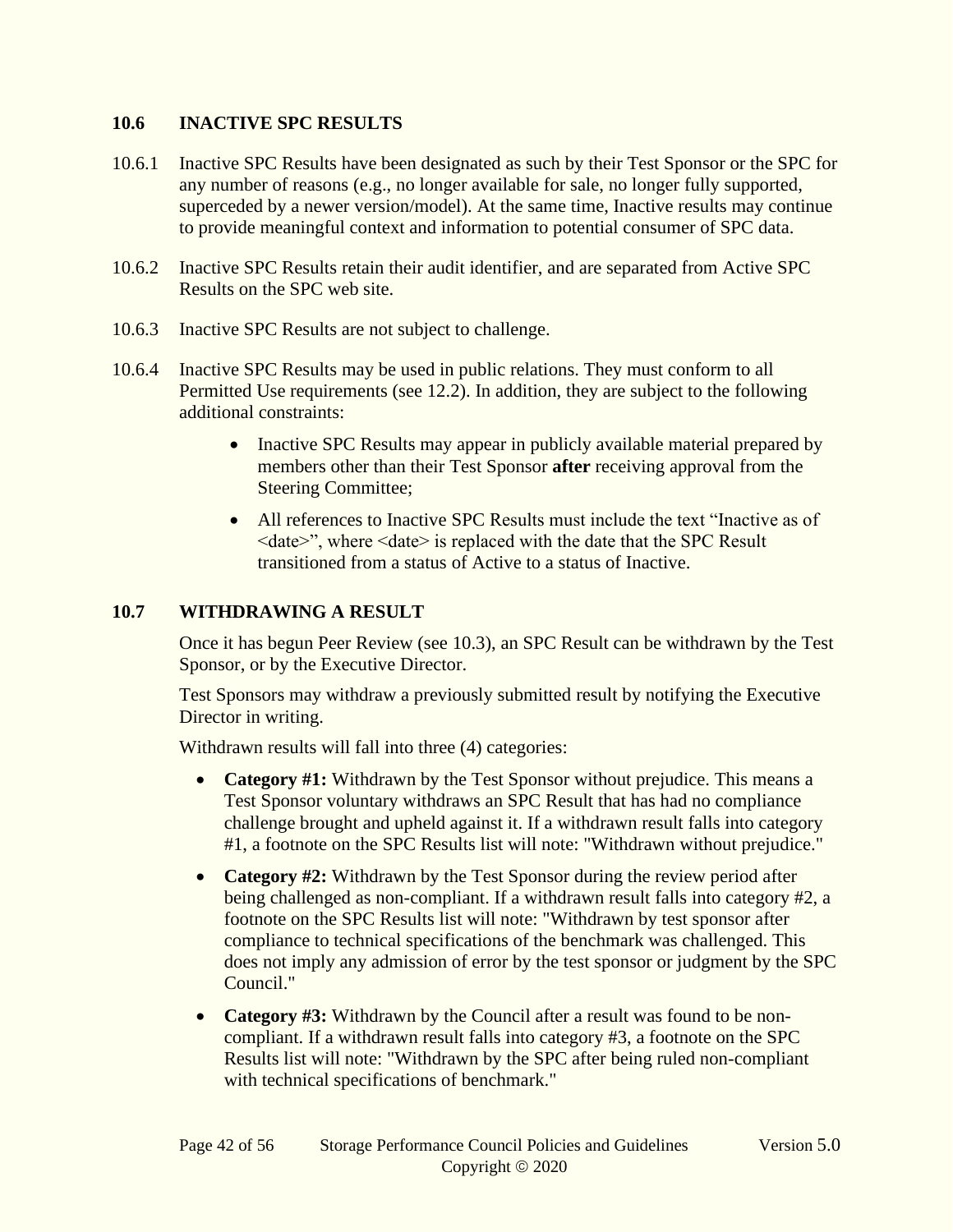• **Category #4:** Withdrawn by the Steering Committee for non-payment (see [9.3.2.6\)](#page-34-0). If a withdrawn result falls into category #4, a footnote on the SPC Results list will note: "Withdrawn by the SPC for non-payment."

All withdrawn results will be retained on the SPC Results list (on a separate page) for 120 days. After that period, the withdrawn result will be dropped from all SPC press releases, results lists, or other documentation. SPC members may publicize these results as being withdrawn in accordance with normal rules covering Accepted Use of SPC results, for a period of 120 days from date of withdrawal.

A withdrawn result is considered to no longer represent a currently valid SPC result after the 120-day period, and may no longer be publicized.

To resubmit a withdrawn result, a new Full Disclosure Report is required.

#### **10.8 RESULTS SUBMITTED ON ANOTHER VENDOR'S PRODUCT.**

When a Test Sponsor wishes to submit an SPC measurement using a different company's product as the Tested Storage Product, the following policy is invoked:

- a. If Test Sponsor X wishes to submit an SPC measurement using Vendor Y's product as the Tested Storage Product, and if Test Sponsor X has Vendor Y's permission, Test Sponsor X can do so according to the standard policies outlined in this document.
- b. If Test Sponsor X does not have Vendor Y's permission, the submission and corresponding new result is subject to the standard policies outlined in this document as well as the following:
	- i. Vendor Y will be notified at the same time as the SPC membership when the result begins the SPC Peer Review.
	- ii. Vendor Y may, at their option and within the SPC Peer Review period, submit to the Executive Director, specific challenges related to compliance with specific clauses of the appropriate SPC specification.
	- iii. In addition, during the SPC Peer Review period, Vendor Y may challenge the result as not being produced with a good faith effort to achieve an optimal result, which would be considered an SPC Policies violation.

**Note:** The definition of "optimal" goes beyond meeting the letter of the benchmark specifications. An optimal result must document a diligent, careful effort to maximize the performance and/or price/performance.

- iv. The Executive Director will immediately address challenges submitted by Vendor Y.
- v. If the result is challenged (either as non-optimal or on compliance issues), the challenge shall be handled by the standard policies for challenges.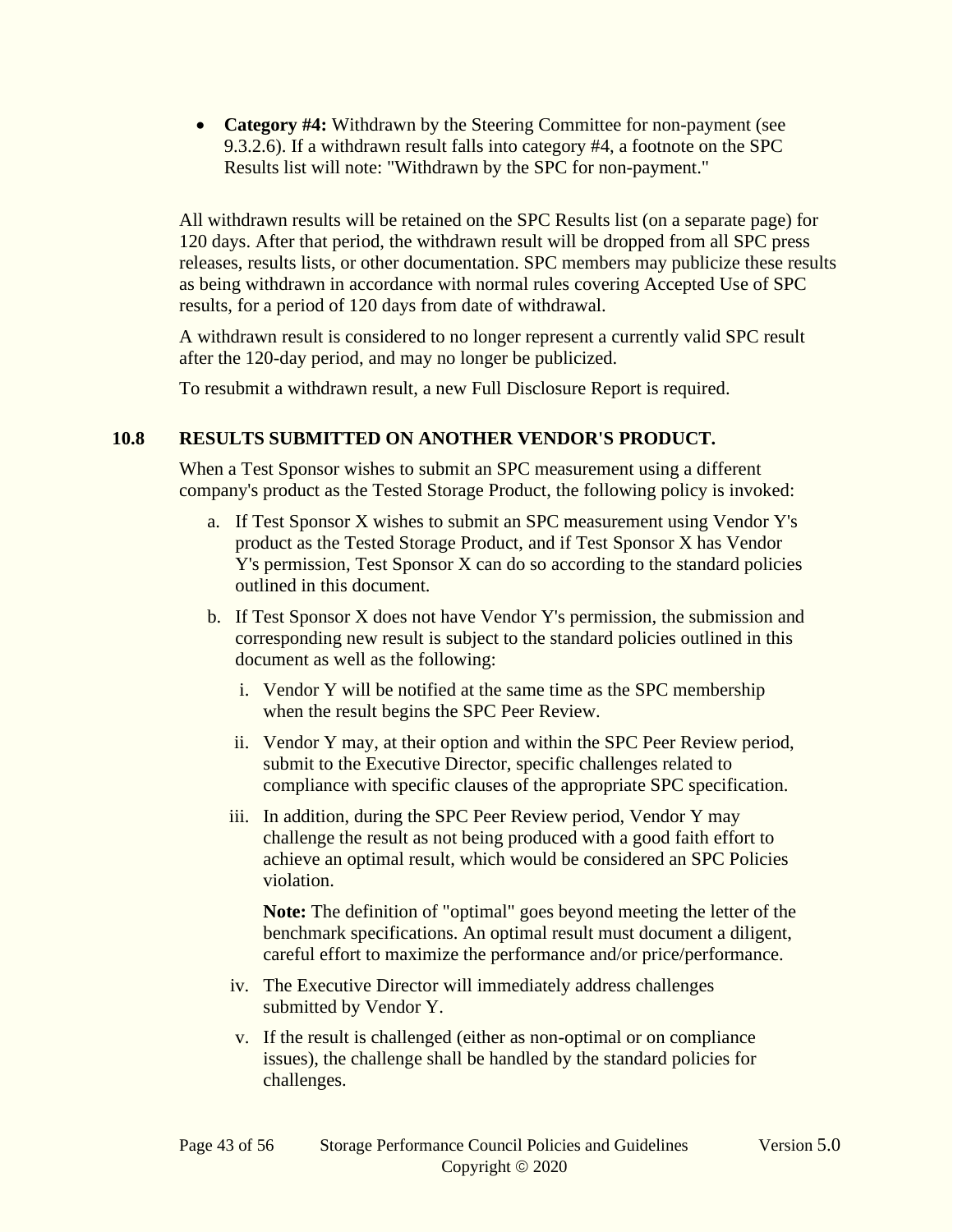#### **10.9 AVAILABILITY OF FULL DISCLOSURE REPORTS**

#### **10.9.1 TIMELY ANNOUNCEMENT OF SPC RESULTS**

To alert SPC members of the start of the SPC Peer Review period for a new SPC Result, a summary alert email message will be sent to the SPC membership by the Executive Director prior to the result being released into the public arena (e.g., by newswire, hard copy distribution of press release, or press conference).

This summary alert will contain a summary of the new result, including the Primary Metrics and Reported Data specified by the appropriate SPC specification. In addition, the summary alert will contain the public access location of the new result's Full Disclosure Report on the SPC website.

#### **10.9.2 CHANGE IN RESULTS STATUS ALERT**

The Executive Director will send a summary alert email message to the SPC when there is a change to an existing SPC Result. Changes include, but are not limited to:

- Withdrawing a result;
- Repricing a result;
- Changing the availability date for a result;
- Making any other significant change to the result or Full Disclosure Report.

The change of status alert, particularly in regards to pricing changes, will clearly summarize what has changed and the extent of the change. Test Sponsors are encouraged, but not required, to provide any rationale or further explanation for the change.

If the change materially affects the details provided in the previously submitted FDR, the Test Sponsor is required to also submit a revised electronic copy of the executive summary and FDR to the Executive Director prior to the revised result being released into the public arena.

#### **10.9.3 NON-DELIVERY OF FULL DISCLOSURE REPORTS**

**(a)** If a company publicly discloses a SPC result without meeting the submission requirements listed in [10.1,](#page-37-0) the following actions will ensue:

- The Executive Director will send the company a letter regarding their violation of SPC policy.
- The Executive Director will decide whether or not to cite the company as having violated SPC policy.

**(b)** If non-delivery of a Full Disclosure Report should occur again within six-months of the date of the initial violation, the Executive Director is authorized to meet with the company to discuss the matter, and if appropriate, issue a press release.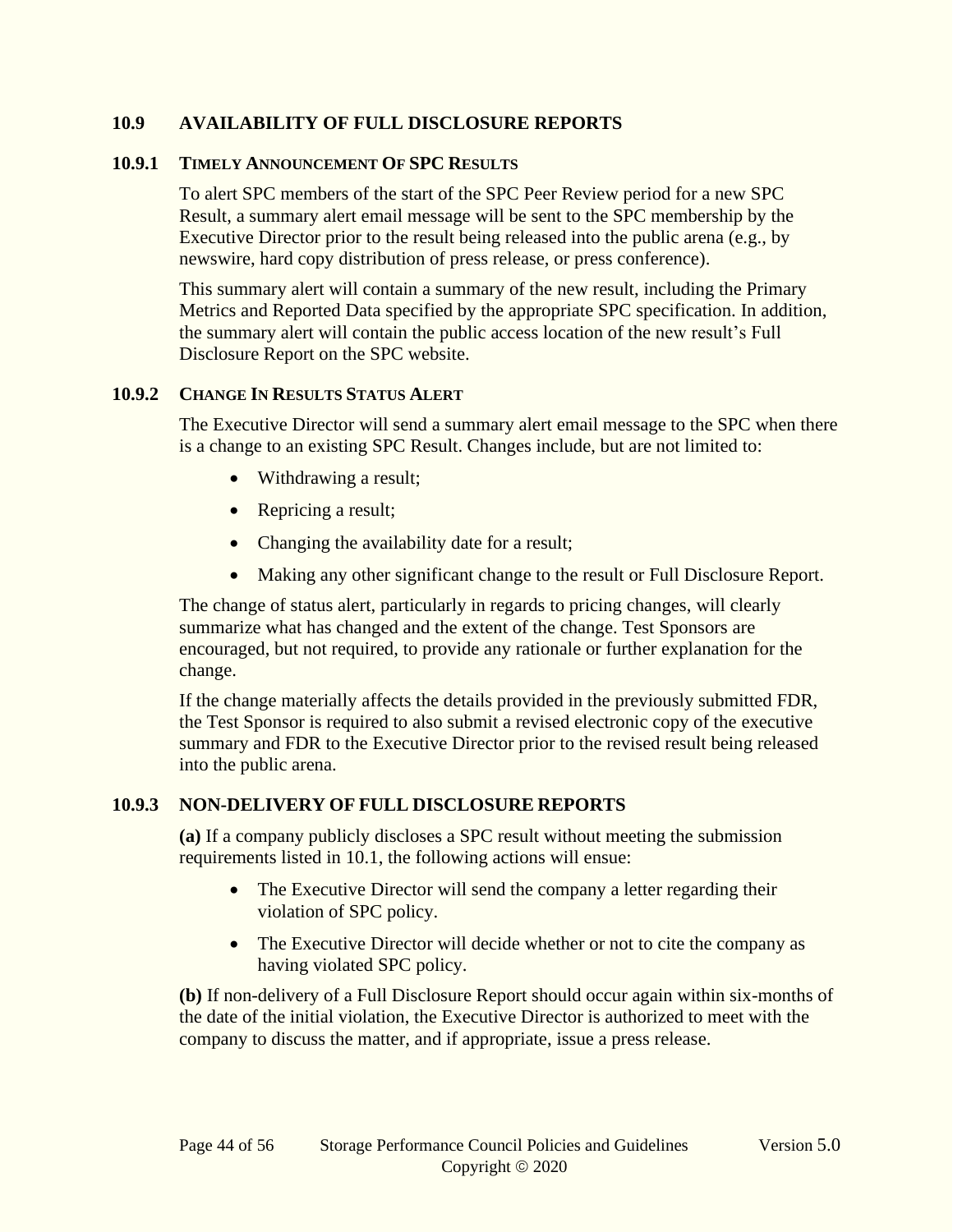#### **10.9.4 COPYRIGHT OF FULL DISCLOSURE REPORTS**

The SPC encourages member companies to allow SPC and other recipients to make copies of copyrighted full disclosure documents.

#### **10.9.5 STANDARD DISCLOSURE REPORT SUMMARY**

All Full Disclosure Reports and SPC documentation must use the same Executive Summary format as stipulated by the Council. (The Executive Director can provide the current accepted summary format upon request.)

The Executive Summary must include in the "notes" section any information about minor violations with a reference to the full disclosure report.

#### <span id="page-44-0"></span>**10.10 REVISIONS TO AN APPROVED SPC SPECIFICATION**

#### **10.10.1 GENERAL GUIDELINES**

This policy describes the impact of specification revisions on SPC results. Different versions of a SPC specification are considered comparable unless the Council stipulates the contrary. If the Council stipulates that a new version of a given specification is not comparable to an older version, the Council will also define any restrictions for publicly comparing older version results with the new version.

The first version of a specification is Version 1.0.

Changes to a SPC specification are to be distributed to all members, auditors, and benchmark subscribers. The Maintenance subcommittee will produce an Official Change List.

#### **10.10.2 REVISION SCOPE AND REFERENCES**

Each SPC document is identified by a three-part revision identifier (e.g., 1.0.0). Similarly, the SPC has defined three different revision types:

- Third Tier Change (see [10.10.3\)](#page-45-0);
- Minor Change (see [10.10.4\)](#page-45-1);
- Major Change (see [10.10.5\)](#page-45-2).

When a reference to an SPC document does not include all three parts of the revision identifier, it is assumed to apply to the most recent document revision that would match the provided portion of the revision identifier. For example, if a document ("spec") had versions 1.2.1, 1.2.2, 1.3.0 and 2.0:

- a reference to *spec* (without a revision) would map to version 2.0
- a reference to *spec version 1* would map to version 1.3.0,
- a reference to *spec version 1.2* would map to version 1.2.2.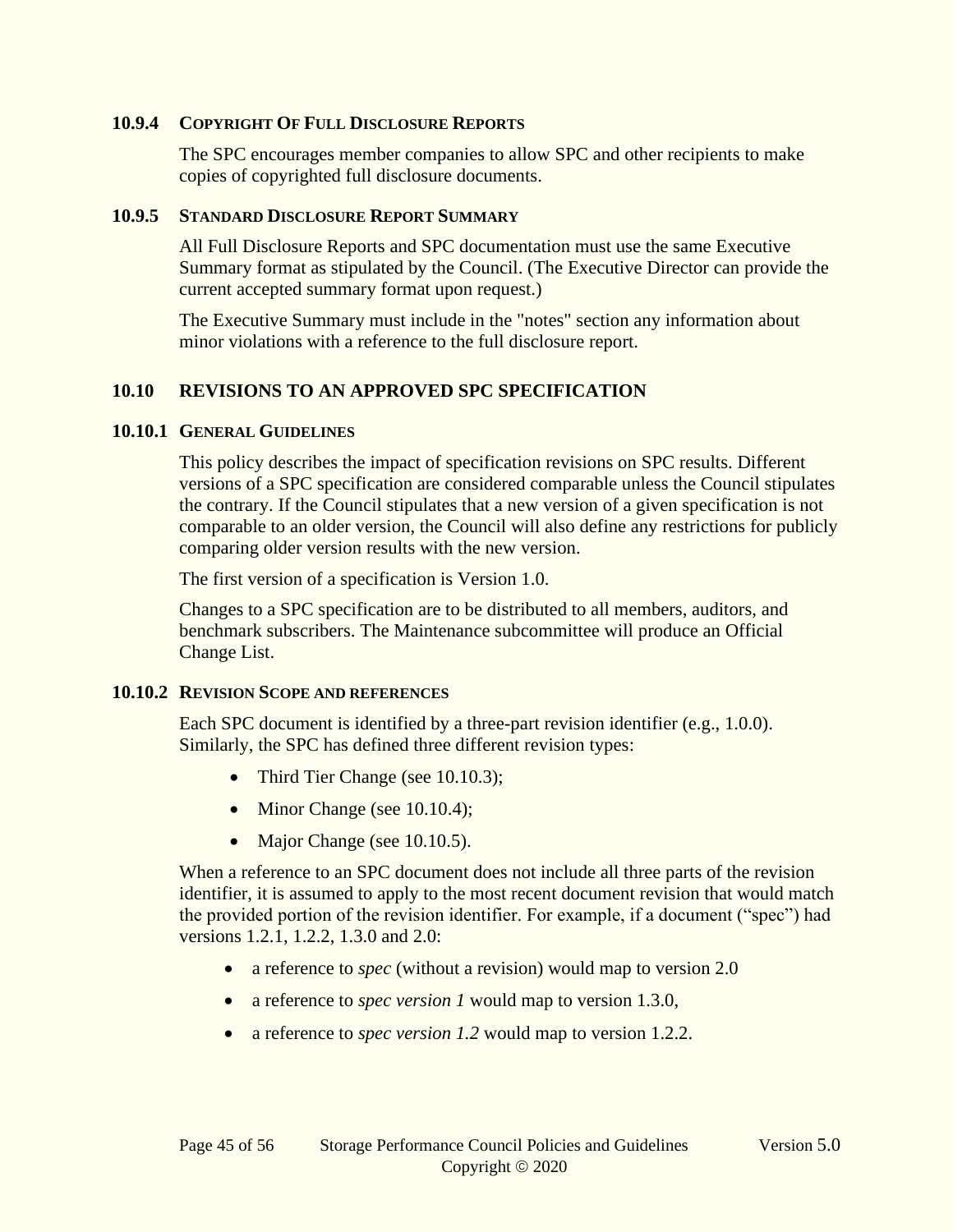#### <span id="page-45-0"></span>**10.10.3 THIRD TIER CHANGES**

Third-tier revisions are those changes that clarify some confusing or ambiguous area of the specification, but do not change the workload or specification's intent or meaning. A third-tier change might include the following:

- Insignificant editorial changes (i.e., changes don't change the meaning of the specification)
- Compliance interpretations
- Variants

Third tier changes go into effect immediately.

Whenever a third-tier change is approved, the third part of the revision identifier of the affected specification is incremented. (e.g., Version 1.0.0 becomes Version 1.0.1).

Third-tier changes do not impact comparability.

#### <span id="page-45-1"></span>**10.10.4 MINOR CHANGE.**

Minor changes are minor changes to workload and/or the intent and meaning of the specification. A change is defined as "minor" or "major" depending on whether the results are comparable with the older version of the specification. A minor version change is comparable with the older version. A major version change is not comparable. A minor change and version level might include the following:

- 1. Corrections of clear mistakes in the specification that have an impact on how test sponsors implement the benchmark
- 2. Additional requirements

Minor revision changes will be announced to the membership when the updated specification is available, and go into effect 60 days after the change is approved.

Whenever a minor change is approved, the second part of the revision identifier of the affected specification is incremented (e.g., Version 1.0.0 becomes Version 1.1.0).

#### <span id="page-45-2"></span>**10.10.5 MAJOR CHANGE**

A major change is a change to the workload or intent of the specification that is significant enough to make results from this new version incomparable with results from the older version.

A major version change must be approved by a Membership Vote.

Whenever a major change is approved, the first part of the revision identifier of the affected specification is incremented (e.g., Version 1.0.0 becomes Version 2.0.0.

#### **10.10.6 SPECIFICATION REVISIONS AND SPC RESULTS**

10.10.6.1 The official SPC results list will show, for each result listed, columns indicating the specification version(s) with which it is compliant.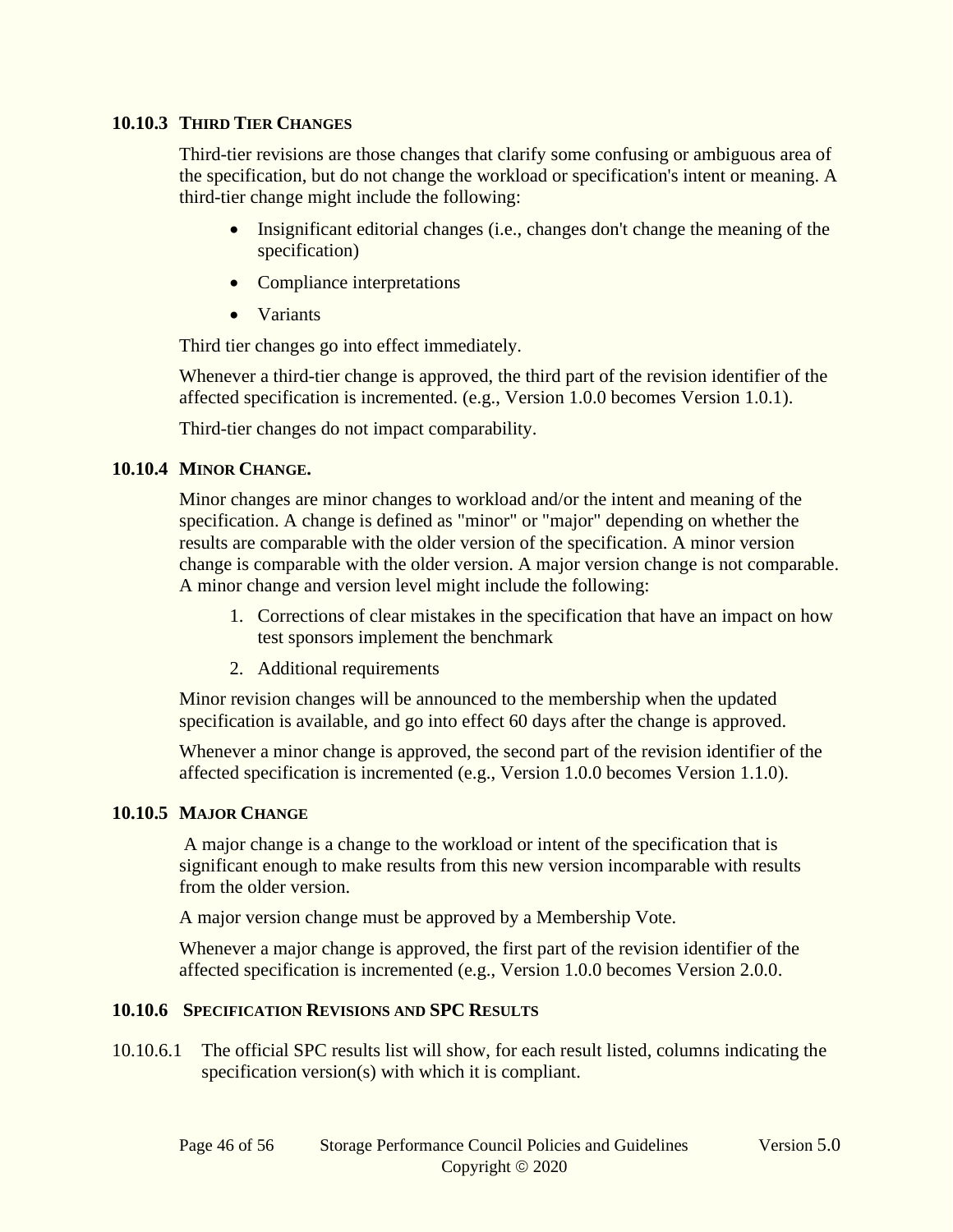- 10.10.6.2 After a new version of a SPC specification becomes effective, a test sponsor who already has results for a prior version of the specification, whether those results are in the "Submitted For Review" or "Approved" status, has the following options:
	- Submit an entirely new Full Disclosure Report, without necessarily having to rerun the test, and assert that it is in full compliance with the new version. Normal review procedures apply. All aspects of the newly –submitted SPC Result and Full Disclosure Report are subject to review.
	- Comply with whatever method the Council has defined for upgrading an SPC Result from the old version to the new version.
	- Do nothing. The results remain on the SPC's results list until removed as obsolete (see [10.10.7\)](#page-46-0).

**Note**: The intent of this clause is to encourage test sponsors to perform a positive action, if they wish to claim compliance with a new specification version. Previously submitted results do not automatically achieve recognition under the new version.

- 10.10.6.3 Test sponsors may continue to refer to SPC Results that are compliant with previous versions of a specification, but the version must be indicated.
- 10.10.6.4 New results, when submitted, must be compliant with either or both of:
	- the version of the specification in effect at the date of submittal;
	- a new version of the specification, in those cases when it was already officially approved to take effect at a future date.

The Test Sponsor must state in the Full Disclosure Report the version or versions of the specification their tests comply with. Usual review procedures then apply.

**Note:** It may not be possible to comply with both the current and new versions. A test sponsor might want to run tests with the current version right up until the time the new version is effective, in order to be able to compare results with previous tests.

#### <span id="page-46-0"></span>**10.10.7 RESULT OBSELESCENSE**

The date when one benchmark version is superseded by a newer version, or when a benchmark is declared to be obsolete, is called the obsolescence date. SPC results against obsolete benchmarks or benchmark revisions will be removed automatically from the "SPC Summary of Results" list six months after the obsolescence date of the appropriate benchmark or revision.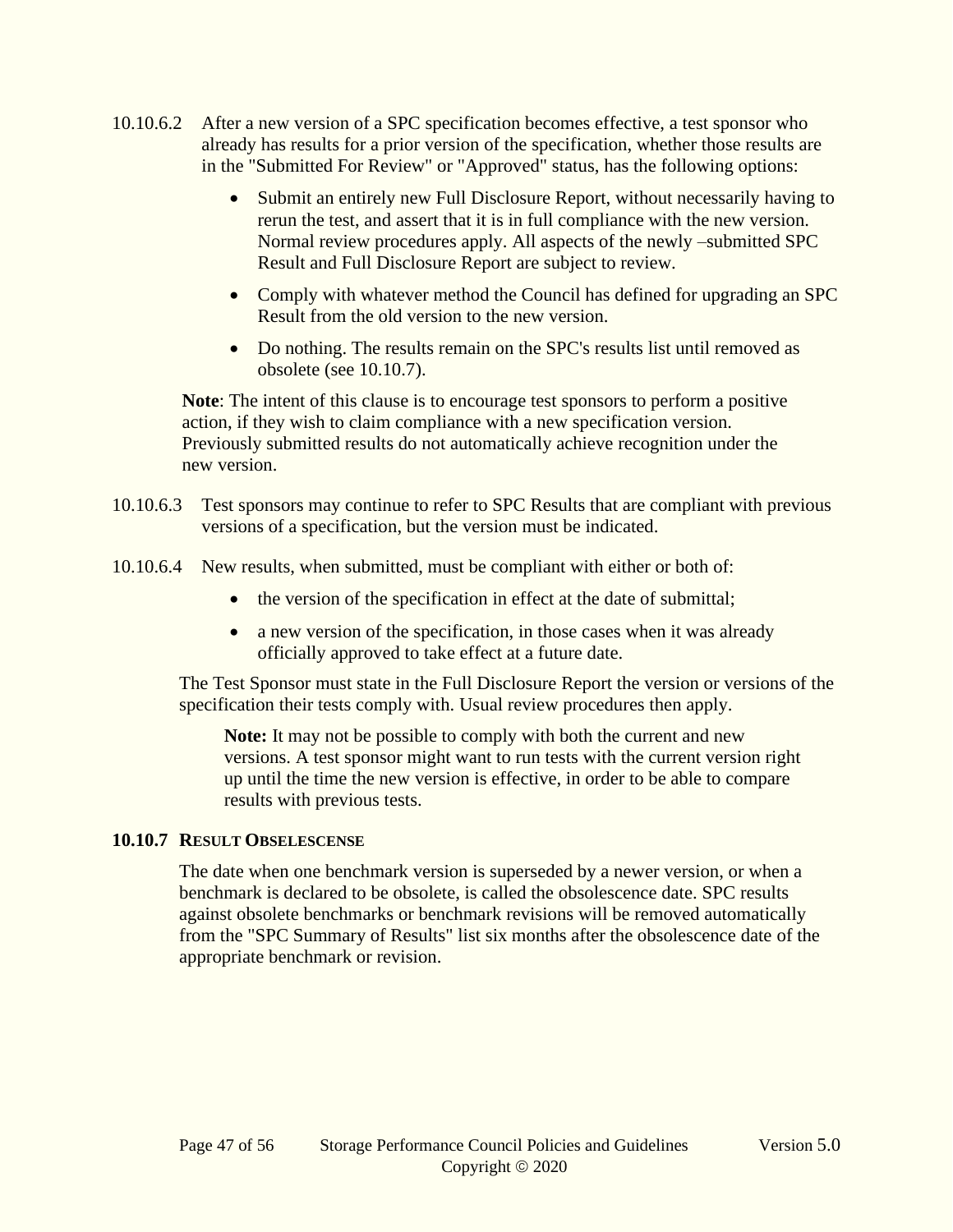# **SECTION 11 PUBLIC RELATIONS**

#### **11.1 CONFIDENTIALITY RULE**

- 11.1.1 All SPC documents are confidential and to be marked, "For SPC and Member Internal Use Only" except for those specifically intended to have public and unimpeded distribution.
- 11.1.2 The Executive Director may authorize an SPC document for public release.
- 11.1.3 Primary Representatives are responsible for assuring proper compliance with the SPC's confidentiality requirement when documents are distributed within their member company.
- 11.1.4 With the exceptions noted in [11.1.5,](#page-47-0) member companies are encouraged to share all Council discussions, rulings, documentation with individuals or divisions within their own company, but should refrain from releasing any of the above to organizations outside the SPC without approval from the Executive Director.
- <span id="page-47-0"></span>11.1.5 Exceptions to confidentiality rules:
	- a) Rulings or interpretations of SPC specifications shall be disseminated to all affected parties, including members, users, and auditors. However, these interpretations shall not be released to the press without prior approval.
	- b) If an SPC member wants to distribute confidential SPC information (written or verbal) to non-members, that member should consult with the Executive Director, who may allow release of SPC confidential information.
	- c) Section 8.2 Step 3 allows information to be shared with non-members during the development of a benchmark specification.
	- d) Section 8.2 Step 5 allows public discussion and dissemination of results from the execution of a SPC draft benchmark specification. The results may be used in discussions with customers, to publish technical articles, or presented to industry conferences. Companies are strictly prohibited from publicizing the results for marketing and/or competitive purposes.
- 11.1.6 The Executive Director and the Steering Committee reserve the right to take appropriate action when breaches of confidentiality occur.

#### **11.2 SPC SPOKESPERSON**

- 11.2.1 The Executive Director is the official spokesperson for the SPC.
- 11.2.2 SPC members may speak to the press or public at large on behalf of the SPC with the approval of the Executive Director.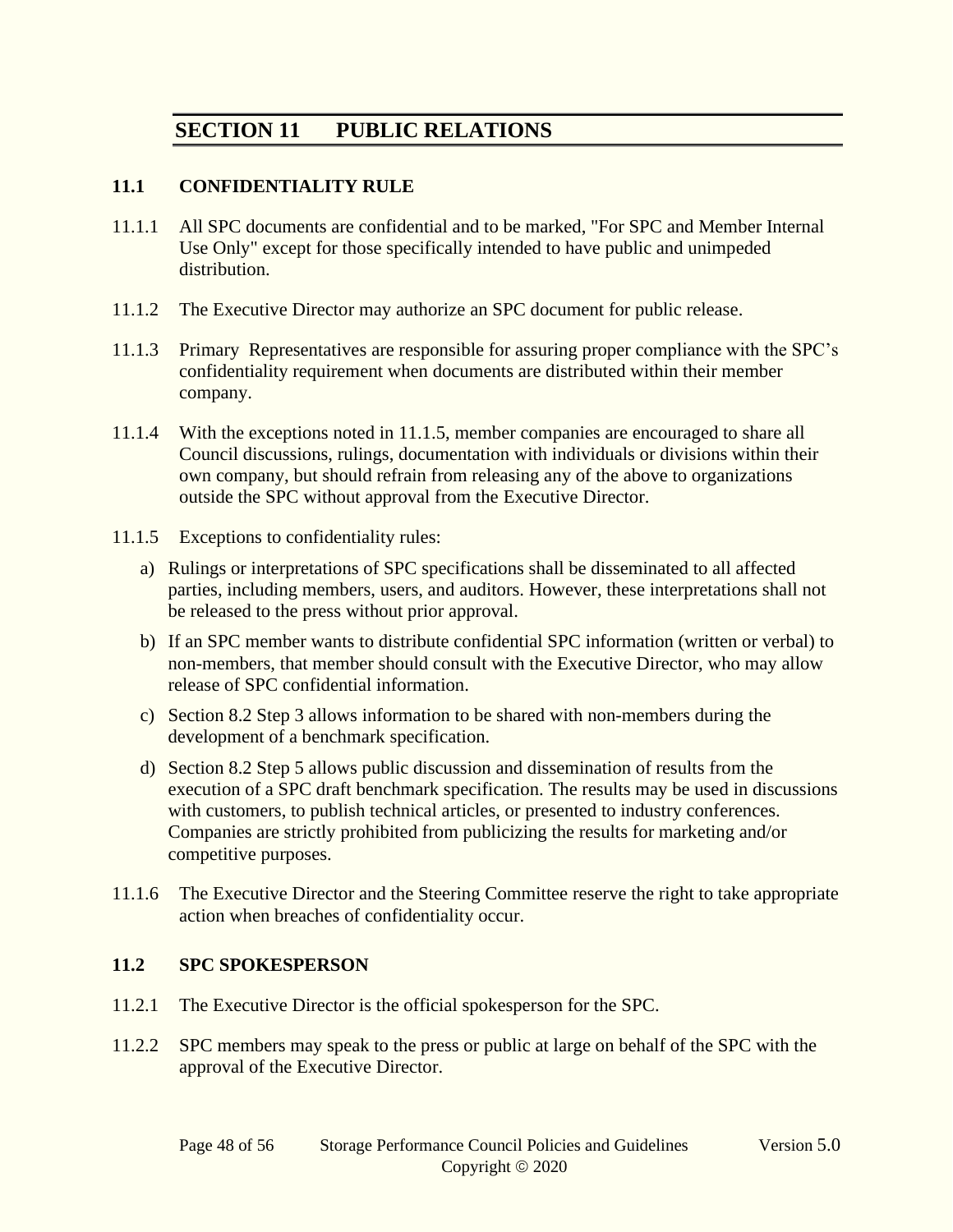#### **11.3 SPC PRESS RELEASES**

The Executive Director will vote to approve any SPC press release.

#### **11.4 MEMBER PRESS RELEASES**

SPC members are encouraged to publicize their involvement in the SPC, including the publishing of SPC benchmark results. However, all members should follow the guidelines for publishing SPC information. These guidelines include:

**(a)** All references to SPC benchmark names should be accompanied by the SPC trademark.

**(b)** No SPC member shall publish results that imply or suggest that they are official SPC results, when they are not. Estimated or extrapolated results that claim or imply to be official results are not allowed by SPC policy.

#### **11.5 SPC WEB SITE**

The design and layout of the SPC web site is under the control of the Executive Director. The Executive Director will maintain the design and layout of the SPC web site in a manner consistent with the overall mission of the SPC and SPC policies. The Executive Director will post any major design and layout changes for general membership review for a two-week period before implementing these changes. Objections to the new design and layout changes should be filed with the Executive Director.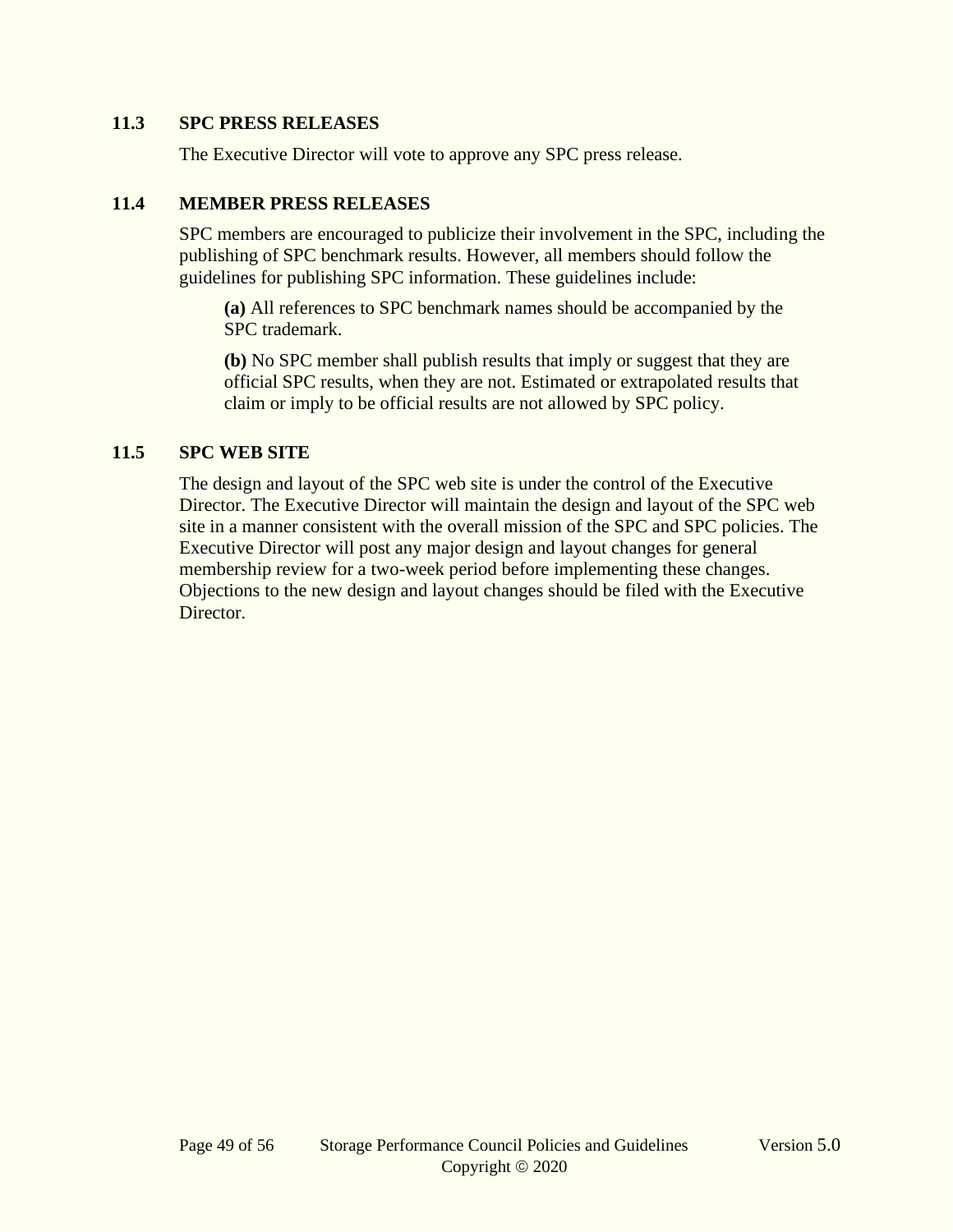# **SECTION 12 USE OF SPC RESULTS AND SPECIFICATIONS**

#### **12.1 SPC COPYRIGHT NOTICE**

All parties are granted permission to copy and distribute to any party, without fee, all or part of SPC results and specifications provided that:

- **(1)** copying and distribution is done for the primary purpose of disseminating SPC material;
- **(2)** the SPC copyright notice, the title of the publication, and its date appear, and notice is given that copying is by permission of the Storage Performance Council.

Parties wishing to copy and distribute SPC materials other than for the purpose outlined above (including incorporating SPC material in a non-SPC document, specification or report), must secure the SPC's written permission.

#### <span id="page-49-0"></span>**12.2 PERMITTED USE OF SPC RESULTS**

The SPC actively encourages Test Sponsors to widely distribute their SPC benchmark results in publicity. This is, after all, the benefit and purpose of producing SPC benchmark results. The SPC also actively encourages the publication of SPC results by the press, market researchers, financial analysts, and non-profit organizations.

All SPC members, as well as any SPC Test Sponsors (regardless of membership status), are required to follow both the general and specific guidelines detailed in these policies.

To ensure that users and readers of SPC results are given a fair and complete representation of SPC data, the SPC requests that all non-members, including the press, market researchers, financial analysts and non-profit organizations also follow these guidelines when publishing or re-publishing SPC results. The Executive Director will actively encourage them to follow the Permitted Use policies, and where appropriate, to issue retractions or corrections. The SPC may also initiate various PR activities to correct distortions of SPC results created by non-members.

It should be noted that, in regards to any published SPC information, whether by members or non-members, the SPC will continue to defend and protect all of its copyright and trademark rights.

This section states how SPC results may be fairly used in publicity. It is intended that the SPC label be applied to only official SPC Results that are used in a fair manner. The value of the SPC brand, its benchmarks, and the collection of SPC Results is directly dependent on this. Furthermore, SPC members are required to carefully avoid disseminating information that is not based upon official SPC Results, but which could be reasonably implied or inferred to represent SPC metrics, benchmarks, or standards.

Publicity includes: press releases, advertisements, commercials, and any and all marketing materials, literature, and collateral that are obtainable without a nondisclosure statement. Publicity includes spoken as well as written communication; e.g., a spokesperson speaking in an open forum such as a press conference is bound by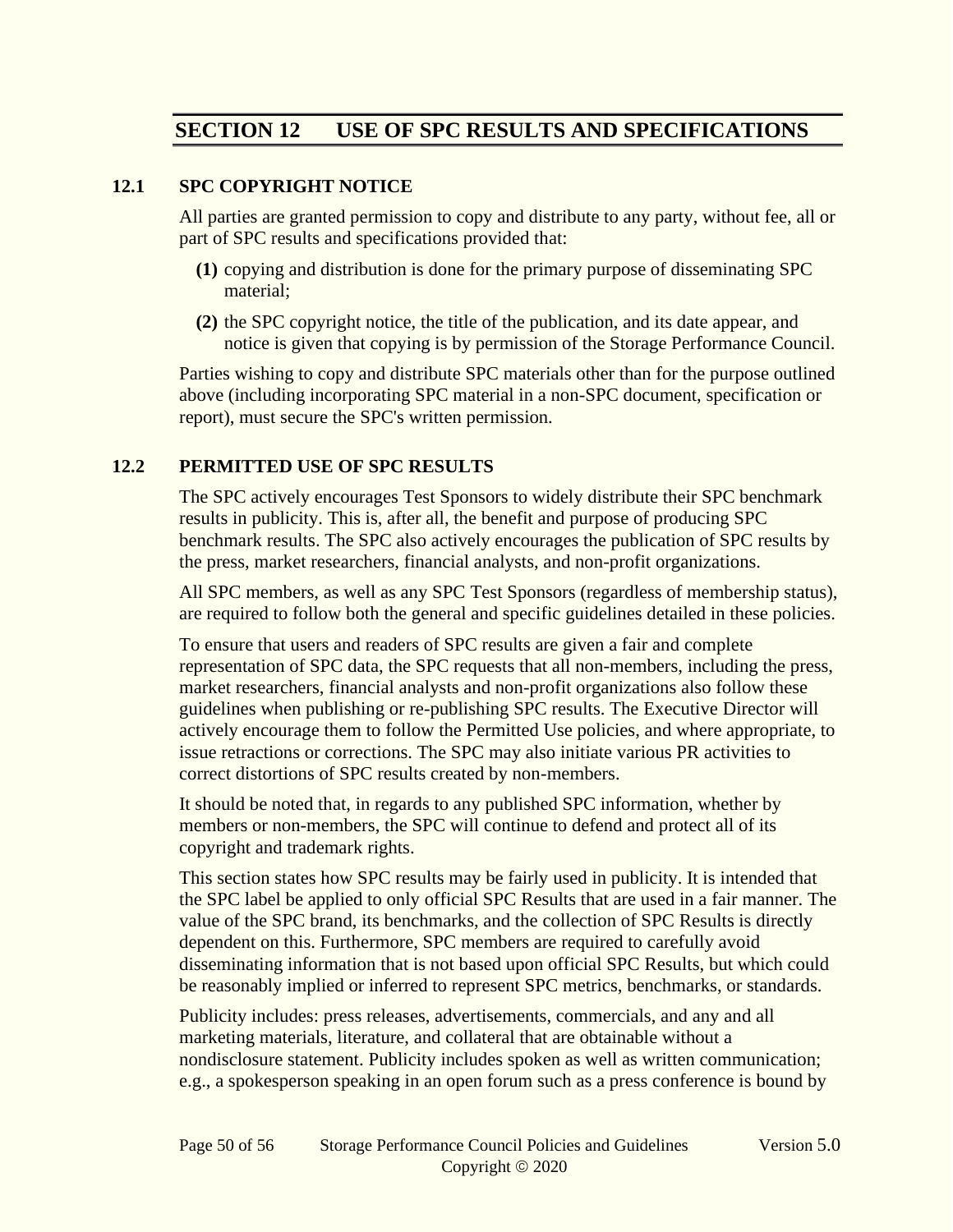the policy.

When SPC results are used in publicity, the use is expected to adhere to basic standards of fidelity, candor, and due diligence, the qualities that together add up to, and define, Permitted Use of SPC Results:

Fidelity: Adherence to facts; accuracy Candor: Above-boardness; needful completeness

Due Diligence: Care for integrity of SPC results

Because the SPC Trademark protects SPC results, this policy applies to all parties who use SPC results, including but not limited to members of the SPC. The intent is simple: if you want to use the SPC name, you are requested to follow this policy. Otherwise, do not mention or imply the SPC.

Violations will be dealt with in a manner appropriate to the pattern, seriousness, and impact of the violations, by vote of the SPC.

#### **12.2.1 APPLICABILITY**

"**Permitted Use**" is required for any public reference to a SPC Result. This applies to any public reference that makes explicit SPC references, as well as to that which makes implicit references, insofar as a reasonably aware reader would connect it to the SPC.

All public references to an SPC Result shall include the date on which the references are prepared. Further, a public reference to an SPC Result is required to include one of the following:

- A complete URL (hyperlink) to the SPC Result's entry on the appropriate "Results" page of the SPC website.
- The set of SPC Reported Data defined in the appropriate SPC specification clause that states public use requirements.

#### **12.2.2 "PERMITTED USE" OF SPC RESULTS**

It is "Permitted Use" to:

- a. Use SPC Results, as long as the following conditions are met:
	- i. The appropriate Executive Summary URL or SPC Reported Data, as described above, is included for each referenced SPC Result.
	- ii. A Full Disclosure Report for each referenced SPC Result has been submitted to the SPC
	- iii. Each referenced SPC Result includes a "current as of" date. If applicable, a single date may be specified for a complete set of referenced SPC Results.
	- iv. Appropriate attribution is given to the SPC Trademark.
- b. Freely compare and contrast sets of SPC primary metrics, from whatever set of Test Sponsors.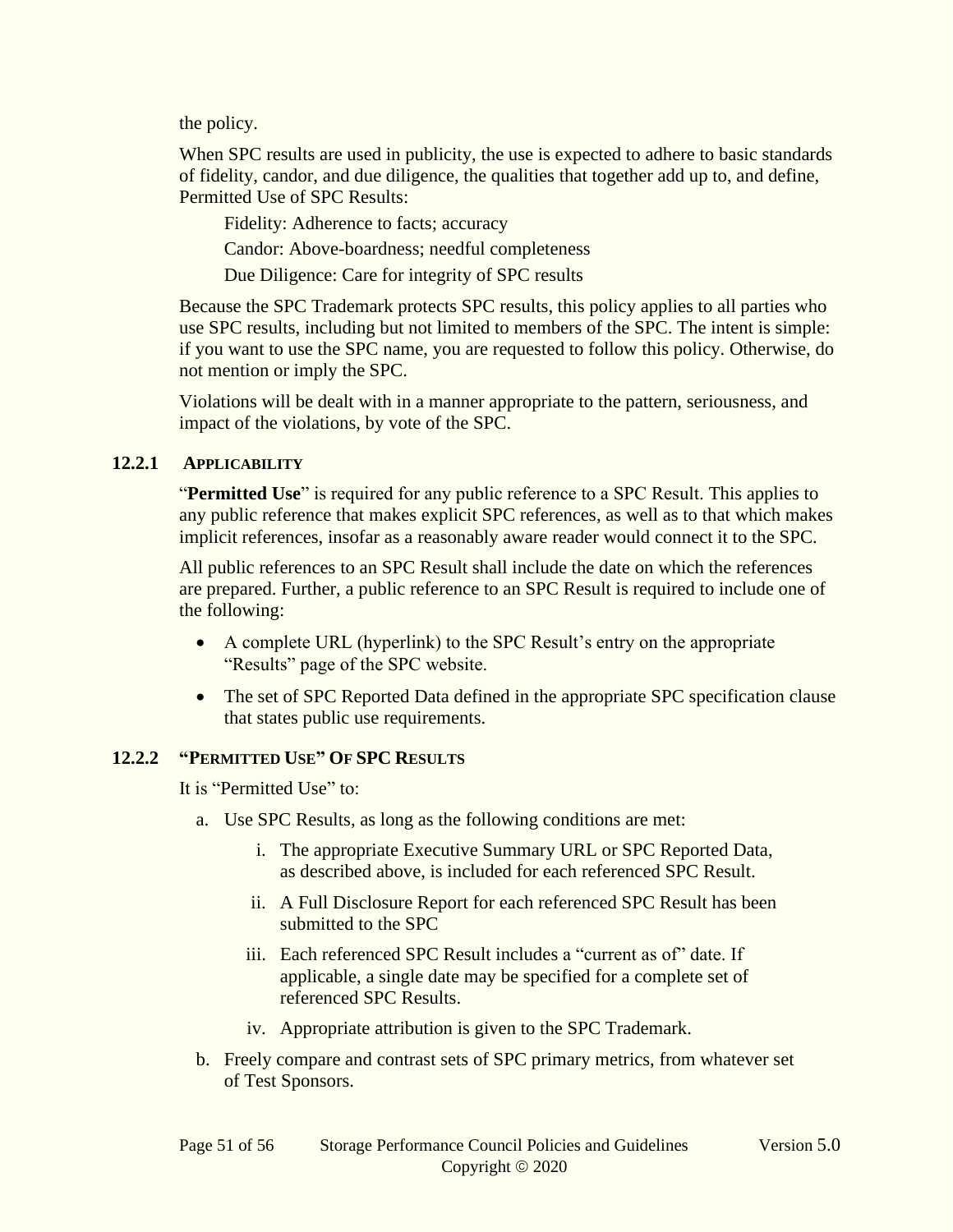- c. Mathematically derive and publish numerical characterizations of SPC results, provided:
	- i. The derived value is based solely on numerical quantities published in the appropriate Full Disclosure Report.
	- ii. The formula used to derive the value is provided as a part of the public reference.
	- iii. The name associated with the derived value is unambiguously distinct from the name of any SPC Reported Data.
	- iv. The public reference makes it clear that the derived value is a Test Sponsor/member company definition, not an SPC definition.

#### **12.2.3 INVALID USE OF SPC RESULTS**

It is not "Permitted Use" for publicity to:

- a. Use estimated results that refer to the SPC or SPC workloads, or to compare them to SPC Results.
- b. Use results, metrics, or terminology that are not based upon SPC Results, but which could be reasonably inferred to refer to the SPC or SPC workloads, or to be comparable to SPC Results.
- c. Reference SPC Results without specifying that these results are current as of a certain date. If applicable, a single date can be displayed for an entire range of results.
- d. Reference SPC Results, from whatever source, unless the appropriate Full Disclosure Report is on file with the SPC.
- e. Use SPC Results without an attribution to the SPC Trademark.
- f. Compare one SPC Result's total price to the partial price of another SPC Result, or to compare partial price to partial price. SPC Results can not be generated with less than the entirety of the configured system.
- g. Display SPC Results with non-SPC results in a manner that may cause the reader to believe that non-SPC results are in fact SPC Results.
- h. Show a benchmark result derived from SPC specifications in a manner that may cause the reader to believe that the non-SPC result is the equivalent or near equivalent of an SPC Result.
- i. State or imply that another Test Sponsor's SPC Results are considered invalid or in any way suspect by the SPC, unless the SPC has publicly stated this to be the case. All SPC internal review proceedings are confidential, and attempts to disclose these review proceedings or their results without SPC authorization are not permitted.
- j. Compare the pricing of SPC Results when the currencies used in the results are not alike (e.g. dollars vs. pounds, or pounds vs. francs).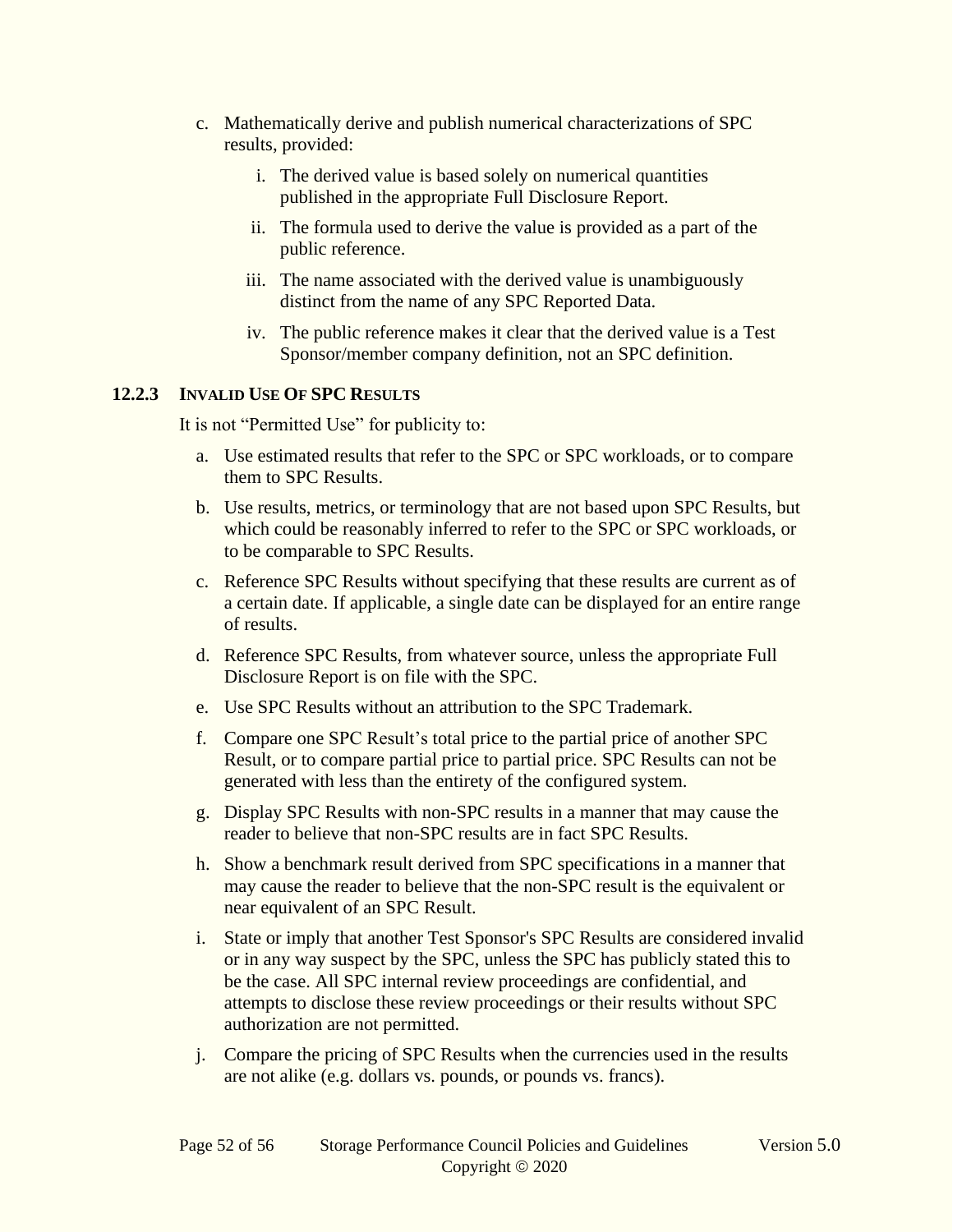- k. Compare pricing of SPC Results when the comparison is based on a direct conversion of different currencies (e.g., converting dollars into pounds based on a simple dollars-to-pounds conversion rate published in a newspaper).
- l. Refer to a withdrawn SPC Result without specifically stating that the result is withdrawn and no longer represents an active SPC result.
- m. Display the SPC Primary Metrics of an SPC Result without naming (displaying) the Tested Storage Product associated with the SPC Result.

**Note:** This provision must be adhered to except where the law prohibits naming a competitor's product.

- n. Compare results from different major versions of SPC benchmark specifications.
- o. Distribute, re-publish, or to make special purchases to distribute or re-publish documents, from whatever source, which are in violation of the SPC's Permitted Use policies.

# **12.3 PERMITTED USE OF SPC SPECIFICATIONS**

SPC benchmark specifications or parts of SPC specifications may not be used to develop non-SPC benchmarks.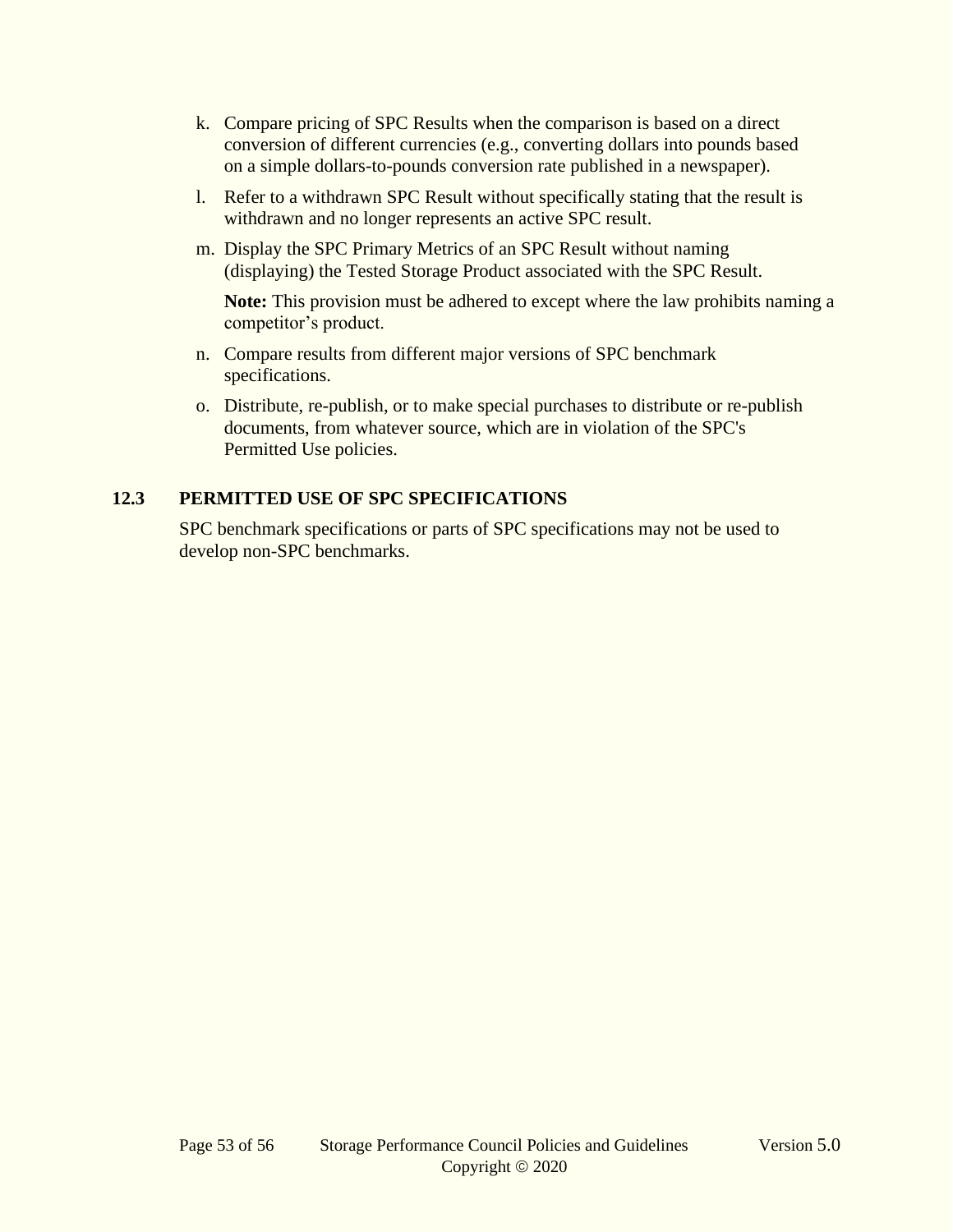# **SECTION 13 REVIEW AND RESPONSE TO POLICY VIOLATIONS**

#### **13.1 OVERVIEW**

If a violation of SPC policies occurs, the Executive Director may take appropriate response measures, as detailed in this policy. The Executive Director will seek a fair, appropriate, and reasonable response according to the seriousness of the violation. There are two phases of this policy: 1) review and 2) response.

#### **13.2 REVIEW PHASE**

#### **13.2.1 INITIAL ASSESSMENT**

An alleged policy violation must be submitted to the Executive Director. The Executive Director will investigate the issue and make determine if a minor or major violation has occurred (non-violations and insignificant violations will not be pursued further).

**Note:** This section recognizes the limited resources the Council can spend investigating, discussing, and enforcing its policies but does not, in any way, sanction or approve violations, no matter however insignificant.

#### **13.2.2 FORMAL REVIEW**

If further review is warranted, the Executive Director will schedule a review, and give the company accused of the violation at least seven days' notice by email or mail. The Executive Director will also email any documents that pertain to the alleged violation. It is the responsibility of the company to attend that review. The Executive Director, and such members as he may select to provide technical input, will review and rule on the alleged violation at that time, whether the company is in attendance or not.

If a violation has occurred, the Executive Director will also determine its severity. The SPC categorizes violations as one of the following:

#### **(1) Insignificant violations**

Violation(s) with a non-existent or negligible impact on the credibility of the SPC, its trademarks, or on the competitive environment.

#### **(2) Minor violations**

Violation(s) with a small but non-trivial impact on the credibility of the SPC, its trademarks, or on the competitive environment.

#### **(3) Major violations**

Violation(s) with significant impact on the credibility of the SPC, its trademarks, or on the competitive environment.

Past violations will not consider in making the determination of the severity of the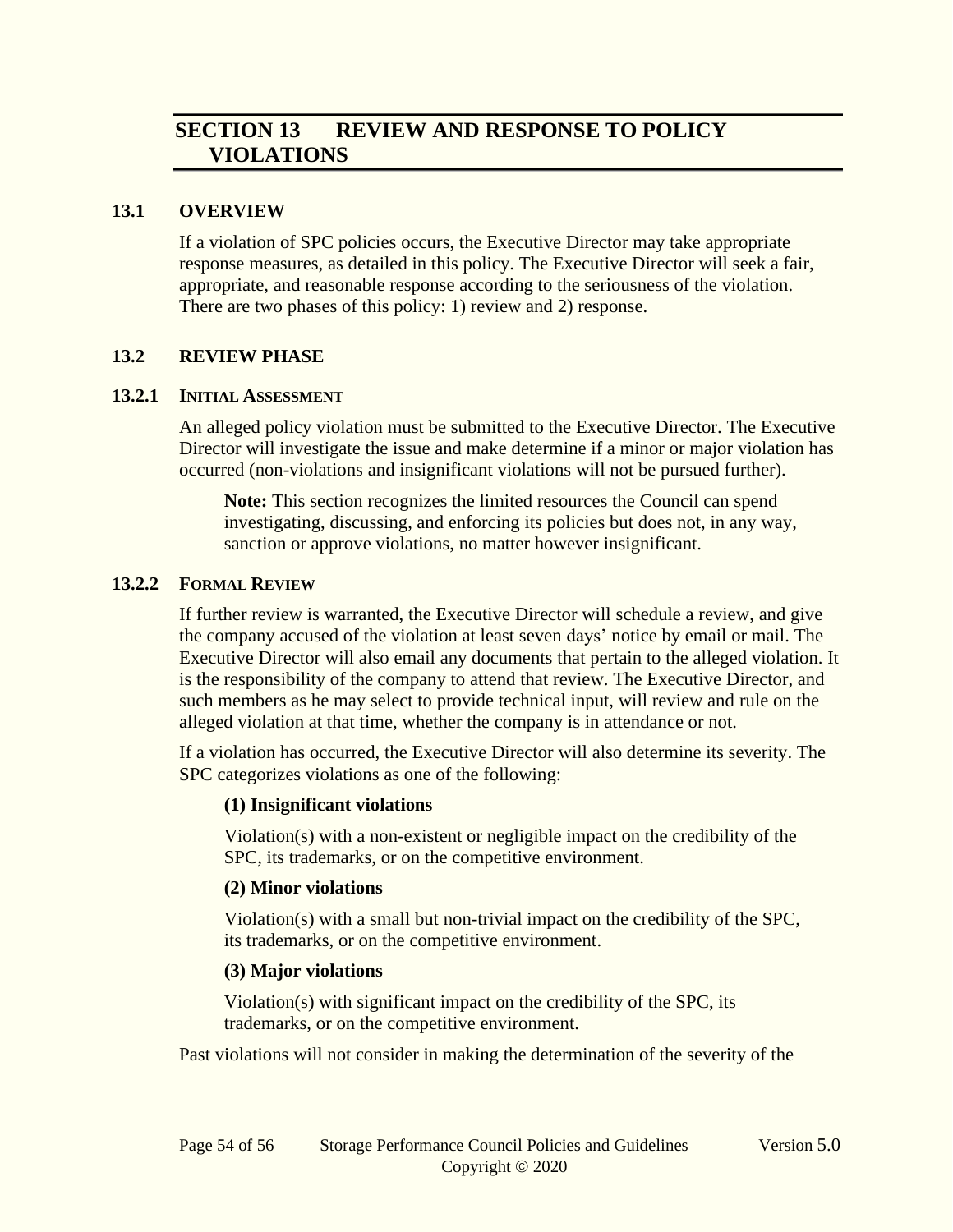violation. However, the following criteria will be considered:

**(a)** If the violation pertains to publicity or to public information, the Executive Director will determine the extent of publicity. Who was affected or who knew of the violation: one person, a small group, one trade magazine, several trade magazines, a national newspaper or business magazine, or national network television?

**(b)** If the violation pertains to publicity or to public information, how prominent or significant was the violation in the context of the event or publication?

**(c)** If the violation pertains to SPC data, policies, or results, was the violation a significant departure from the facts or SPC policies?

#### **13.3 RESPONSE PHASE**

#### **13.3.1 OVERVIEW**

In formulating a response to a Policy violation, the Executive Director may take into account the history of violations or recent pattern of violations, excluding insignificant violations. The Executive Director may also consider what corrective or remedial actions the company accused of a violation has taken.

These response measures outlined in [13.3.2](#page-54-0) are intended to specify how, under most circumstances, the Council will respond to policy violations. However, the Council retains the right to take other response measures if, under extra-ordinary circumstances, it deems it necessary and appropriate. These measures will be consistent with the general principles of fairness, reasonableness, and appropriateness established in this policy. Also, the Council may take no response measure to a policy violation, if it deems that course of action to meet these same principles.

#### <span id="page-54-0"></span>**13.3.2 RESPONSES TO VIOLATIONS**

If the Executive Director determines that a violation has occurred, any or all of the response measures outlined under each response level may be taken:

#### **1. Level one response (insignificant violation)**

The Executive Director will notify the Primary Representative of the company in question that it has committed an insignificant violation. No further action will be taken. It is the responsibility of the Primary Representative from the company that committed the violation to take further action if he/she deems it necessary.

#### **2. Level two response (minor violation)**

- a) Record in the minutes of the meeting that the company committed a minor violation. In most such cases, it is assumed that the company has already taken corrective or remedial action, or that further instruction to the company in question is unnecessary.
- b) The Executive Director will send the company a letter outlining the nature of